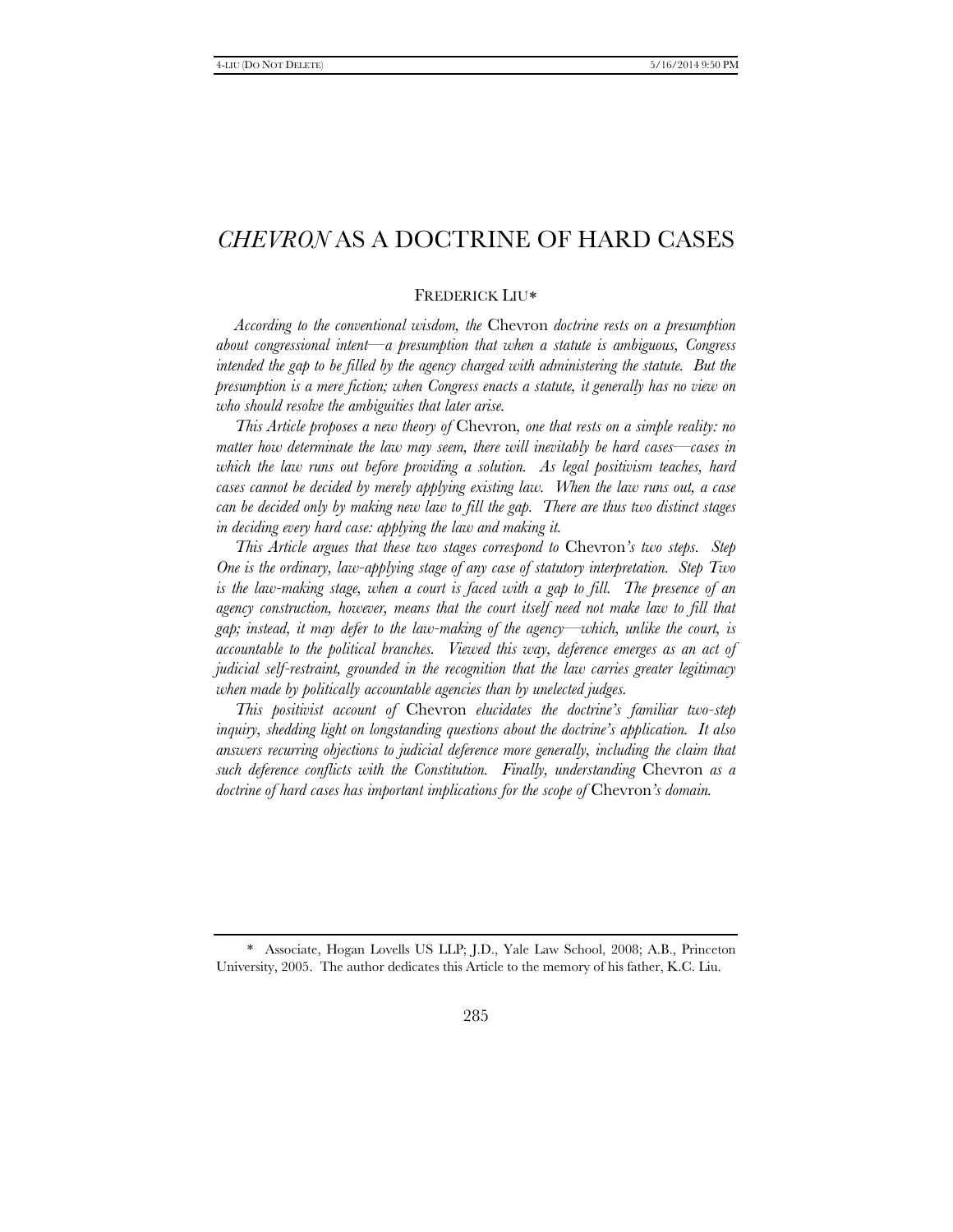# TABLE OF CONTENTS

|    | А.        |                                                         |  |
|----|-----------|---------------------------------------------------------|--|
|    | B.        |                                                         |  |
|    | C.        |                                                         |  |
| П. |           |                                                         |  |
|    | A.        |                                                         |  |
|    |           |                                                         |  |
|    |           | "Traditional Tools of Statutory Construction" 308<br>2. |  |
|    |           |                                                         |  |
|    | <b>B.</b> |                                                         |  |
|    |           |                                                         |  |
|    |           |                                                         |  |
|    |           |                                                         |  |
|    | C.        |                                                         |  |
|    |           | 1.                                                      |  |
|    |           | 2.                                                      |  |
|    |           | 3.                                                      |  |
|    | D.        |                                                         |  |
| Ш. |           |                                                         |  |
|    |           |                                                         |  |
|    | B.        | Understanding the Relationship Between Chevron and      |  |
|    |           |                                                         |  |
|    |           | 1.                                                      |  |
|    |           | 2.                                                      |  |
|    |           |                                                         |  |
|    |           |                                                         |  |

# **INTRODUCTION**

The most important doctrine of statutory construction in the modern administrative state rests today on a legal fiction. That doctrine, announced three decades ago by the Supreme Court in *Chevron U.S.A. Inc. v. Natural Resources Defense Council, Inc.*, directs courts to defer to reasonable agency constructions of ambiguous statutes.[1](#page-1-0) The conventional wisdom holds that the doctrine rests on a presumption about congressional intent a presumption that when a statute is ambiguous, Congress intended the gap

<span id="page-1-0"></span><sup>1.</sup> 467 U.S. 837, 843–44 (1984).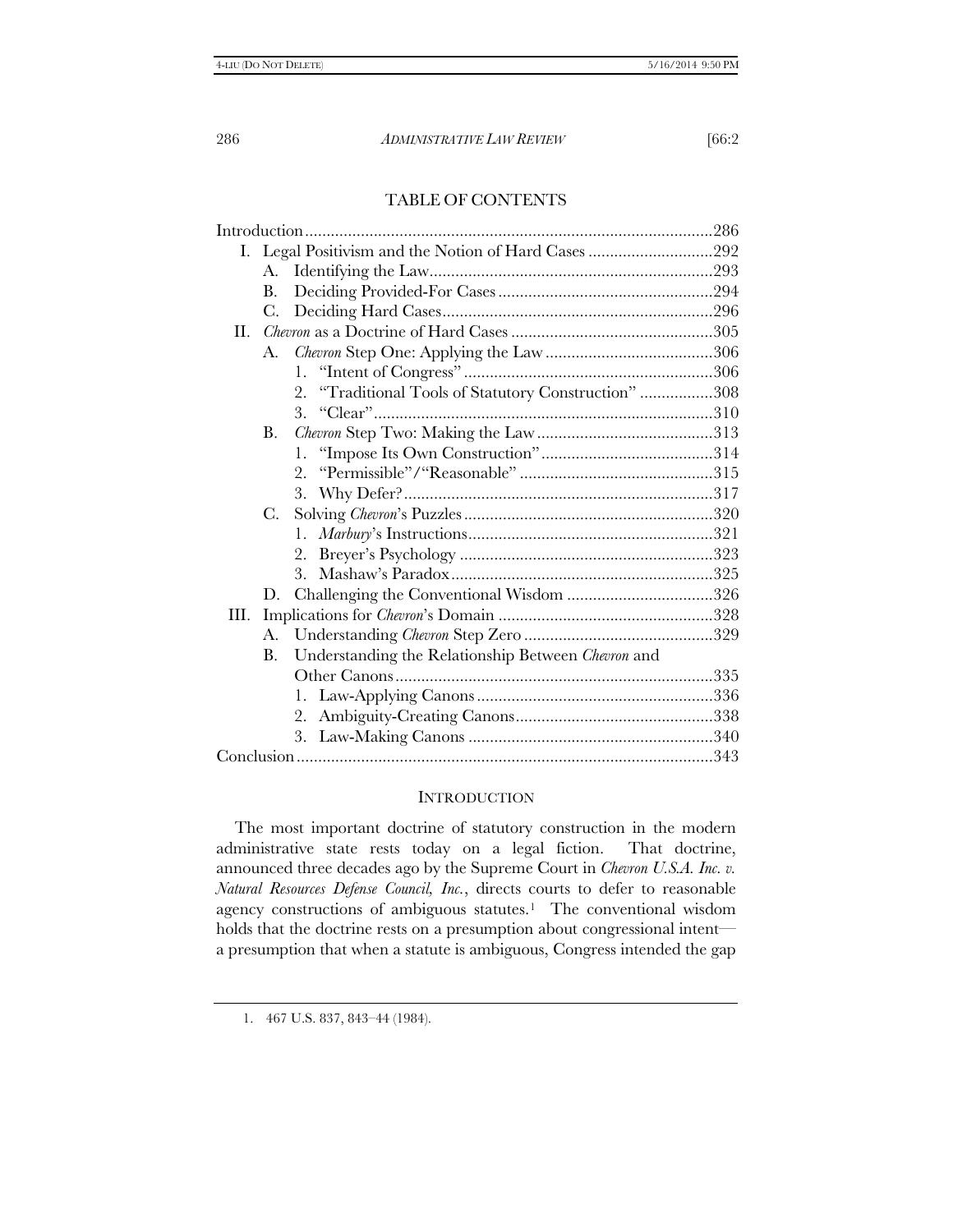to be filled by the agency charged with administering the statute.[2](#page-2-0) On this view, shared by scholars and jurists alike from across the philosophical spectrum, courts are merely respecting Congress's wishes when they defer to agency constructions of law.[3](#page-2-1)

<span id="page-2-0"></span><sup>2.</sup> *See* City of Arlington v. FCC, 133 S. Ct. 1863, 1868 (2013) ("*Chevron* is rooted in a background presumption of congressional intent . . . ."); FDA v. Brown & Williamson Tobacco Corp., 529 U.S. 120, 159 (2000) ("Deference under *Chevron* to an agency's construction of a statute that it administers is premised on the theory that a statute's ambiguity constitutes an implicit delegation from Congress to the agency to fill in the statutory gaps."); Smiley v. Citibank (S.D.), N.A., 517 U.S. 735, 740–41 (1996) (embracing the "presumption that Congress, when it left ambiguity in a statute meant for implementation by an agency, understood that the ambiguity would be resolved, first and foremost, by the agency, and desired the agency (rather than the courts) to possess whatever degree of discretion the ambiguity allows").

<span id="page-2-1"></span><sup>3.</sup> *See, e.g.*, Robert A. Anthony, *Which Agency Interpretations Should Bind Citizens and the Courts?*, 7 YALE J. ON REG. 1, 4 (1990) ("The threshold issue for the court is always one of congressional intent: did Congress intend the agency's interpretation to bind the courts? The touchstone in every case is *whether Congress intended to delegate to the agency the power to interpret with the force of law in the particular format that was used*."); Curtis A. Bradley, Chevron *Deference and Foreign Affairs*, 86 VA. L. REV. 649, 670 (2000) ("The linchpin of the *Chevron* doctrine . . . is not realism or democratic theory, but rather a theory of delegation."); Stephen Breyer, *Judicial Review of Questions of Law and Policy*, 38 ADMIN. L. REV. 363, 372 (1986) (arguing that one justification for deference that "can reconcile apparent conflict in case law descriptions of a proper judicial attitude towards agency decisions of law . . . rests upon Congress' intent that courts give an agency['s] legal interpretations special weight, an intent that (where Congress is silent) courts may impute on the basis of various 'practical' circumstances"); William N. Eskridge, Jr., *Vetogates,* Chevron*, Preemption*, 83 NOTRE DAME L. REV. 1441, 1463 (2008) ("[T]o the extent that *Chevron* demands special judicial deference to certain agency interpretations of law, the justification must be congressional delegation of lawmaking power . . . ."); Elizabeth Garrett, *Legislating* Chevron, 101 MICH. L. REV. 2637, 2637 (2003) ("According to the consensus view, *Chevron* deference is consistent with *Marbury*, as long as Congress has delegated to agencies the power to make policy by interpreting ambiguous statutory language or filling gaps in regulatory laws."); John F. Manning, *Constitutional Structure and Judicial Deference to Agency Interpretations of Agency Rules*, 96 COLUM. L. REV. 612, 623 (1996) ("[B]inding deference is the product of Congress's right to delegate legislative authority to administrative agencies."); Thomas W. Merrill & Kristin E. Hickman, Chevron*'s Domain*, 89 GEO. L.J. 833, 872 (2001) ("[W]e think that the congressional-intent theory is the best of the three explanations for the legal foundation of *Chevron* deference."); Antonin Scalia, *Judicial Deference to Administrative Interpretations of Law*, 1989 DUKE L.J. 511, 516 ("'The extent to which courts should defer to agency interpretations of law is ultimately a function of Congress' intent on the subject as revealed in the particular statutory scheme at issue.'" (quoting Process Gas Consumers Grp. v. U.S. Dep't of Agric., 694 F.2d 778, 791 (D.C. Cir. 1982) (en banc) (internal quotation marks omitted))); Laurence H. Silberman, Chevron*—The Intersection of Law & Policy*, 58 GEO. WASH. L. REV. 821, 822 (1990) (explaining that "Congress is presumed to delegate" to agencies the authority to resolve ambiguities in statutory meaning); Matthew C. Stephenson & Miri Pogoriler, Seminole Rock*'s Domain*, 79 GEO. WASH. L. REV. 1449, 1449–50 (2011) ("[A] consensus has gradually emerged that *Chevron* is grounded in a presumption (likely a legal fiction) about congressional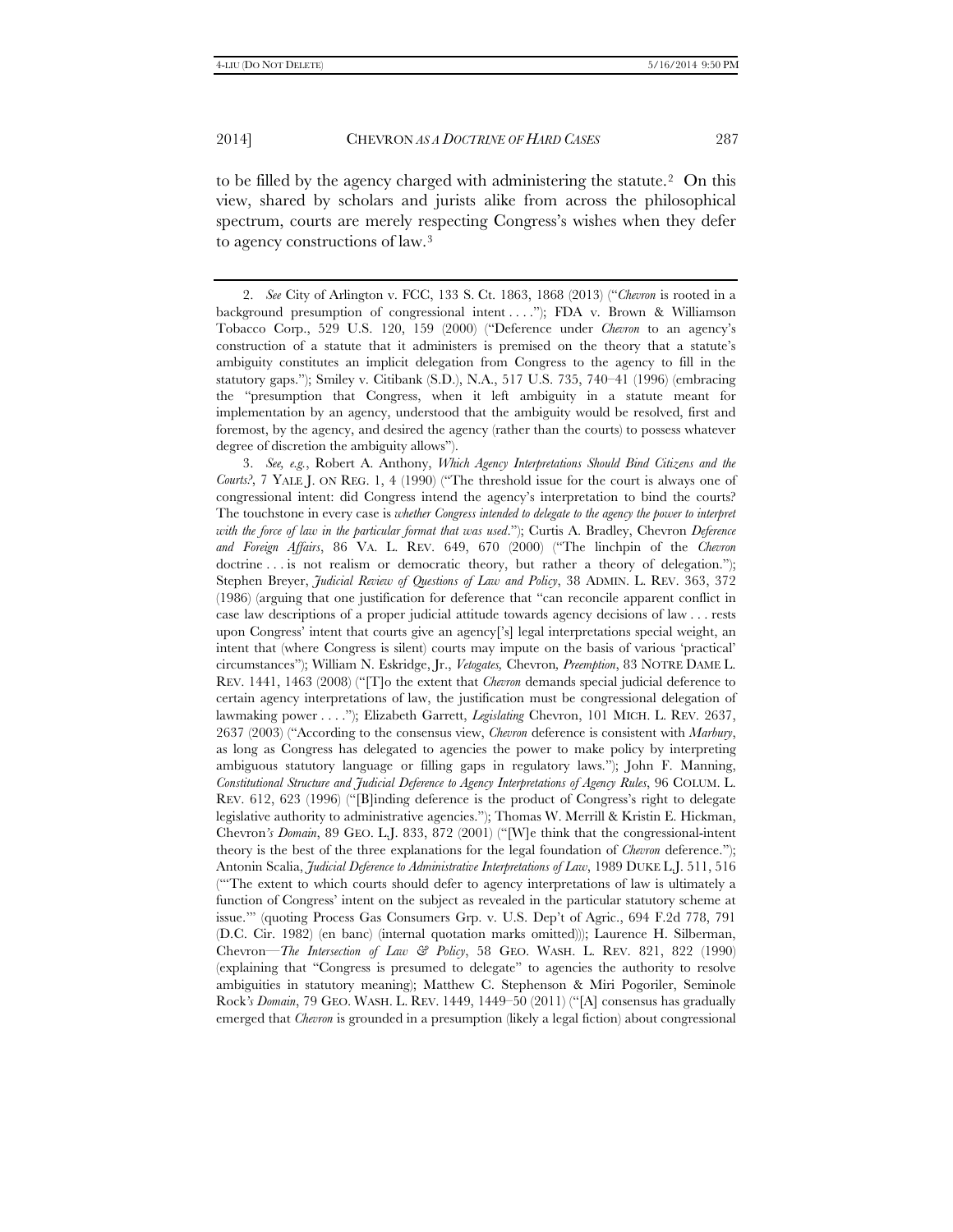No one, however, believes the presumption reflects actual congressional intent.[4](#page-3-0) The truth of the matter is that when Congress enacts a statute, it generally has no view on who should resolve the ambiguities that later arise.[5](#page-3-1) Although Congress sometimes delegates authority to an agency "to define a statutory term or prescribe a method of executing a statutory provision,"[6](#page-3-2) it usually has nothing to say about how statutory gaps should be filled. The presumption about congressional intent is but a legal fiction.<sup>[7](#page-3-3)</sup>

<span id="page-3-2"></span>6. United States v. Vogel Fertilizer Co., 455 U.S. 16, 24 (1982) (internal quotation marks omitted); *see, e.g.*, Batterton v. Francis, 432 U.S. 416, 425 (1977) (concluding that Congress "expressly *delegated* to the Secretary [of Health, Education, and Welfare] the power to prescribe standards for determining what constitutes 'unemployment'" for purposes of eligibility for benefits under the Aid to Families with Dependent Children-Unemployed Fathers program).

<span id="page-3-3"></span>7. *See* Barron & Kagan, *supra* note 5, at 212 ("Because Congress so rarely makes its intentions about deference clear, *Chevron* doctrine at most can rely on a fictionalized statement of legislative desire . . . ."); Bradley, *supra* note 3, at 671 ("The *Chevron* delegation presumption . . . has a fictional quality to it."); Breyer, *supra* note 3, at 370 ("For the most part courts have used 'legislative intent to delegate the law-interpreting function' as a kind of legal fiction."); Scalia, *supra* note 3, at 517 (acknowledging that the *Chevron* doctrine "represents merely a fictional, presumed intent, and operates principally as a background rule of law against which Congress can legislate"); Cass R. Sunstein, *Beyond* Marbury*: The Executive's Power To Say What the Law Is*, 115 YALE L.J. 2580, 2592 n.58 (2006) (noting that, because "it is hard to tease out, from the existing legal materials, an authoritative legislative

intent."); Cass R. Sunstein, *Law and Administration After* Chevron, 90 COLUM. L. REV. 2071, 2076 (1990) ("*Chevron* is best defended as a sensible reconstruction of congressional instructions in light of the relevant institutional capacities . . . .").

<span id="page-3-0"></span><sup>4.</sup> *See* John F. Duffy, *Administrative Common Law in Judicial Review*, 77 TEX. L. REV. 113, 198 (1998) ("[I]mplicit delegation theory lacks any solid basis in actual congressional intent."); Cynthia R. Farina, *Statutory Interpretation and the Balance of Power in the Administrative State*, 89 COLUM. L. REV. 452, 470 (1989) ("*Chevron* offers no evidence to support its conclusion that silence or unclarity in a regulatory statute typically represents Congress's deliberate delegation of meaning-elaboration power to the agency."); Manning, *supra* note 3, at 623 ("[*Chevron*'s] categorical presumption cannot be explained in terms of actual or imputed congressional expectations about the allocation of law-interpreting authority between agencies and courts."); Caleb Nelson, *Statutory Interpretation and Decision Theory*, 74 U. CHI. L. REV. 329, 348, 350 n.33 (2007) (reviewing ADRIAN VERMEULE, JUDGING UNDER UNCERTAINTY: AN INSTITUTIONAL THEORY OF LEGAL INTERPRETATION (2006)) ("The *Chevron* canon . . . cannot plausibly be defended as an estimation of some preexisting legislative intent.").

<span id="page-3-1"></span><sup>5.</sup> *See* David J. Barron & Elena Kagan, Chevron*'s Nondelegation Doctrine*, 2001 SUP. CT. REV. 201, 203 (2001) ("Congress so rarely discloses (or, perhaps, even has) a view on this subject as to make a search for legislative intent chimerical and a conclusion regarding that intent fraudulent in the mine run of cases."); Merrill & Hickman, *supra* note 3, at 871 ("The principal problem [with the congressional-intent theory] is the evidence supporting the presumption that Congress generally intends agencies to be the primary interpreters of statutory ambiguities is weak."); Scalia, *supra* note 3, at 517 ("In the vast majority of cases I expect that Congress *neither* (1) intended a single result, *nor* (2) meant to confer discretion upon the agency, but rather (3) didn't think about the matter at all.").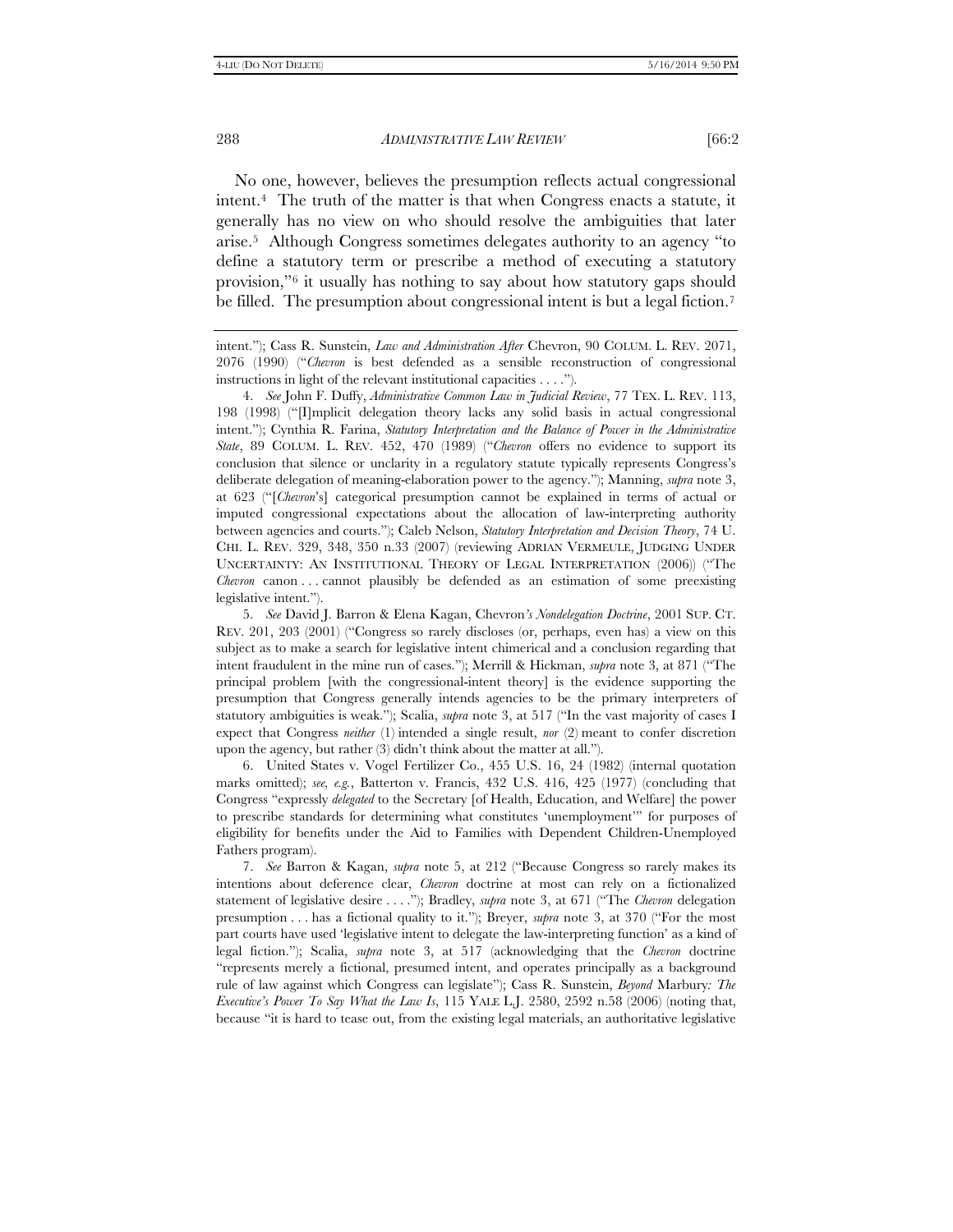The Supreme Court has nevertheless adhered to that fiction and developed a complex test for when the presumption should be honored. The point of the test, as the Court explained in *United States v. Mead*, is to determine whether "Congress delegated authority to the agency generally to make rules carrying the force of law."[8](#page-4-0) But because actual congressional intent on that question is hard to come by, the test necessarily turns on the practical circumstances of each case and a court's own judgment of whether deference would make sense in light of them.<sup>[9](#page-4-1)</sup>

While paying all this attention to what the presumption means for *Chevron*'s domain, the Court has said little, if anything, about what the presumption means for the doctrine's familiar two steps. The Court in *Chevron* did say, of course, that a court must inquire whether Congress has spoken directly to the statutory question at Step One, and if not, whether the answer furnished by the agency is reasonable at Step Two.[10](#page-4-2) But that general description leaves many questions unanswered:

- What methods of statutory interpretation should courts use at Step One? *Chevron* directs courts to employ the "traditional tools of statutory construction,"[11](#page-4-3) but what are those tools? Some of the Court's decisions look to legislative history[;12](#page-4-4) others rely on only statutory text and structure.[13](#page-4-5) One scholar has said that the "traditional tools" include reliance on statutory purpose;<sup>[14](#page-4-6)</sup> another has argued that they do not.<sup>15</sup> Yet a third has suggested that they encompass "[c]onstitutionally inspired norms, along with many others that serve institutional or substantive goals."[16](#page-4-8)
- Just how clear must a statute be for the inquiry to end at the first step? Is it enough for the court to have a "firm conviction" about the statute's meaning?[17](#page-4-9) Or should the court proceed to Step Two "so

<span id="page-4-0"></span>judgment" on "the question of deference to executive interpretations," "it is necessary . . . to speak in terms of legal fictions").

<sup>8.</sup> 533 U.S. 218, 226–27 (2001).

<sup>9.</sup> *See* Barron & Kagan, *supra* note 5, at 212; Breyer, *supra* note 3, at 370.

<span id="page-4-2"></span><span id="page-4-1"></span><sup>10.</sup> Chevron U.S.A. Inc. v. Natural Res. Def. Council, Inc., 467 U.S. 837, 843–44 (1984).

<sup>11.</sup> *Id.* at 843 n.9.

<span id="page-4-4"></span><span id="page-4-3"></span><sup>12.</sup> *See, e.g.*, INS v. Cardoza-Fonseca, 480 U.S. 421, 432–43 (1987); *Chevron*, 467 U.S. at 862–64.

<span id="page-4-5"></span><sup>13.</sup> *See, e.g.*, MCI Telecomms. Corp. v. AT&T Co., 512 U.S. 218, 225–29 (1994); K Mart Corp. v. Cartier, Inc., 486 U.S. 281, 291 (1988).

<span id="page-4-9"></span><span id="page-4-8"></span><span id="page-4-7"></span><span id="page-4-6"></span><sup>14.</sup> Kenneth A. Bamberger, *Normative Canons in the Review of Administrative Policymaking*, 118 YALE L.J. 64, 76 (2008).

<sup>15.</sup> Anthony, *supra* note 3, at 18–19 & n.65.

<sup>16.</sup> Sunstein, *supra* note 3, at 2110.

<sup>17.</sup> *Id.* at 2092.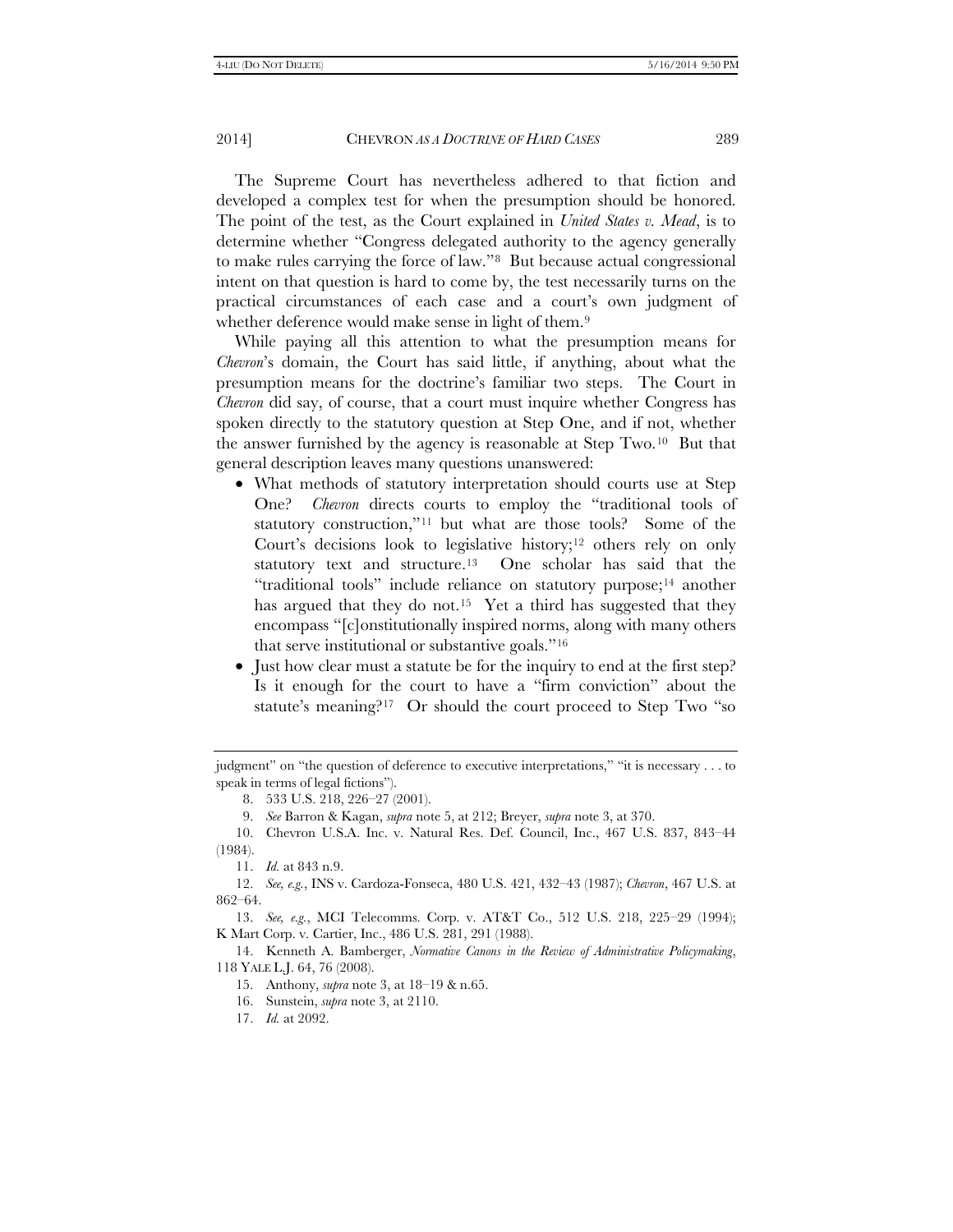long as the text immediately at hand contains a surface-level gap or ambiguity"?[18](#page-5-0) It has been said that "courts have not been consistent in the level of clarity that they require."[19](#page-5-1)

• What does it mean for an agency construction to be "reasonable"? Some have suggested that Step Two is merely redundant of Step One[,20](#page-5-2) while others have compared it with "hard look" review of agency decisionmaking under the Administrative Procedure Act  $(APA).<sup>21</sup>$  $(APA).<sup>21</sup>$  $(APA).<sup>21</sup>$ 

Despite the near-consensus that *Chevron* rests on a presumption about congressional intent, these seemingly basic questions persist. A theory of *Chevron* based on a legal fiction has failed to resolve them.

This Article proposes a new theory of *Chevron*, one that rests on a simple reality: the law has limits. Although the law contains many answers, it does not provide a solution to every case. No matter how precise the law may seem, there will inevitably be "hard cases"—cases "in which on some point no decision either way is dictated by the law and the law is accordingly partly indeterminate or incomplete."<sup>22</sup> Legal positivism teaches that hard cases cannot be decided by merely applying existing law. When the law runs out, the case can be decided only by making new law to fill the gap.[23](#page-5-5)  There are thus "two completely different stages" in deciding every hard case: applying the law and making it[.24](#page-5-6)

This Article argues that these two stages correspond to *Chevron*'s two steps. Step One is the ordinary, law-applying stage of any case of statutory interpretation. The court must say what the law is and give effect to what the law says. But if the law runs out before yielding a solution, then the court is faced with a hard case, and it must proceed to Step Two, the law-

23. HART, *supra* note 22, at 272.

<span id="page-5-0"></span><sup>18.</sup> ADRIAN VERMEULE, JUDGING UNDER UNCERTAINTY: AN INSTITUTIONAL THEORY OF LEGAL INTERPRETATION 215 (2006).

<span id="page-5-1"></span><sup>19.</sup> Note, *"How Clear Is Clear" in* Chevron*'s Step One?*, 118 HARV. L. REV. 1687, 1691 (2005) [hereinafter Note, *Step One*]; *see also* Mark Seidenfeld, *A Syncopated* Chevron*: Emphasizing Reasoned Decisionmaking in Reviewing Agency Interpretations of Statutes*, 73 TEX. L. REV. 83, 94–95 (1994) (noting "deferential" and "active" approaches to Step One in the courts of appeals).

<span id="page-5-2"></span><sup>20.</sup> Ronald M. Levin, *The Anatomy of* Chevron*: Step Two Reconsidered*, 72 CHI.-KENT L. REV. 1253, 1261 (1997); Matthew C. Stephenson & Adrian Vermeule, Chevron *Has Only One Step*, 95 VA. L. REV. 597, 599 (2009).

<span id="page-5-3"></span><sup>21.</sup> Gary S. Lawson, *Reconceptualizing* Chevron *and Discretion: A Comment on Levin and Rubin*, 72 CHI.-KENT L. REV. 1377, 1378–79 (1997); Levin, *supra* note 20, at 1276; Seidenfeld, *supra* note 19, at 128–29; Silberman, *supra* note 3, at 827–28; Sunstein, *supra* note 3, at 2105.

<span id="page-5-6"></span><span id="page-5-5"></span><span id="page-5-4"></span><sup>22.</sup> H.L.A. HART, THE CONCEPT OF LAW 272 (2d ed. 1994); *see also* RONALD DWORKIN, TAKING RIGHTS SERIOUSLY 81 (1977).

<sup>24.</sup> *Id.* at 273.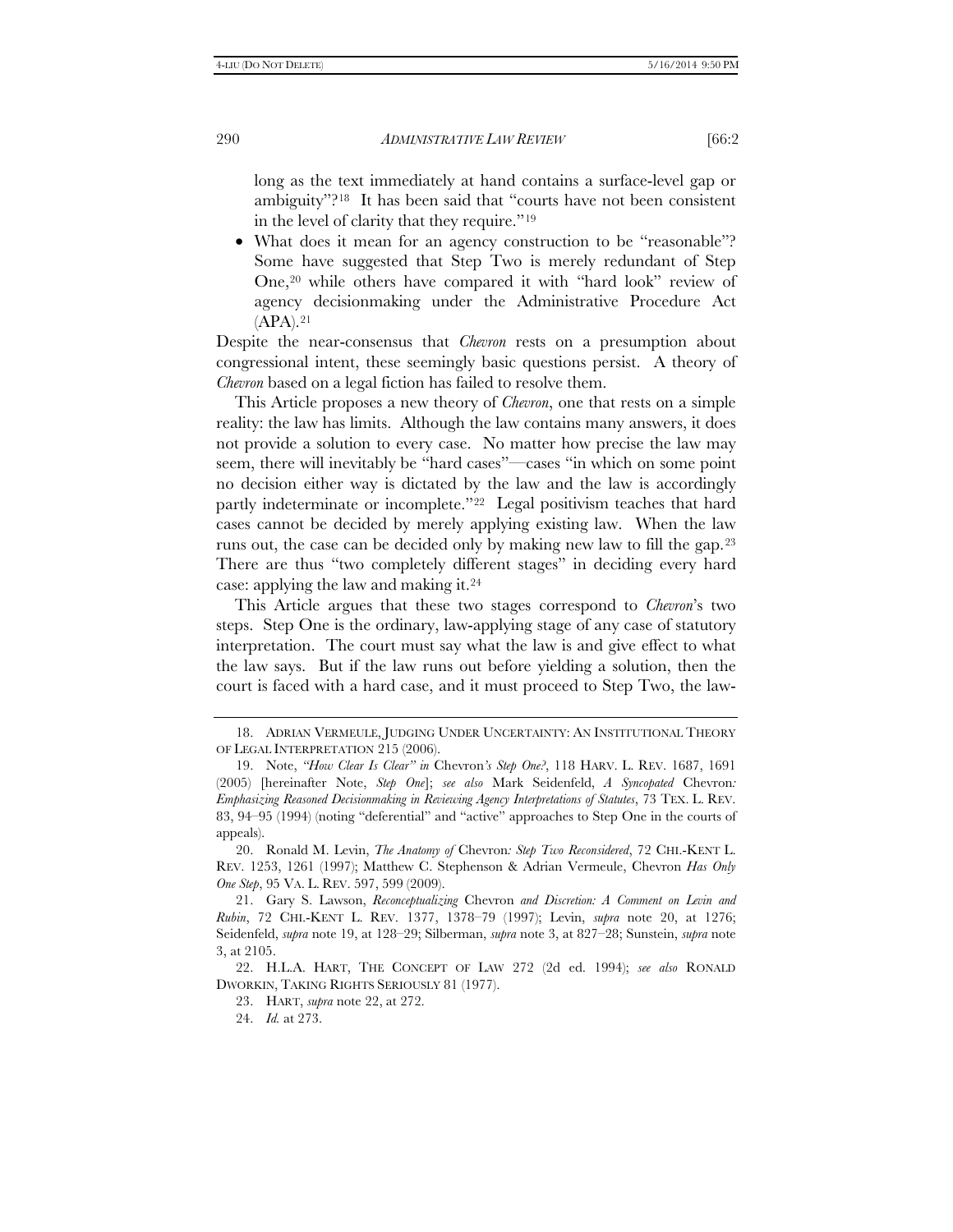making stage. The presence of an agency construction, however, means that judges need not engage in law-making of their own, as if they were legislators. They can instead defer to the law-making of the agency, which, unlike the court, is accountable to the political branches. Viewed this way, deference emerges as an act of judicial self-restraint, grounded in the recognition that the law carries greater legitimacy when made by politically accountable agencies than by unelected judges.

This positivist account of *Chevron* avoids relying on any fiction about congressional intent. By grounding deference in the reality of hard cases, it owns up to the fact that Congress hardly ever considers the issue of who should resolve statutory ambiguities. But that is not the only reason it is superior to the conventional wisdom. A hard-cases theory of *Chevron* also fills gaps in the application of the two-step inquiry itself. What tools should courts use at Step One? If the first step is simply the initial stage of any statutory interpretation case, then courts should employ whatever tools they would ordinarily use to apply the law. When is a statute "clear," so that the inquiry can end there? If *Chevron*'s two steps reflect the line between applying the law and making it, then a statute is clear when the law provides an answer before running out. When is an agency construction "reasonable," so that a court can uphold it? If Step Two is about lawmaking, then a "reasonable" construction is any construction the court itself could have imposed by making law on its own. Positivism provides a theory for answering these doctrinal questions, succeeding where the presumption about congressional intent fails.

But that is not all: positivism also answers recurring objections to judicial deference in general. These objections come in various forms. It has been said, for instance, that deference cannot be reconciled with the Judiciary's Article III duty to "say what the law is."[25](#page-6-0) It has also been said that deference forces judges to adopt a mindset that is psychologically challenging,[26](#page-6-1) and that differences between judicial and administrative methods of statutory construction render deference paradoxical.[27](#page-6-2) But when *Chevron* is understood as a doctrine of hard cases, these objections lose force. *Chevron* can be squared with the Constitution because it mandates deference only at the point of law-making, when the court has already done all it can to "say what the law is." *Chevron* is psychologically manageable because it asks only that judges respect the most basic of distinctions,

<span id="page-6-0"></span><sup>25.</sup> Marbury v. Madison, 5 U.S. (1 Cranch) 137, 177 (1803); *see* sources cited *infra* note 223.

<sup>26.</sup> Breyer, *supra* note 3, at 379.

<span id="page-6-2"></span><span id="page-6-1"></span><sup>27.</sup> Jerry L. Mashaw, *Norms, Practices, and the Paradox of Deference: A Preliminary Inquiry into Agency Statutory Interpretation*, 57 ADMIN. L. REV. 501, 504 (2005).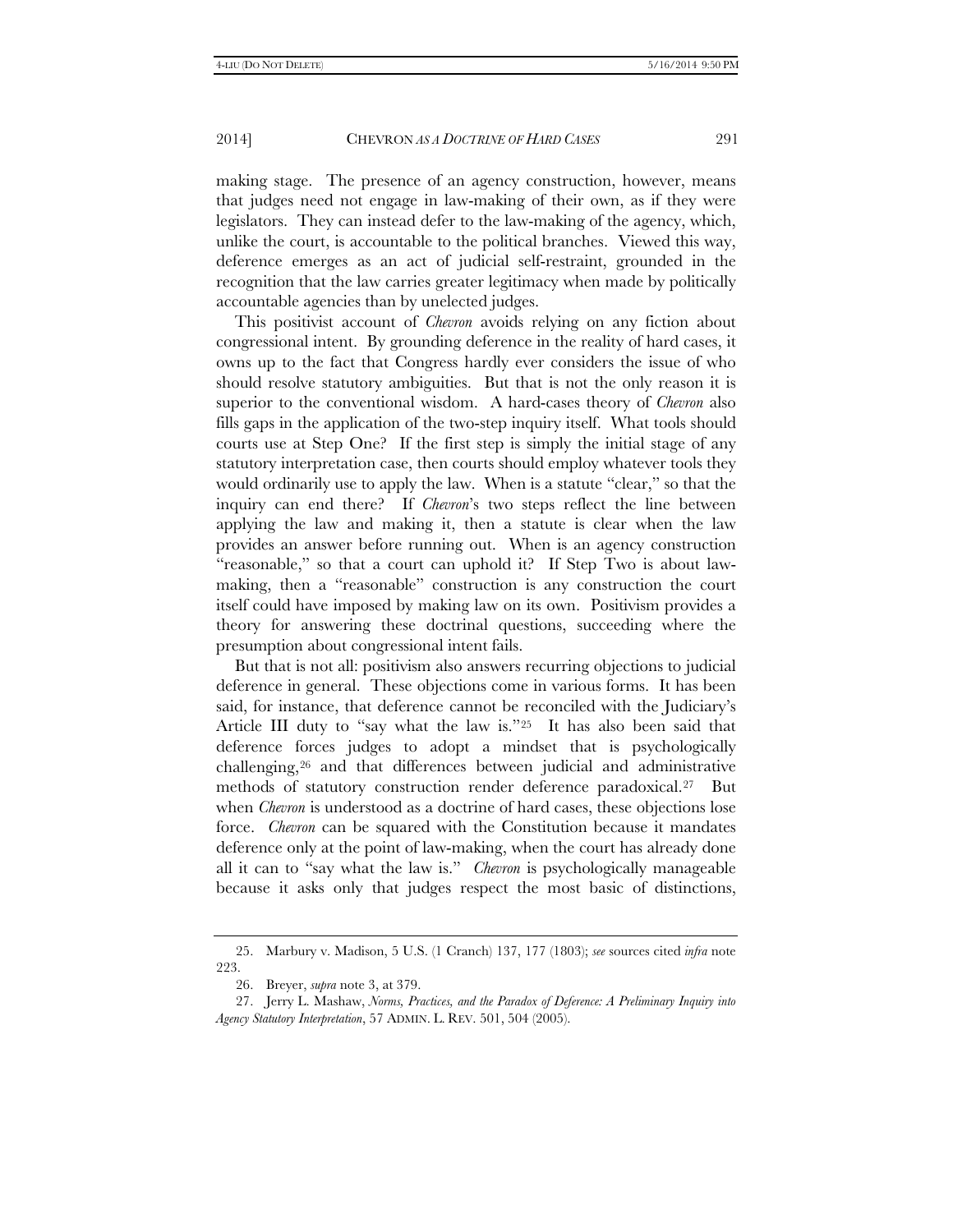between applying the law and making it. And *Chevron* makes sense of the differences between judicial and administrative approaches to statutory construction because when a court defers, it does not make new law—only the agency does.

Finally, understanding *Chevron* as a doctrine of hard cases has important implications for *Chevron*'s domain. As noted above, the Court's current jurisprudence holds that the *Chevron* framework should not apply at all unless it appears that Congress has empowered the agency to speak with the "force of law." But if the purpose of *Chevron* is to keep judges from acting as legislators, then *Chevron* should apply in every hard case involving an agency construction. Understanding *Chevron* as a doctrine of hard cases thus entails a different approach to Step Zero. It also suggests a certain relationship between *Chevron* and other canons of statutory construction. Positivism contemplates three types of canons: for applying the law, for creating ambiguity, and for making the law. Only canons of the third type compete with *Chevron* deference, forcing the court to decide which should prevail. Faced with such a decision, the court should weigh the values served by the other canon against the value of deferring to a more legitimate (and occasionally more expert) law-maker in the agency. The balance of values could mean that *Chevron* should be displaced, as when the other canon is a clear statement rule. Or it could mean that *Chevron* should prevail, as when the other canon is the canon of constitutional avoidance.

To explain and defend *Chevron* as a doctrine of hard cases, this Article proceeds as follows. Part I provides an overview of the notion of hard cases, relying on the work of two of legal positivism's leading theorists, the English philosophers H.L.A. Hart and Joseph Raz. Through a number of hypothetical examples, Part I explains the process of deciding hard cases from a positivist perspective. Part II applies the lessons of legal positivism to the *Chevron* doctrine. It explains how understanding *Chevron* as a doctrine of hard cases not only offers insight into *Chevron*'s familiar two-step inquiry, but also solves longstanding puzzles about judicial deference more generally. Part III explores the implications of this theory of hard cases for *Chevron*'s domain. It considers when, if ever, the *Chevron* doctrine should not apply because of the type of agency action at issue or because of a competing canon of statutory construction.

# I. LEGAL POSITIVISM AND THE NOTION OF HARD CASES

<span id="page-7-0"></span>The question seems simple enough, and yet it has persisted for centuries: "What is law?"[28](#page-7-0) Legal positivism offers one theory—that "the law is

<sup>28.</sup> HART, *supra* note 22, at 1.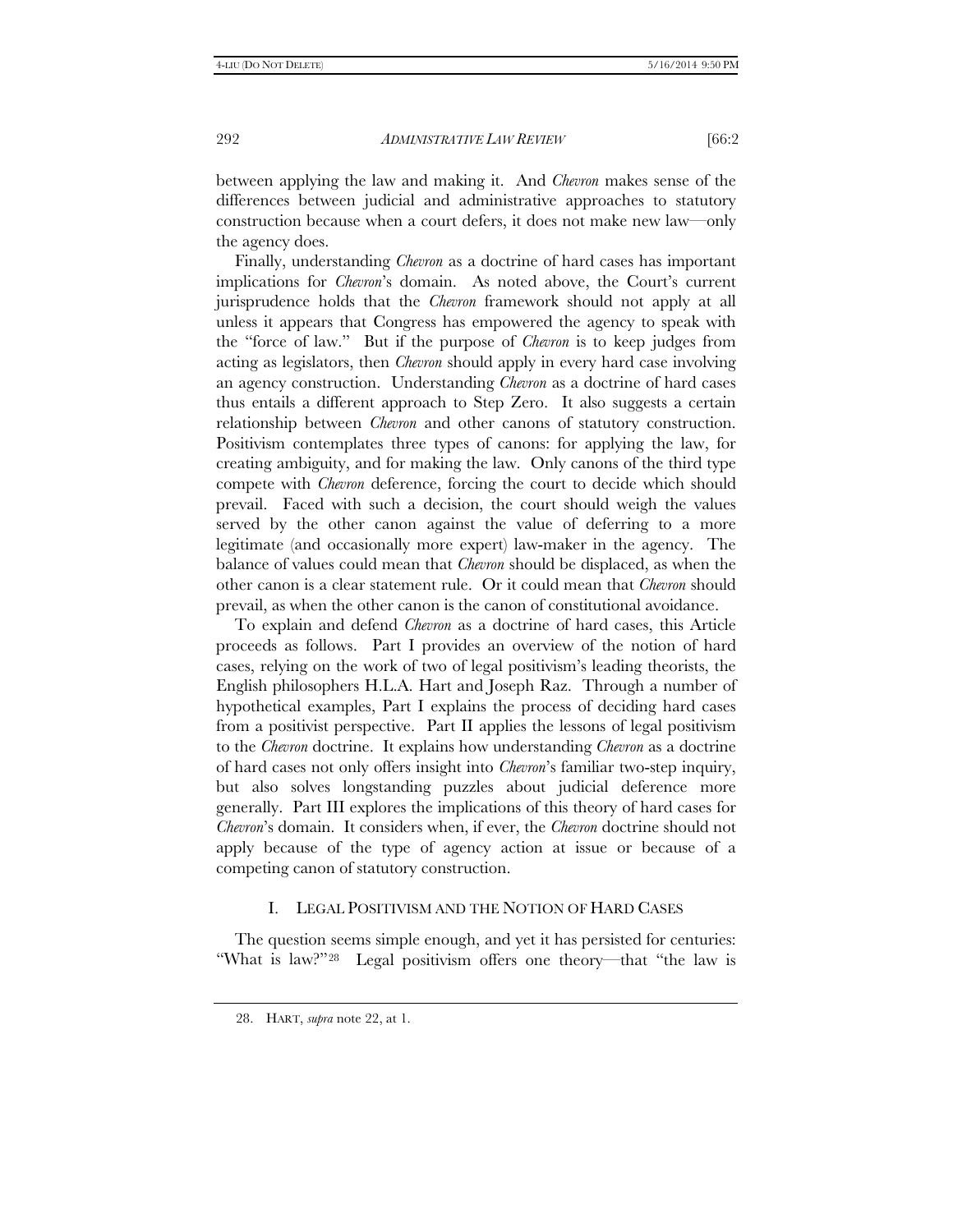posited, is made law by the activities of human beings."[29](#page-8-0) On this account, "what is law and what is not is a matter of social fact."<sup>30</sup> Positivism, as a general theory about the law,<sup>[31](#page-8-2)</sup> cannot tell us how to resolve specific cases or controversies. But it can give us a framework for approaching them. This Part describes the theory's insights as they relate to the judicial process.

# *A. Identifying the Law*

One of positivism's most important insights is that every legal system has a "rule of recognition"[32](#page-8-3)—a "rule about rules"[33](#page-8-4) that determines "which rules are, and which rules are not, part of the legal system."[34](#page-8-5) In developed legal systems, the rule of recognition typically operates by identifying a characteristic that other rules must possess to be legally valid, such as "the fact of their having been enacted by a specific body, or their long customary practice, or their relation to judicial decisions."[35](#page-8-6) When there are many such characteristics, the rule also provides "for their possible conflict by their arrangement in an order of superiority, as by the common subordination of custom or precedent to statute, the latter being a 'superior source' of law."<sup>36</sup> According to positivists, the content of the rule of recognition is a matter of social convention—not of morality or natural law.[37](#page-8-8) Thus, "to state for a particular society what the criteria of law are, and the hierarchy in which these criteria stand to each other, is to describe the standards that recognized officials [in the society] accept."[38](#page-8-9)

How a rule of recognition works can be illustrated by the following example. Suppose a dispute arises over whether vehicles are allowed in a park. Some citizens of the community believe they are; others believe they

<sup>29.</sup> JOSEPH RAZ, THE AUTHORITY OF LAW: ESSAYS ON LAW AND MORALITY 38 (1979).

<sup>30.</sup> *Id.* at 37.

<sup>31.</sup> *See* BRIAN BIX, JURISPRUDENCE: THEORY AND CONTEXT 33 (5th ed. 2009).

<span id="page-8-3"></span><span id="page-8-2"></span><span id="page-8-1"></span><span id="page-8-0"></span><sup>32.</sup> HART, *supra* note 22, at 94 (explaining that a legal system consists in "a union of primary rules of obligation with . . . secondary rules," including a rule of recognition).

<span id="page-8-5"></span><span id="page-8-4"></span><sup>33.</sup> Scott J. Shapiro, *What Is the Rule of Recognition (and Does It Exist)?*, *in* THE RULE OF RECOGNITION AND THE U.S. CONSTITUTION 235, 237 (Matthew D. Adler & Kenneth Einar Himma eds., 2009).

<sup>34.</sup> BIX, *supra* note 31, at 40.

<sup>35.</sup> HART, *supra* note 22, at 95.

<sup>36.</sup> *Id.*

<sup>37.</sup> *See* BIX, *supra* note 31, at 40–41.

<span id="page-8-9"></span><span id="page-8-8"></span><span id="page-8-7"></span><span id="page-8-6"></span><sup>38.</sup> Kent Greenawalt, *The Rule of Recognition and the Constitution*, 85 MICH. L. REV. 621, 624 (1987); *see also* HART, *supra* note 22, at 116 (arguing that for a legal system to exist, "its rules of recognition specifying the criteria of legal validity . . . must be effectively accepted as common public standards of official behaviour by its officials").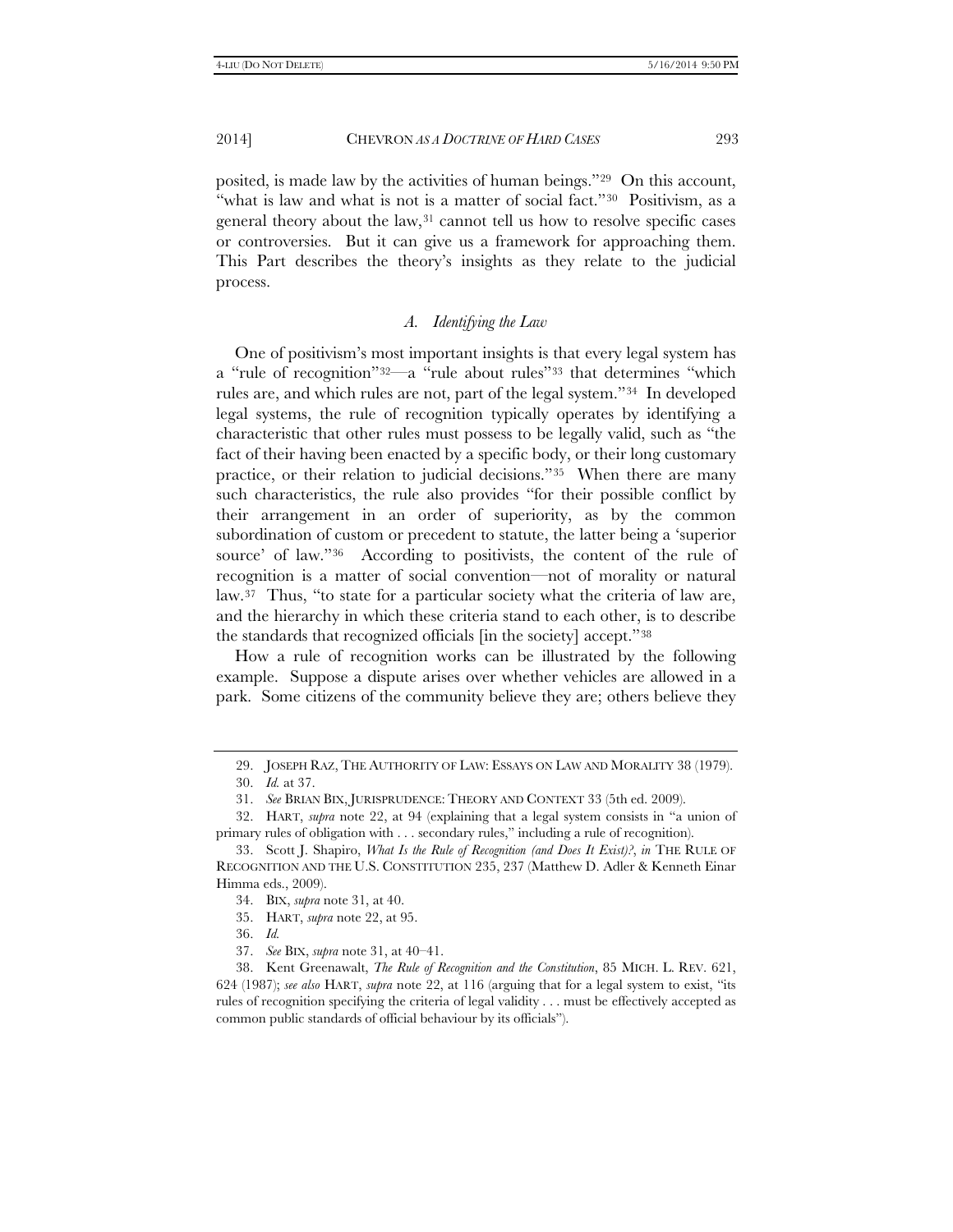are not. Absent a rule of recognition, such disagreement will persist.[39](#page-9-0) But if the community has a functioning legal system, then its rule of recognition will help identify which view the law regards as authoritative.<sup>40</sup> Suppose, for instance, the rule specifies enactment by the city council as the ultimate criterion of legal validity.[41](#page-9-2) And suppose the council enacted an ordinance stating: "No vehicles in the park. Anyone found in possession of a vehicle in the park shall be guilty of a misdemeanor."[42](#page-9-3) Such an ordinance, possessing the characteristic identified by the rule of recognition, would authoritatively settle whether vehicles are allowed in the park: they are not. A rule of recognition thus serves the essential purpose of remedying uncertainty about what in a society counts as law.[43](#page-9-4)

# *B. Deciding Provided-For Cases*

Positivists acknowledge that the rule of recognition alone will not settle every legal dispute.<sup>44</sup> That is because the law speaks in general terms, referring to "*classes* of person, and to *classes* of acts, things, and circumstances."[45](#page-9-6) This makes it necessary to have a judicial process—a process for making "authoritative determinations["46](#page-9-7) regarding the "particular acts, things, and circumstances" that qualify as "instances of the general classifications which the law makes."[47](#page-9-8)

Which brings us to what, according to positivists, is the first stage of the judicial process: applying the law to a given set of facts. It is here that the judge can be said to exercise "neither Force nor Will, but merely

<span id="page-9-4"></span>43. *See* HART, *supra* note 22, at 94–95.

<sup>39.</sup> *See* HART, *supra* note 22, at 92.

<sup>40.</sup> *See id.* at 94–95.

<span id="page-9-2"></span><span id="page-9-1"></span><span id="page-9-0"></span><sup>41.</sup> This example assumes that there are no superior sources of law. *Cf.* Greenawalt, *supra* note 38, at 625 (noting additional questions that might be asked about the validity of a local ordinance).

<span id="page-9-3"></span><sup>42.</sup> This hypothetical of a rule prohibiting vehicles in the park comes from Hart himself. *See* HART, *supra* note 22, at 126–29; H.L.A. Hart, *Positivism and the Separation of Law and Morals*, 71 HARV. L. REV. 593, 607 (1958). "It is the most famous hypothetical in the common law world." Frederick Schauer, *A Critical Guide to Vehicles in the Park*, 83 N.Y.U. L. REV. 1109, 1109 (2008). And it may be familiar to law students who have taken a course on legislation. *See* WILLIAM N. ESKRIDGE, JR., PHILIP P. FRICKEY & ELIZABETH GARRETT, CASES AND MATERIALS ON LEGISLATION: STATUTES AND THE CREATION OF PUBLIC POLICY 819 (3d ed. 2001) (using the example as an introductory problem); William N. Eskridge, Jr., *No Frills Textualism*, 119 HARV. L. REV. 2041, 2041–43 (2006) (reviewing ADRIAN VERMEULE, JUDGING UNDER UNCERTAINTY: AN INSTITUTIONAL THEORY OF LEGAL INTERPRETATION (2006)) (same).

<span id="page-9-5"></span><sup>44.</sup> *See id.* at 93.

<span id="page-9-6"></span><sup>45.</sup> *Id.* at 124.

<span id="page-9-7"></span><sup>46.</sup> *Id.* at 96–97.

<span id="page-9-8"></span><sup>47.</sup> *Id.* at 124.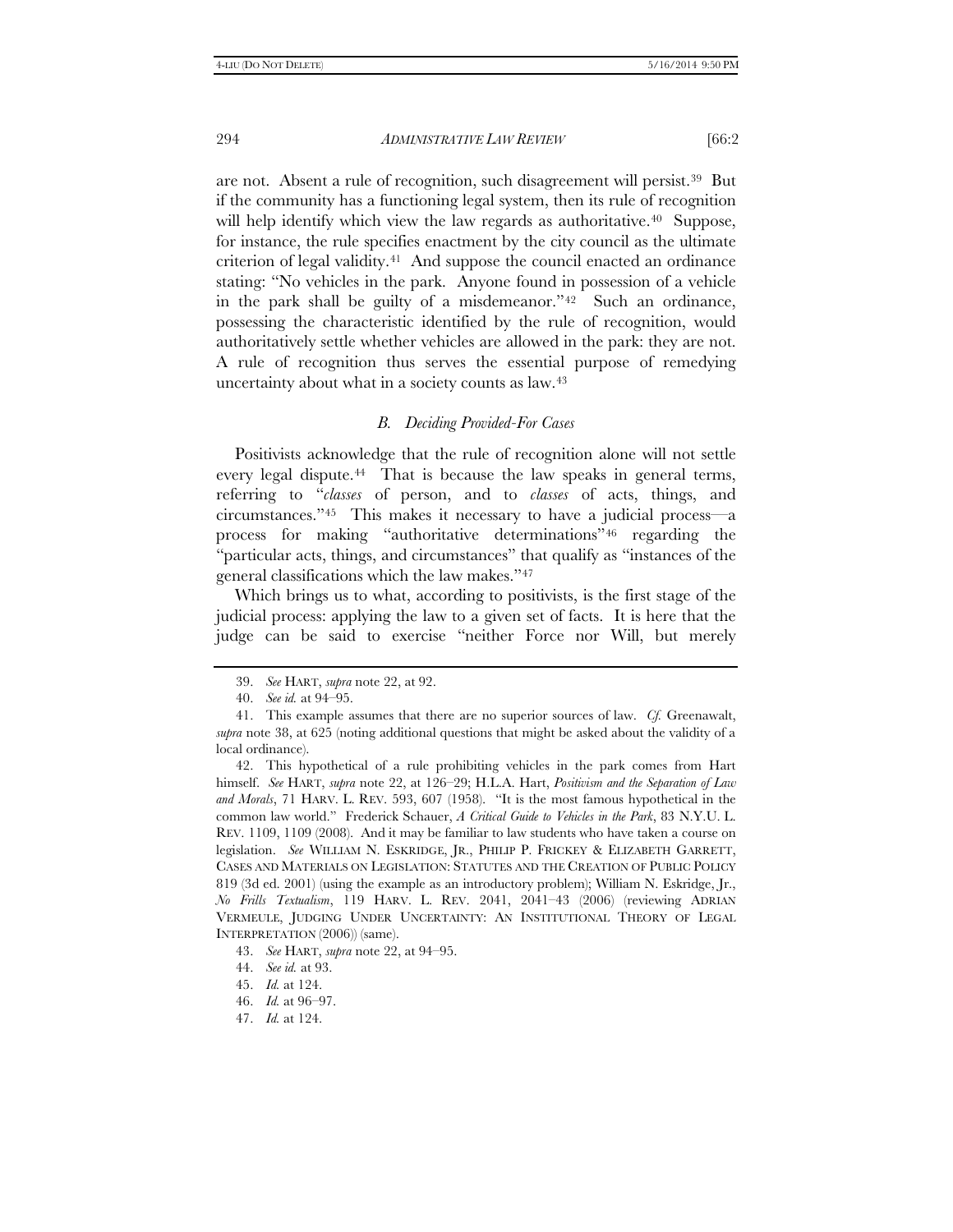judgment,"[48](#page-10-0) for the task of applying the law consists of saying what the law is, not what it ought to be.<sup>49</sup> The goal of the judge is to discover the existing meaning of the law, based on traditional legal materials such as text, structure, history, and purpose.[50](#page-10-2) And the duty of the judge is to act as the faithful agent of those who enacted the law, be they a council, a legislature, or the people themselves.<sup>51</sup>

Although "[p]articular fact-situations do not await us already marked off from each other, and labelled as instances of the general rule,"[52](#page-10-4) positivists maintain that "the life of the law" consists mainly of cases in which the application of the law is clear.[53](#page-10-5) Consider, for instance, the application of the hypothetical ordinance above to a man driving his minivan through the park on his way to work. Given that a minivan meets the very definition of

<span id="page-10-3"></span>51. *See* John F. Manning, *Deriving Rules of Statutory Interpretation from the Constitution*, 101 COLUM. L. REV. 1648, 1648 n.1 (2001) ("The faithful agent theory assumes that judges have a duty to discern and enforce legislative instructions as accurately as possible and to abide by those commands when legislative intent is clear."); Richard A. Posner, *Legal Formalism, Legal Realism, and the Interpretation of Statutes and the Constitution*, 37 CASE W. RES. L. REV. 179, 189 (1987) ("In our system of government the framers of statutes and constitutions are superiors of the judges. The framers communicate orders to the judges through legislative texts (including, of course, the Constitution). If the orders are clear, the judges must obey them.").

<span id="page-10-4"></span>52. HART, *supra* note 22, at 126; *see also* Hart, *supra* note 42, at 607 ("Fact situations do not await us neatly labeled, creased, and folded, nor is their legal classification written on them to be simply read off by the judge.").

<span id="page-10-5"></span>53. HART, *supra* note 22, at 135; *see id.* at 126 ("There will indeed be plain cases constantly recurring in similar contexts to which general expressions are clearly applicable . . . ."); *id.* at 128 (referring to "the great mass of ordinary cases" in which legal rules work "smoothly"); *id.* at 131 ("Of course even with very general standards there will be plain indisputable examples of what does, or does not, satisfy them.").

<sup>48.</sup> THE FEDERALIST NO. 78, at 523 (Alexander Hamilton) (Jacob E. Cooke ed., 1961).

<span id="page-10-1"></span><span id="page-10-0"></span><sup>49.</sup> *See* JOHN AUSTIN, THE PROVINCE OF JURISPRUDENCE DETERMINED 157 (W.E. Rumble ed., 1995) (1832) ("The existence of law is one thing; its merit or demerit is another. Whether it be or be not is one enquiry; whether it be or be not conformable to an assumed standard, is a different enquiry."); *cf.* Marbury v. Madison, 5 U.S. (1 Cranch) 137, 177 (1803) ("It is emphatically the province and duty of the judicial department to say what the law is.").

<span id="page-10-2"></span><sup>50.</sup> It may be questioned whether "purpose" should be counted among the traditional *legal* materials on the view that purposive reasoning is necessarily *moral* in nature. *See* Michael W. McConnell, *Active Liberty: A Progressive Alternative to Textualism and Originalism?*, 119 HARV. L. REV. 2387, 2405 (2006) (reviewing STEPHEN BREYER, ACTIVE LIBERTY: INTERPRETING OUR DEMOCRATIC CONSTITUTION (2005)) ("To ask what a hypothetical 'reasonable member of Congress' 'would have wanted,' I suspect, is not much different from asking what the judge thinks would be best, at least within the general constraints of the statutory scheme."). Because "purpose" is commonly regarded as a source of *legal* meaning, however, it is treated as such here. *See id.* at 2404–05 (describing the debate between textualists and purposivists as "an intramural disagreement over what methodology will best translate the public will into law").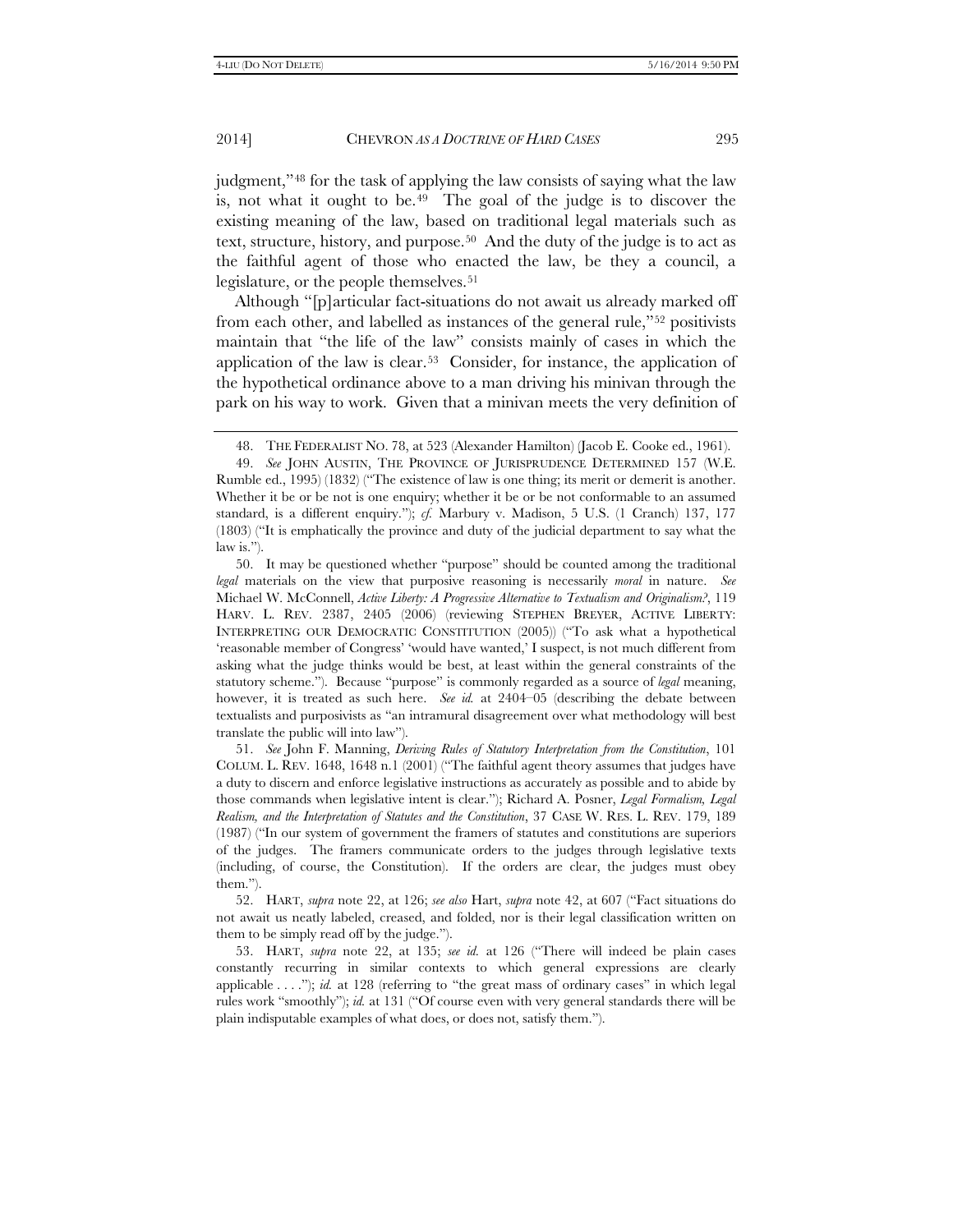a "vehicle"—"a carrier of goods or passengers . . . *specif[ically]*: MOTOR VEHICLE"[54—](#page-11-0)the ordinance plainly prohibits the man's conduct.[55](#page-11-1) Or consider the case of a girl in the park pushing a toy truck through a sandbox. The truck is not designed to carry actual goods or passengers, and it has no motor. It is merely a model of a "vehicle"—a miniature replica of the real thing—so the girl's behavior clearly falls outside the ordinance.[56](#page-11-2)

The case of the minivan (in which the law clearly applies) and the case of the toy truck (in which it clearly does not) are what positivists call legally "provided-for"<sup>[57](#page-11-3)</sup> or "regulated"<sup>[58](#page-11-4)</sup> disputes. Such disputes are marked by three related characteristics. First, the law yields a solution—a uniquely correct answer—to the question presented.<sup>59</sup> Is the man guilty of violating the ordinance? The answer "provided for" by the law is yes, because a minivan is a "vehicle." Is the girl? The answer "provided for" by the law is no, because a toy truck is not a "vehicle." Second, resolving the dispute does not require the exercise of any judicial discretion.[60](#page-11-6) There is no room for such discretion because the answer "provided for" by the law is conclusive. Finally, to decide the dispute by making new law would entail the rewriting of existing law.[61](#page-11-7) Thus, if a court were to hold that the man is *permitted* to drive his minivan in the park, or that the girl is *prohibited* from playing with her toy truck in the sandbox, the court would not just be making the law; it would be replacing the law already on the books. Accordingly, a legally provided-for case need not, and should not, proceed beyond the first stage of the judicial process: if the court faithfully applies the law, the matter should end there.

#### *C. Deciding Hard Cases*

Things are more complicated when there is no legally provided-for answer. Consider what the hypothetical ordinance means for a woman in

<sup>54.</sup> WEBSTER'S THIRD NEW INTERNATIONAL DICTIONARY 2538 (1961).

<span id="page-11-1"></span><span id="page-11-0"></span><sup>55.</sup> HART, *supra* note 22, at 126 ("If anything is a vehicle a motor-car is one.") (internal quotation marks omitted).

<span id="page-11-2"></span><sup>56.</sup> Hart suggests that "a toy motor-car electrically propelled" would present a hard case. *Id.* at 129; *see also* Hart, *supra* note 42, at 607 (mentioning "toy automobiles"). It is unclear, however, whether the toy car he has in mind could transport a child. A toy car that could do so would certainly present a harder case than that of the toy truck considered here.

<span id="page-11-7"></span><span id="page-11-6"></span><span id="page-11-5"></span><span id="page-11-4"></span><span id="page-11-3"></span><sup>57.</sup> *See* HART, *supra* note 22, at 272 (referring to "*un*regulated" cases as "legally *un*provided-for") (emphases added).

<sup>58.</sup> RAZ, *supra* note 29, at 181.

<sup>59.</sup> *Id.* at 182.

<sup>60.</sup> *Id.* at 181.

<sup>61.</sup> *Id.* at 182.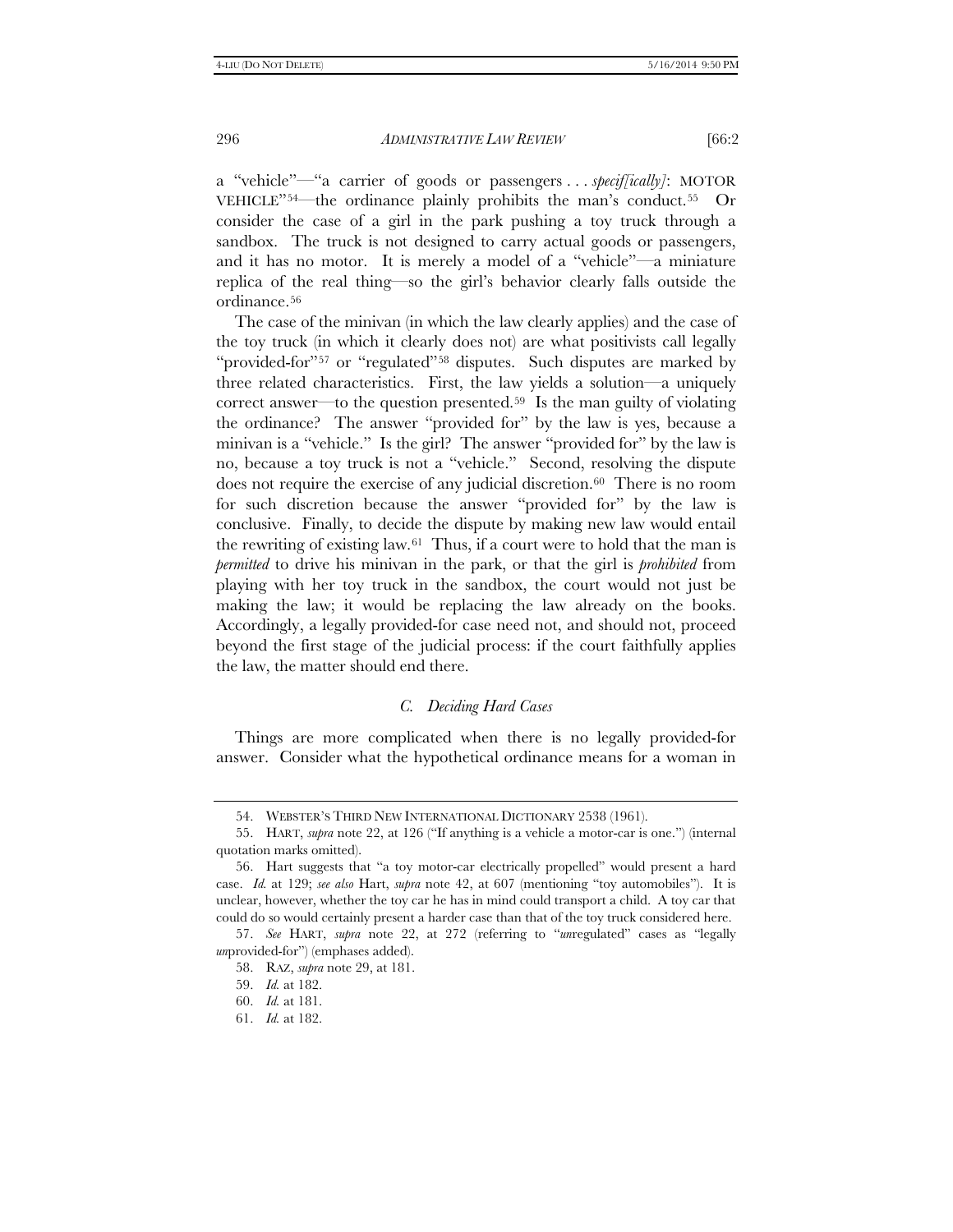the park riding her bicycle. On the one hand, a bicycle is a carrier of passengers, which suggests that it is a "vehicle"; on the other, a bicycle has no motor, which suggests that it is not. Does "vehicle," as used in the ordinance, embrace the broader definition of the term, which encompasses carriers generally, or the narrower one, which is limited to carriers with motors? A court might find it unclear what a "skilled, objectively reasonable user of words" would understand "vehicle" to mean in this context.[62](#page-12-0) The term certainly includes minivans and excludes toy trucks. But beyond this "core of certainty" lies "a penumbra of doubt,"[63](#page-12-1) which surrounds bicycles and perhaps other non-motor carriers, such as roller skates,  $64$  baby strollers,  $65$  and wheelchairs.  $66$  Positivists call such indeterminacy "open texture,["67](#page-12-5) a consequence of the "limit . . . to the guidance which general language can provide."[68](#page-12-6) Because such indeterminacy is "inherent in the nature of language,"[69](#page-12-7) it is an inevitable part of the law.

Not every theory of interpretation, of course, gives precedence to the semantic meaning of the enacted text, and a court might look beyond the words of the ordinance to the subjective intentions of the legislators who enacted them. But positivists believe there is a limit as well to the guidance that such intentions can provide.[70](#page-12-8) The problem is not merely that legislators seldom think alike, $71$  or that their genuine beliefs are often

<span id="page-12-1"></span>63. HART, *supra* note 22, at 123; *see also* RAZ, *supra* note 29, at 193 (noting "the cases which fall within the vague borderlines of various descriptive concepts").

64. *See* HART, *supra* note 22, at 126; Hart, *supra* note 42, at 607.

<span id="page-12-0"></span><sup>62.</sup> Frank H. Easterbrook, *The Role of Original Intent in Statutory Construction*, 11 HARV. J.L. & PUB. POL'Y 59, 65 (1988); *see also* Antonin Scalia, *Common-Law Courts in a Civil Law System: The Role of United States Federal Courts in Interpreting the Constitution and Laws*, *in* A MATTER OF INTERPRETATION: FEDERAL COURTS AND THE LAW 3, 17 (Amy Gutmann ed., 1997) ("We look for a sort of 'objectified' intent—the intent that a reasonable person would gather from the text of the law, placed alongside the remainder of the *corpus juris*."); John F. Manning, *What Divides Textualists from Purposivists?*, 106 COLUM. L. REV. 70, 79–80 (2006) (describing the textualist's inquiry).

<span id="page-12-3"></span><span id="page-12-2"></span><sup>65.</sup> *See* Thomas O. Sargentich, *The Contemporary Assault on Checks and Balances*, 7 WIDENER J. PUB. L. 231, 251 (1998) ("Surely in this context a baby carriage would not be a prohibited vehicle.").

<sup>66.</sup> *See* Pierre Schlag, *No Vehicles in the Park*, 23 SEATTLE U. L. REV. 381, 381 (1999).

<sup>67.</sup> HART, *supra* note 22, at 135.

<span id="page-12-6"></span><span id="page-12-5"></span><span id="page-12-4"></span><sup>68.</sup> *Id.* at 126, 128 (describing open texture as "the price to be paid for the use of general classifying terms in any form of communication concerning matters of fact").

<sup>69.</sup> *Id.* at 126.

<span id="page-12-8"></span><span id="page-12-7"></span><sup>70.</sup> *See* RAZ, *supra* note 29, at 193 ("[A]ppeal to legislative intention is often of no avail, for that intention, even when ascertained, is often itself indeterminate.").

<span id="page-12-9"></span><sup>71.</sup> *See* Max Radin, *Statutory Interpretation*, 43 HARV. L. REV. 863, 870 (1930) ("The chances that of several hundred men each will have exactly the same determinate situations in mind as possible reductions of a given determinable, are infinitesimally small.").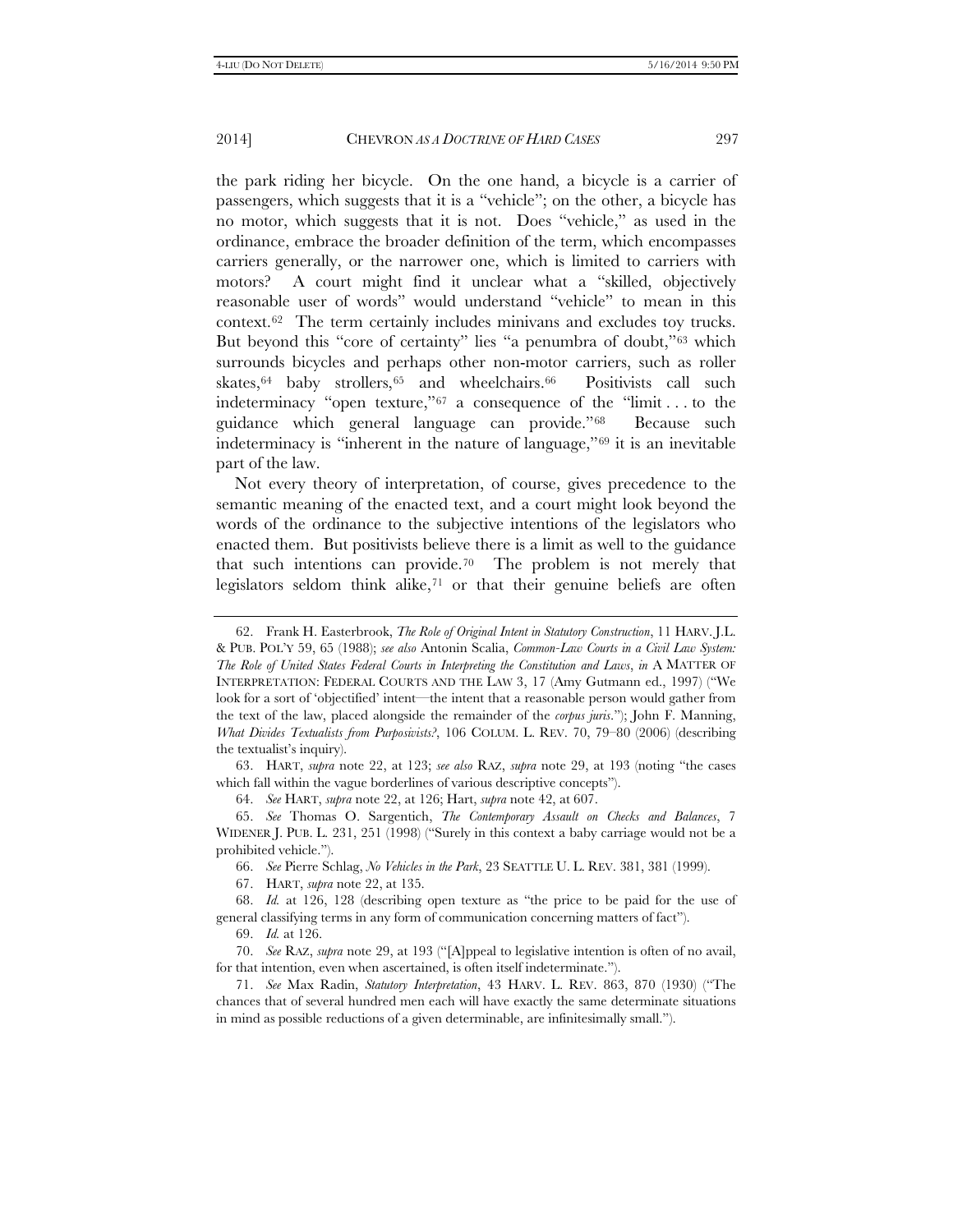difficult to discover[.72](#page-13-0) Rather, according to positivists, there is a problem even more fundamental: given that "the world in which we live" cannot be reduced to "a finite number of features," it is impossible for legislators to anticipate "all the possible combinations of circumstances which the future may bring.["73](#page-13-1) This "relative ignorance of fact" means that legislative intentions will not always be determinate.[74](#page-13-2) So, in the case of the bicycle, one could easily imagine a legislative history ambiguous or silent on whether bicycles should be allowed in the park. Perhaps council members expressed conflicting views on the issue, or perhaps they lacked the foresight to discuss the issue at all.[75](#page-13-3) Either way, it would be unclear whether the council actually intended the ordinance to cover bicycles.

If the text and history of the ordinance fail to resolve the dispute, a court might seek guidance in the general purposes behind the ordinance.[76](#page-13-4) It might ask how a hypothetical "reasonable member"[77](#page-13-5) of the city council "pursuing reasonable purposes reasonably"[78](#page-13-6) "*would have wanted* a court to interpret the [ordinance] in light of present circumstances in the particular case."[79](#page-13-7) But positivists maintain that there is a limit to the guidance that

<span id="page-13-4"></span>76. *See* STEPHEN BREYER, ACTIVE LIBERTY: INTERPRETING OUR DEMOCRATIC CONSTITUTION 88 (2005) (explaining that a purpose-based approach remains viable "even when Congress did not in fact consider a particular problem").

77. *Id.* (internal quotation marks omitted).

<span id="page-13-0"></span><sup>72.</sup> *See id.* at 870–71 ("Even if the contents of the minds of the legislature were uniform, we have no means of knowing that content except by the external utterances or behavior of these hundreds of men, and in almost every case the only external act is the extremely ambiguous one of acquiescence, which may be motivated in literally hundreds of ways, and which by itself indicates little or nothing of the pictures which the statutory descriptions imply.").

<span id="page-13-1"></span><sup>73.</sup> HART, *supra* note 22, at 128; *see also* Ford Motor Credit Co. v. Milhollin, 444 U.S. 555, 565 (1980) (acknowledging that "judges must decide unanticipated cases" because "legislators cannot foresee all eventualities").

<sup>74.</sup> HART, *supra* note 22, at 128.

<span id="page-13-3"></span><span id="page-13-2"></span><sup>75.</sup> *Cf.* Beech Aircraft Corp. v. Rainey, 488 U.S. 153, 164 (1988) (noting that legislative history may yield "no clear answer" when "legislators ... did not focus directly on the problem at hand," or when they "clearly recognized and expressed their opinions on the precise question at issue" but "took diametrically opposite positions").

<span id="page-13-6"></span><span id="page-13-5"></span><sup>78.</sup> HENRY M. HART, JR. & ALBERT M. SACKS, THE LEGAL PROCESS: BASIC PROBLEMS IN THE MAKING AND APPLICATION OF LAW 1378 (William N. Eskridge, Jr. & Philip P. Frickey eds., Foundation Press 1994) (1958).

<span id="page-13-7"></span><sup>79.</sup> BREYER, *supra* note 76, at 88. A purposivist approach is similar to an approach that seeks to imaginatively reconstruct the legislature's intentions. *See* United States v. Klinger, 199 F.2d 645, 648 (2d Cir. 1952) (L. Hand, J.) ("Flinch as we may, what we do, and must do, is to project ourselves, as best we can, into the position of those who uttered words, and to impute to them how they would have dealt with the concrete occasion."), *aff'd per curiam by an equally divided court*, 345 U.S. 979 (1953); Richard A. Posner, *Statutory Interpretation—in the Classroom and in the Courtroom*, 50 U. CHI. L. REV. 800, 817 (1983) ("[T]he task for the judge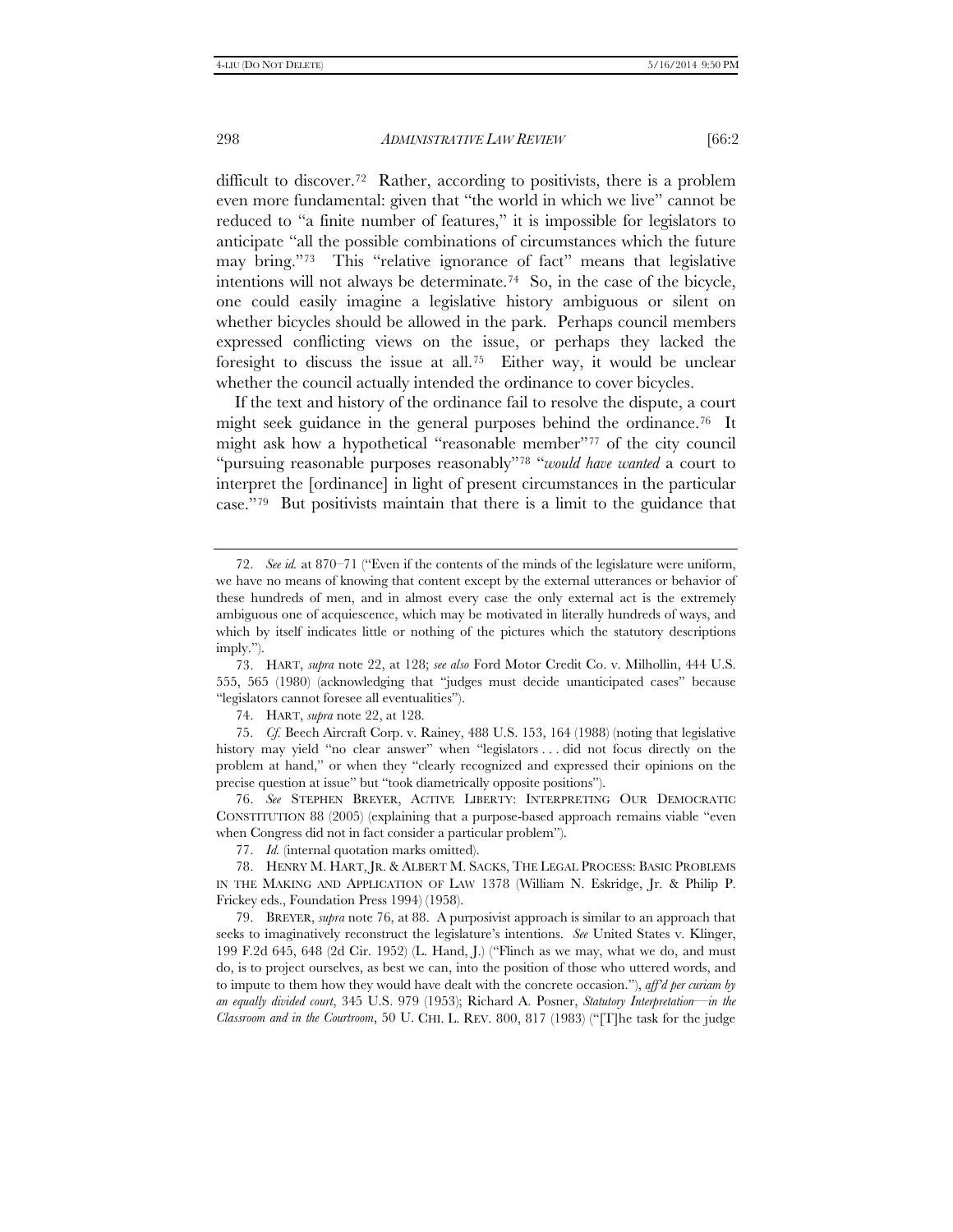even a purpose-based approach can provide. Even assuming that the "reasonable purposes" of a law can be identified, there will inevitably be cases in which those purposes conflict, leaving judges with "no neutral way" to decide which to favor.[80](#page-14-0) The case of the bicycle may well be such a case. A council member in supporting the ordinance could have been pursuing a number of purposes, all of them reasonable. One purpose could have been to enhance the peace and quiet of the park by eliminating the distraction of vehicles. Another could have been to make the park more enjoyable to children, who would otherwise have to be wary of vehicles while playing. But when it comes to whether there should be bicycles in the park, these purposes conflict. A ban on bicycles might enhance the park's peacefulness, while detracting from its enjoyment by children. Should "some degree of peace in the park" give way to the "pleasure or interest" of children, or vice versa?[81](#page-14-1) It may not be clear how a "reasonable member" of the city council would have decided this question. When the law suffers from this "relative indeterminacy of aim,["82](#page-14-2) a purposivist must look elsewhere for a basis of decision.

But what if a judge, following whatever method of interpretation he deems appropriate (whether textualism, intentionalism, purposivism, or some combination thereof), exhausts all the relevant legal materials without finding an answer to the statutory question presented? The judge, then, is confronted with what positivists call a "hard case"—a case "in which on some point no decision either way is dictated by the law and the law is accordingly partly indeterminate or incomplete."[83](#page-14-3) In a hard case, the law

called upon to interpret a statute is . . . one of imaginative reconstruction. The judge should try to think his way as best he can into the minds of the enacting legislators and imagine how they would have wanted the statute applied to the case at bar." (footnote omitted)); Roscoe Pound, *Spurious Interpretation*, 7 COLUM. L. REV. 379, 381 (1907) (describing, as a legitimate means of interpretation, efforts to "find out directly what the law-maker meant by assuming his position, in the surroundings in which he acted, and endeavoring to gather from the mischiefs he had to meet and the remedy by which he sought to meet them, his intention with respect to the particular point in controversy").

<span id="page-14-0"></span><sup>80.</sup> WILLIAM N. ESKRIDGE, JR., PHILIP P. FRICKEY & ELIZABETH GARRETT, LEGISLATION AND STATUTORY INTERPRETATION 230 (2d ed. 2006). Even when a law has only one "reasonable" purpose, it will not always be clear how far the legislature sought to pursue that purpose. *See* Pension Benefit Guar. Corp. v. LTV Corp., 496 U.S. 633, 646–47 (1990) ("'[N]o legislation pursues its purposes at all costs. Deciding what competing values will or will not be sacrificed to the achievement of a particular objective is the very essence of legislative choice—and it frustrates rather than effectuates legislative intent simplistically to assume that *whatever* furthers the statute's primary objective must be the law.'" (quoting Rodriguez v. United States, 480 U.S. 522, 525–26 (1987))).

<span id="page-14-1"></span><sup>81.</sup> HART, *supra* note 22, at 129.

<span id="page-14-2"></span><sup>82.</sup> *Id.* at 128.

<span id="page-14-3"></span><sup>83.</sup> *Id.* at 272.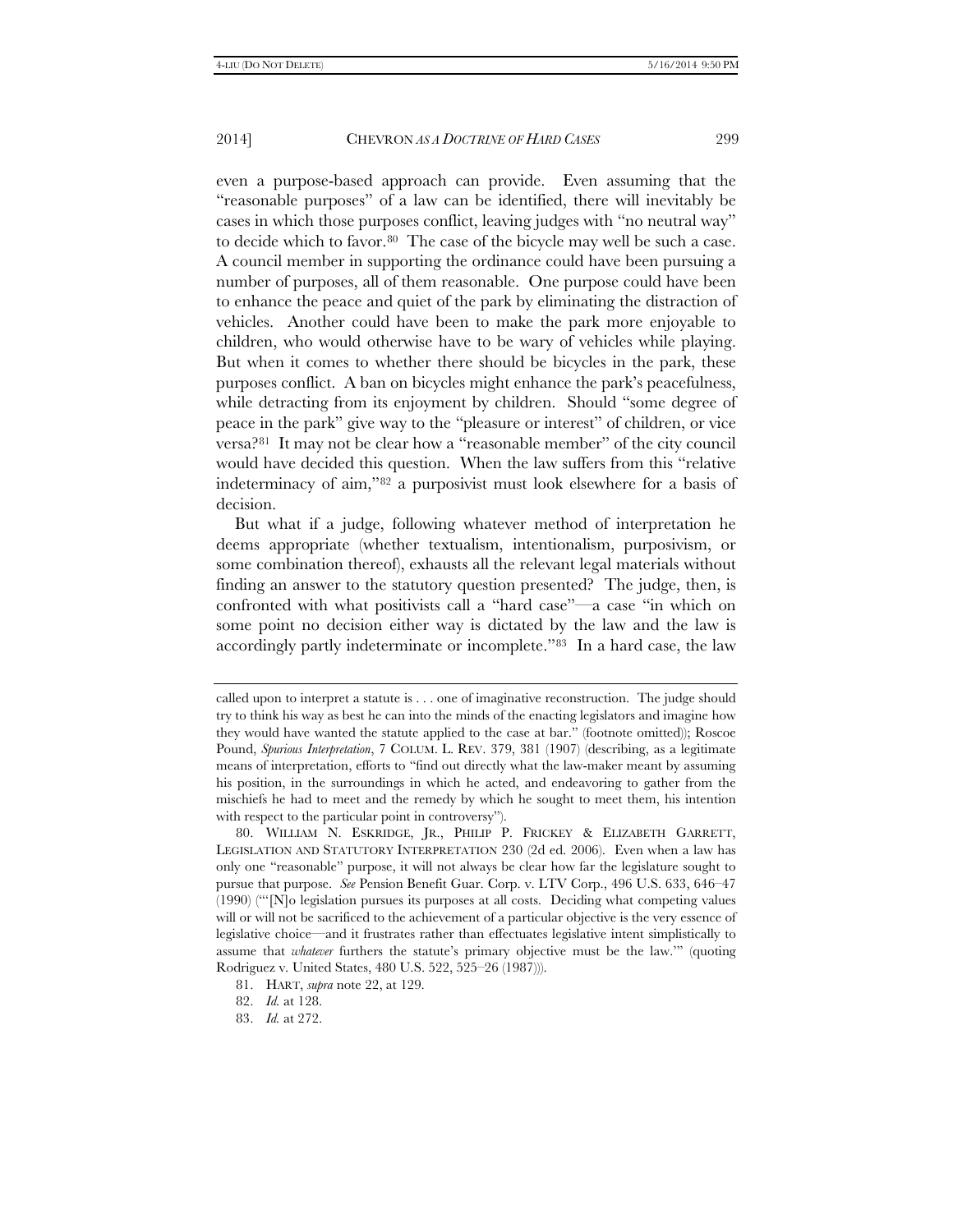runs out before providing a solution,<sup>84</sup> leaving a gap that cannot be filled by merely applying the law.<sup>85</sup> As a result, according to positivists, the judge has no choice but to proceed to the next stage in the judicial process: lawmaking. At this (the second) stage, it is not enough to say what the law is; the case can be resolved only by saying what the law should be. Faced with a gap in the law, the court must exercise some discretion to fill it.[86](#page-15-2)

Assuming, then, that in the case of the bicycle, existing law fails to dictate a solution, how should a judge go about the task of deciding it? One way would be to "act just as legislators do,"[87](#page-15-3) namely, "by deciding according to his own beliefs and values."<sup>88</sup> The judge could, for example, weigh the interests of children against those of other park-goers. And after doing so, the judge might conclude that a policy prohibiting bicycles in the park would achieve the greatest good, and that bicycles should therefore be "vehicles" within the meaning of the ordinance.<sup>89</sup> Or the judge might conclude that, all things considered, the best policy would be to allow bicycles in the park, and that they should therefore not be "vehicles." Where the law runs out, judges face "a fresh choice between open alternatives."[90](#page-15-6) But, maintain positivists, the judge as legislator still has a responsibility to exercise reasoned judgment<sup>[91](#page-15-7)</sup>: whatever law the judge makes ought to reflect "a reasonable compromise between . . . conflicting

<span id="page-15-2"></span>86. *Id.*; *see also* Mistretta v. United States, 488 U.S. 361, 417 (1989) (Scalia, J., dissenting) (recognizing a degree of "law-making" left to judges in cases of statutory interpretation, the extent of which depends on the "relative specificity or generality of [Congress's] statutory commands").

87. RAZ, *supra* note 29, at 197.

<span id="page-15-4"></span><span id="page-15-3"></span>88. HART, *supra* note 22, at 273; *see also* RAZ, *supra* note 29, at 197 (explaining that judges in hard cases "should adopt those rules which they judge best"); *id.* at 199 ("[I]n their law-making judges do rely and should rely on their own moral judgment.").

<span id="page-15-5"></span>89. *See* HART, *supra* note 22, at 128–29. This is not to say that the judge's decisionmaking should necessarily have a consequentialist or utilitarian cast.

90. *Id.* at 128.

<span id="page-15-7"></span><span id="page-15-6"></span>91. *Id.* at 273; *see also* RAZ, *supra* note 29, at 197 (arguing that judges in hard cases have a "legal duty" not "to act arbitrarily"); Joseph Raz, *Legal Principles and the Limits of Law*, 81 YALE L.J. 823, 847 (1972) ("Courts are never allowed to act arbitrarily. Even when discretion is not limited or guided in any specific direction the courts are still legally bound to act as they think is best according to their beliefs and values. If they do not, if they give arbitrary judgment by tossing a coin, for example, they violate a legal duty.").

<span id="page-15-0"></span><sup>84.</sup> *Id.* at 273 (describing "hard cases" as ones "where the existing law fails to dictate any decision as the correct one"); RAZ, *supra* note 29, at 181 (describing "unregulated" disputes as ones that "do not have a correct legal answer").

<span id="page-15-1"></span><sup>85.</sup> *See* HART, *supra* note 22, at 272 ("If in such cases the judge is to reach a decision and is not, as Bentham once advocated, to disclaim jurisdiction or to refer the points not regulated by the existing law to the legislature to decide, he must exercise his *discretion* and *make* law for the case instead of merely applying already pre-existing settled law.").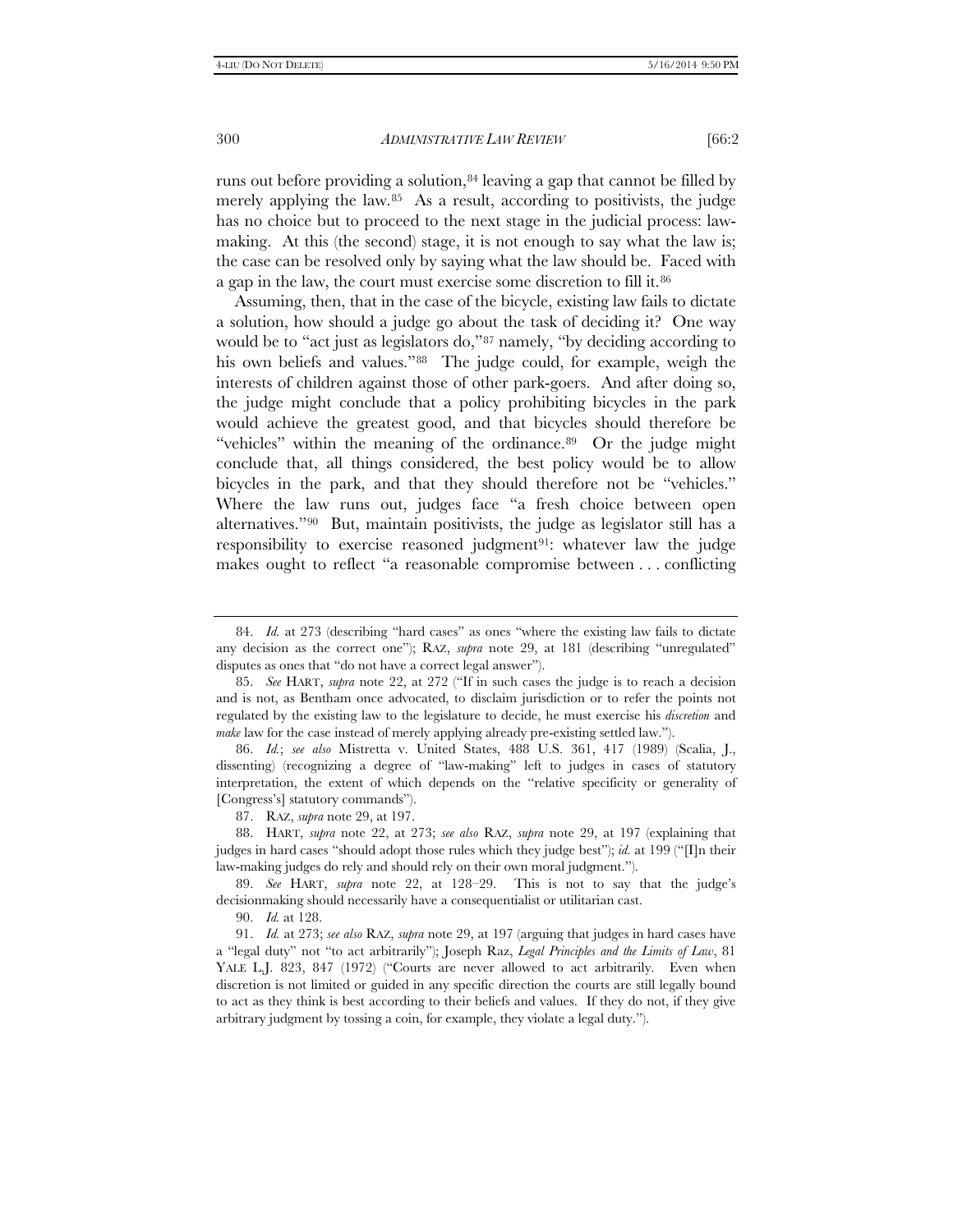interests."[92](#page-16-0)

Before legislating from the bench, however, judges might consider the institutional significance of doing so: instead of focusing on *what* the law should be, they might think about *who* should really be making it.[93](#page-16-1) Judges considering the latter question in the context of the criminal law, for example, might conclude that "because of the seriousness of criminal penalties, and because criminal punishment usually represents the moral condemnation of the community, legislatures and not courts should define criminal activity."[94](#page-16-2) If so, then judges might exercise restraint in hard cases by declining to extend the criminal law beyond the terms clearly set by the legislature. By resolving statutory ambiguities in favor of the criminal defendant—that is, by applying a so-called rule of lenity[95—](#page-16-3)judges would ensure that no one "languish[es] in prison" for a crime the legislature did not make.[96](#page-16-4) A judge who took such institutional concerns seriously would conclude that bicycles are not "vehicles" after all, regardless of what he personally thinks of permitting them in the park.[97](#page-16-5) In doing so, the judge would necessarily be exercising some discretion—but in a way that avoids legislating from the bench.

The notion that judges ever have discretion may seem alarming in a democracy such as ours. But it is a reality in hard cases, and what is important is that judicial discretion is never unlimited. For one thing,

<span id="page-16-0"></span><sup>92.</sup> HART, *supra* note 22, at 132. Of course, there may be cases in which the only reasonable compromise is no compromise at all.

<span id="page-16-1"></span><sup>93.</sup> *See generally* Dan M. Kahan, *Is* Chevron *Relevant to Federal Criminal Law?*, 110 HARV. L. REV. 469 (1996) (focusing not on *what* the criminal law should be, but on *who* should make it).

<sup>94.</sup> United States v. Bass, 404 U.S. 336, 348 (1971).

<span id="page-16-3"></span><span id="page-16-2"></span><sup>95.</sup> Rewis v. United States, 401 U.S. 808, 812 (1971) ("[A]mbiguity concerning the ambit of criminal statutes should be resolved in favor of lenity.").

<span id="page-16-4"></span><sup>96.</sup> HENRY J. FRIENDLY, BENCHMARKS 209 (1967); *see also* United States v. Santos, 553 U.S. 507, 514 (2008) (recognizing that the "venerable" rule of lenity "keeps courts from making criminal law in Congress's stead"); United States v. Wiltberger, 18 U.S. (5 Wheat.) 76, 95 (1820) (Marshall, C.J.) ("The rule that penal laws are to be construed strictly, is perhaps not much less old than construction itself. It is founded . . . on the plain principle that the power of punishment is vested in the legislative, not in the judicial department. It is the legislature, not the Court, which is to define a crime, and ordain its punishment.").

<span id="page-16-5"></span><sup>97.</sup> Raz himself recognized that judges "may be guided by law as to the manner in which discretion should be exercised." RAZ, *supra* note 29, at 96. He also recognized that "[s]uch instructions may be given in a statute, but they may also exist only in the practice of the courts." *Id.* This Article argues that like the rule of lenity, the *Chevron* doctrine should be understood as a judge-made rule guiding the courts' law-making discretion in hard cases. *See infra* Part II. For a fuller discussion of other canons of construction, see *infra* Section III.B.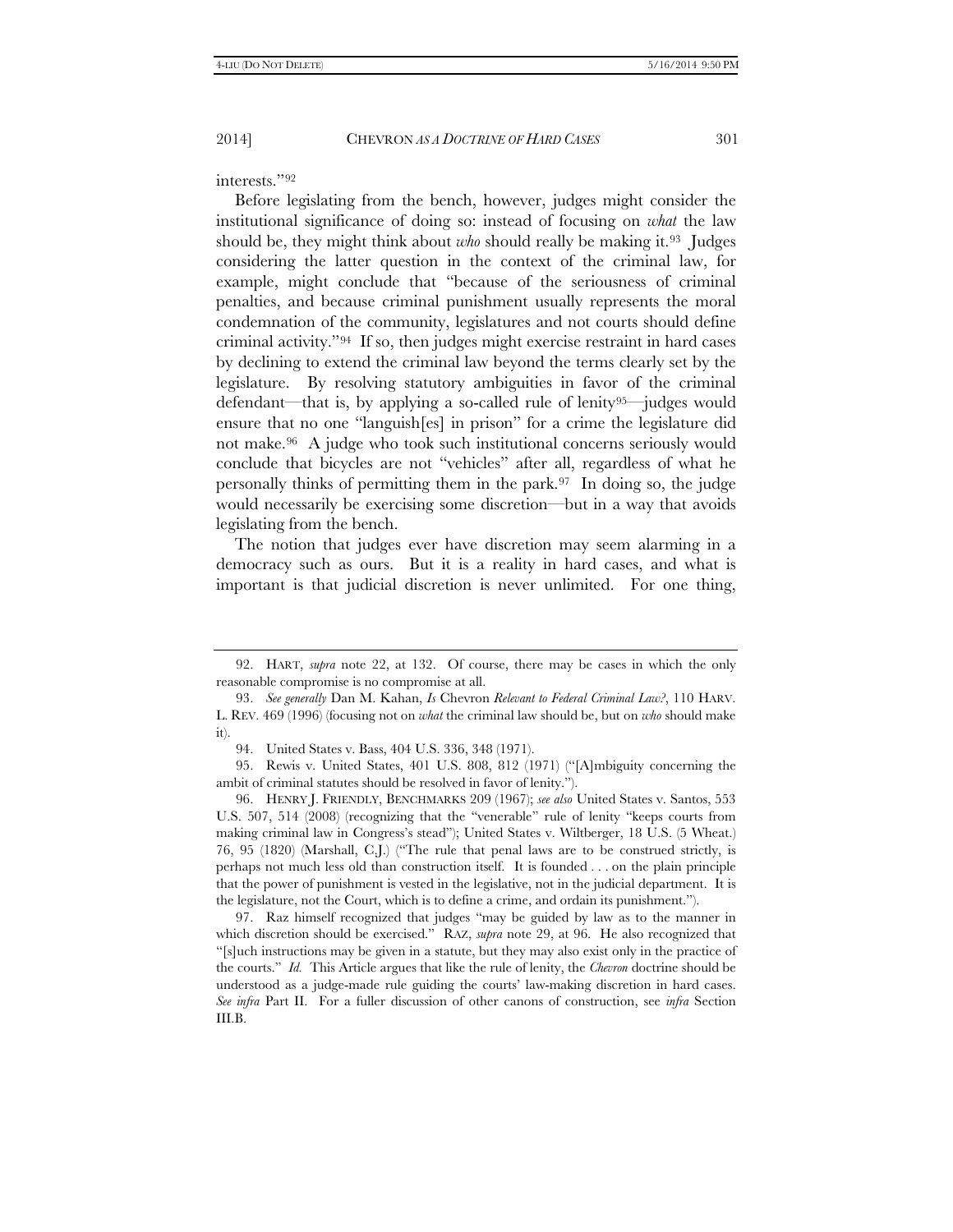judicial discretion is constrained by the law that already exists.<sup>98</sup> Although law-making may sometimes be a necessary step in the judicial process, it is never the only one: "There are no pure law-creating cases."[99](#page-17-1) Even hard cases are "partly regulated" because the law has to be applied as well as made.[100](#page-17-2) Given that the term "vehicle" clearly includes cars, for example, a judge faced with a hard case cannot, without violating his duty to apply the law, define the term in a way that would exclude them. In any given hard case, then, the gap to be filled by law-making is only so big, its size depending on how determinate the existing law is.

For another thing, judicial discretion is constrained by the kind of cases that happen to arise. Unlike legislators, judges cannot "introduce largescale reforms or new codes."<sup>101</sup> In exercising their discretion, judges can fashion "only rules to deal with the specific issues thrown up by particular cases."[102](#page-17-4) Even a judge who believes that bicycles should be allowed in the park, therefore, is powerless until the issue is properly presented in a case before him. And even a judge who believes that bicycle-riding should be encouraged more generally must wait for yet other hard cases involving, say, rules governing bicycle registration or safety.<sup>[103](#page-17-5)</sup> Unable to set their own dockets or enact far-reaching reforms, judges are limited to filling gaps in the laws that happen to be implicated in the cases they hear. Their discretion is at most interstitial.<sup>[104](#page-17-6)</sup>

The fact remains, however, that in hard cases there are "two completely different stages in the process of decision": one in which the law is applied and the other in which it is made.[105](#page-17-7) Unlike legally provided-for cases, hard cases cannot be resolved at the first stage; when the law "fails to dictate a

<sup>98.</sup> *See* HART, *supra* note 22, at 273.

<sup>99.</sup> RAZ, *supra* note 29, at 195.

<span id="page-17-3"></span><span id="page-17-2"></span><span id="page-17-1"></span><span id="page-17-0"></span><sup>100.</sup> *Id.* at 182; *see also id*. at 195 ("In every case in which the court makes law it also applies laws restricting and guiding its law-creating activities.").

<sup>101.</sup> HART, *supra* note 22, at 273.

<sup>102.</sup> *Id.* at 275.

<span id="page-17-5"></span><span id="page-17-4"></span><sup>103.</sup> *See* RAZ, *supra* note 29, at 200 ("[I]t is usually impossible for the courts to introduce in one decision all the changes necessary for the effective implementation of a radical reform in any aspect of the law.").

<span id="page-17-6"></span><sup>104.</sup> HART, *supra* note 22, at 273; *see also* RAZ, *supra* note 29, at 200 (noting the "piecemeal nature of judicial law-making").

<span id="page-17-7"></span><sup>105.</sup> HART, *supra* note 22, at 273. The law-applying/law-making distinction does not quite track the interpretation/construction distinction much discussed in constitutional law. The latter distinguishes the "process (or activity) that recognizes or discovers the linguistic meaning or semantic content of the legal text" (interpretation) from the "process that gives a text legal effect" (construction). Lawrence B. Solum, *The Interpretation-Construction Distinction*, 27 CONST. COMMENT. 95, 96 (2010). Giving a text legal effect, however, need not entail any law-making; indeed, it may involve only law-applying.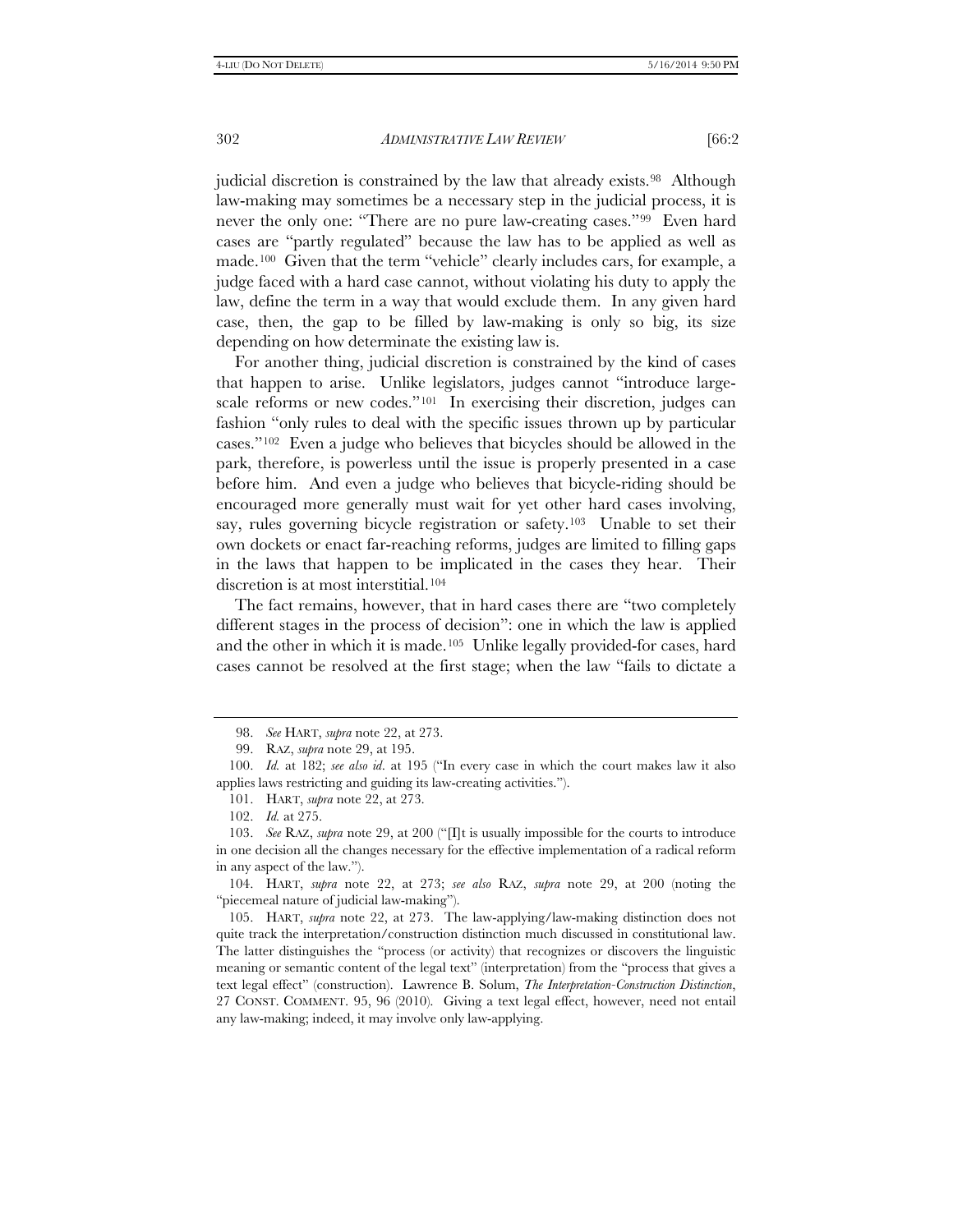decision either way,"[106](#page-18-0) the matter must proceed to the second. Nor can hard cases be resolved without the exercise of some judicial discretion; although judges need not legislate from the bench, they must decide, one way or another, how to fill the gaps left open by the law.[107](#page-18-1)

This picture of the judicial process is of course simplified. It suggests a sharp divide between law-applying and law-making, such that judges can make a clean break from one stage to the next. But distinguishing the two stages in a judicial opinion is not always easy[.108](#page-18-2) One reason is that judges sometimes do not realize that they have proceeded from one stage to the next; "law-making need not be intentional," and occasionally it is not.<sup>109</sup> Another is that judges sometimes deliberately obscure the extent to which they are exercising any discretion, either "to avoid the need to bear full responsibility for it or to avoid having to justify it by long and explicit arguments."[110](#page-18-4) Still another reason is that there is often no need for judges to distinguish law-applying from law-making when nothing turns on the difference. If, for instance, judges have to impose their own construction on the statute anyway, there is no point in identifying statutory ambiguities along the way.[111](#page-18-5) But the most important reason why distinguishing the

<span id="page-18-3"></span>109. RAZ, *supra* note 29, at 207. "Whether or not a case falls within the vague, indeterminate borderline area of a descriptive concept is often itself an indeterminate issue." *Id.* at 208.

<sup>106.</sup> HART, *supra* note 22, at 273.

<span id="page-18-1"></span><span id="page-18-0"></span><sup>107.</sup> Given the nomenclature, one might assume that hard cases are unlike regulated cases in a further respect: the former are difficult to decide while the latter are easy. But though many hard cases are more challenging than regulated ones, not all are. *See* RAZ, *supra* note 29, at 182 ("Regulated cases can be complex and more difficult to decide than unregulated cases. The difficulty in solving a complex tax problem according to law may be much greater than that of solving a natural justice problem according to moral principles."). The opposite of a hard case is thus not a simple one, but rather a case in which the law, no matter how complex, provides a solution.

<span id="page-18-2"></span><sup>108.</sup> *See* Caleb Nelson, *What Is Textualism?*, 91 VA. L. REV. 347, 395 n.143 (2005) ("[S]tatutory interpretation is not a crisp two-stage process, in which interpreters first determine the range of meanings that Congress could be thought to have intended and then use a different set of tools to select a single interpretation from that range."); RICHARD A. POSNER, HOW JUDGES THINK 85 (2008) ("A judge does not reach a point in a difficult case at which he says, 'The law has run out and now I must do some legislating.'"); RAZ, *supra* note 29, at 208 ("In cases of indeterminacy there is often no clear divide between application and innovation."). According to Ronald Dworkin, the way lawyers and judges speak about the law betrays no awareness that there are two different stages of judicial decisionmaking. RONALD DWORKIN, LAW'S EMPIRE 37–43 (1986).

<sup>110.</sup> *Id.* at 208 n.20.

<span id="page-18-5"></span><span id="page-18-4"></span><sup>111.</sup> *Cf.* Edelman v. Lynchburg Coll., 535 U.S. 106, 114 (2002) (concluding that because the agency's construction of the statute is the one the Court would have imposed on its own anyway, "there is no occasion to defer and no point in asking what kind of deference, or how much"); POSNER, *supra* note 108, at 85 (explaining that a judge might not distinguish law-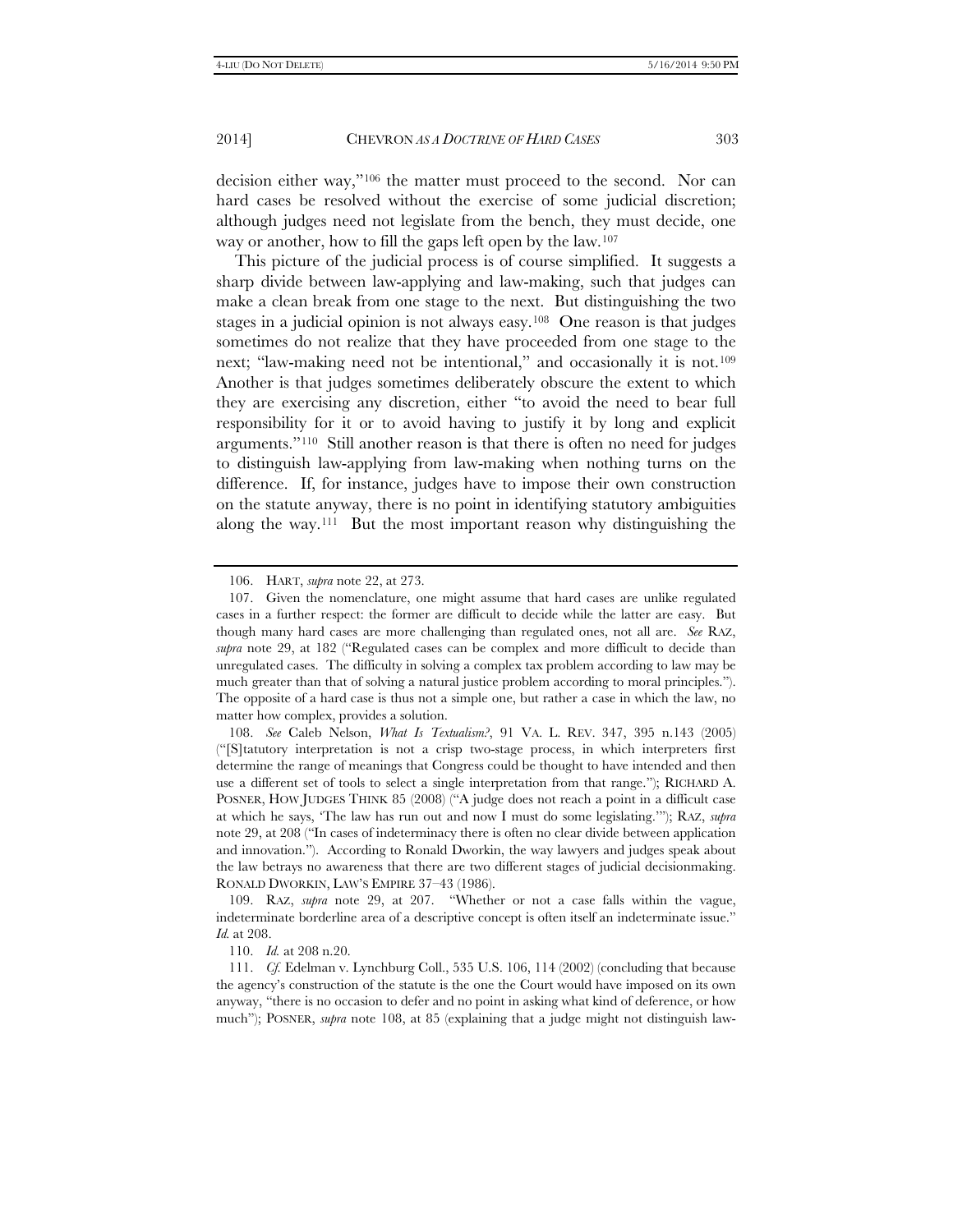two stages is often difficult is that "on most occasions the reasoning justifying law-making decisions is similar to and continuous with decisions interpreting and applying law."[112](#page-19-0) Argument by analogy, for example, permeates judicial reasoning at both stages in the process.[113](#page-19-1) And when "the same kind[s] of arguments are used in applying and creating laws,["114](#page-19-2) it should come as no surprise that judges "move[] imperceptibly from one function to the other."[115](#page-19-3)

Notwithstanding these caveats, the account of adjudication set forth here remains controversial in certain circles. Legal positivism "assumes that it is possible to distinguish between the roles of the courts in applying and making law."[116](#page-19-4) Not everyone shares this assumption: legal realists deny that courts ever merely apply the law, while Dworkinians deny that courts need ever make it[.117](#page-19-5) Still, there is a real sense in which "we are all to some degree positivists now."[118](#page-19-6) Central tenets of legal positivism have been accepted not only by disciples of Hart and Raz,<sup>[119](#page-19-7)</sup> but also by legal pragmatists,[120](#page-19-8) and even by natural law theorists.[121](#page-19-9) Among their ranks,

- 113. RAZ, *supra* note 29, at 208–09.
- 114. *Id.* at 209.
- 115. *Id.* at 208.
- 116. *Id.* at 197.

<span id="page-19-5"></span><span id="page-19-4"></span><span id="page-19-3"></span><span id="page-19-2"></span>117. *See* H.L.A. Hart, *American Jurisprudence Through English Eyes: The Nightmare and the Noble Dream*, 11 GA. L. REV. 969, 973–74, 983 (1977).

<span id="page-19-6"></span>118. Frank I. Michelman, *Thirteen Easy Pieces*, 93 MICH. L. REV. 1297, 1298 (1995) (reviewing RESPONDING TO IMPERFECTION: THE THEORY AND PRACTICE OF CONSTITUTIONAL AMENDMENT (Sanford Levinson ed., 1995)).

<span id="page-19-7"></span>119. *See, e.g.*, Jules L. Coleman, *Negative and Positive Positivism*, 11 J. LEGAL STUD. 139, 163 (1982); John Gardner, *Legal Positivism: 5½ Myths*, 46 AM. J. JURIS. 199, 202 (2001).

<span id="page-19-8"></span>120. *See, e.g.*, POSNER, *supra* note 108, at 9 ("Because the materials of legalist decision making fail to generate acceptable answers to all legal questions that American judges are required to decide, judges perforce have occasional—indeed rather frequent—recourse to other sources of judgment, including their own political opinions or policy judgments, even their idiosyncrasies.").

<span id="page-19-9"></span>121. *See, e.g.*, John Finnis, *The Truth in Legal Positivism*, *in* THE AUTONOMY OF LAW: ESSAYS ON LEGAL POSITIVISM 195, 203–04 (Robert P. George ed., 1996); Robert P. George, *Natural Law*, 31 HARV. J.L. & PUB. POL'Y 171, 192 (2008) ("[Natural law] theorists have had no difficulty accepting the central thesis of what we today call legal positivism—that is, that

applying from law-making when "[h]e knows that he has to decide and that whatever he does decide will (within the broadest of limits) be law"); Note, *Implementing* Brand X*: What Counts as a Step One Holding?*, 119 HARV. L. REV. 1532, 1537 (2006) ("Before *Chevron*, a court usually had no reason to distinguish whether its interpretation was the only reasonable one, or merely the best one. . . . Courts would have been unlikely, after constructing the best interpretation of a statute, to assert that other interpretations were not reasonable.").

<span id="page-19-1"></span><span id="page-19-0"></span><sup>112.</sup> RAZ, *supra* note 29, at 208; *see also* HART, *supra* note 22, at 274 ("It is true that when particular statutes or precedents prove indeterminate, or when the explicit law is silent, judges do not just push away their law books and start to legislate without further guidance from the law.").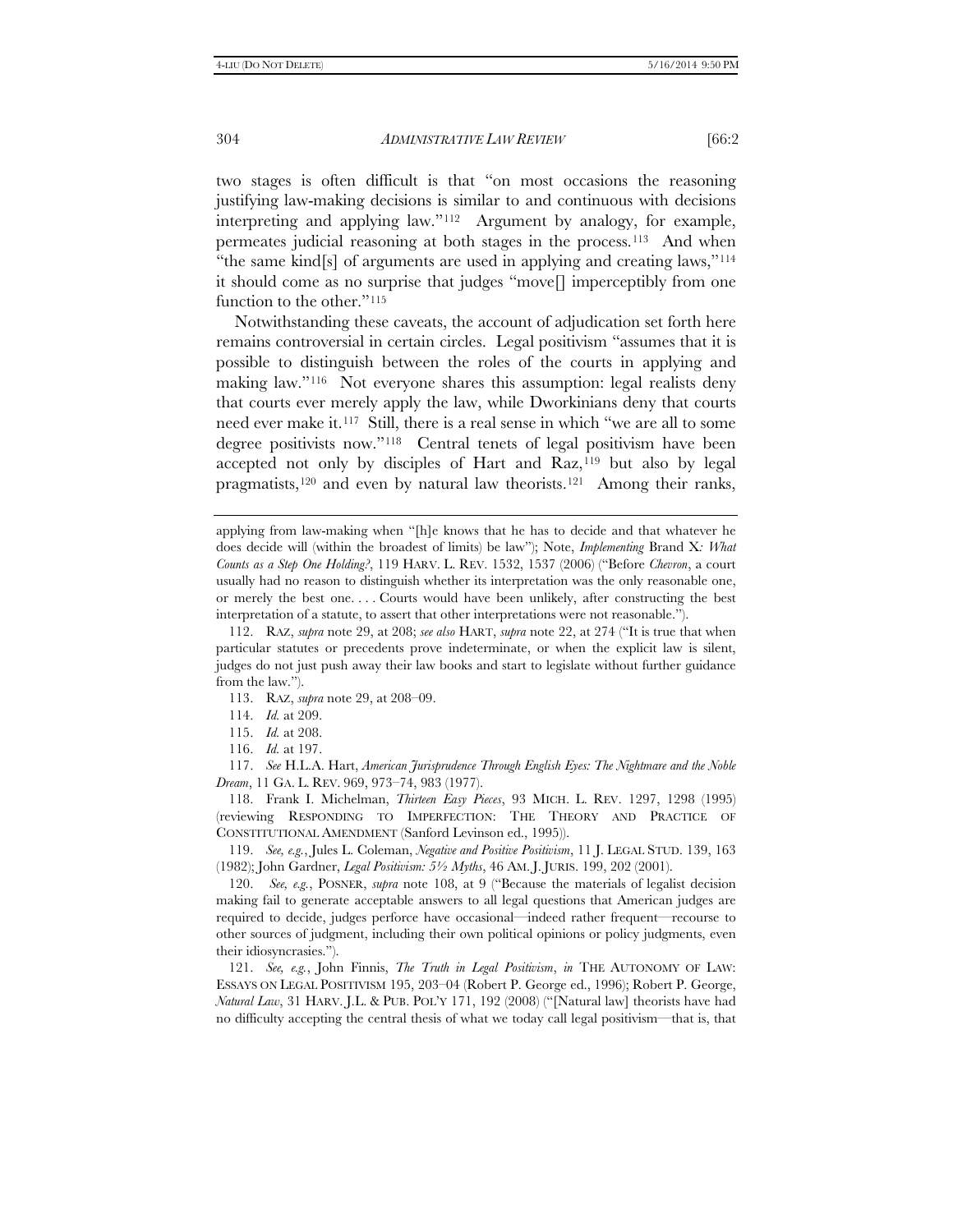positivists can count politicians,[122](#page-20-0) jurists,[123](#page-20-1) and academics[124](#page-20-2) alike. The next Part shows how this overlapping consensus on the nature of law can help us understand the workings of the *Chevron* doctrine.

### II. *CHEVRON* AS A DOCTRINE OF HARD CASES

Under *Chevron*, judicial review of agency interpretations of federal statutes is governed by a two-step inquiry. At Step One, the reviewing court asks "whether Congress has directly spoken to the precise question at issue." $125$  If yes, then "the court, as well as the agency, must give effect to the unambiguously expressed intent of Congress.["126](#page-20-4) If no, then the court must proceed to Step Two, where it asks "whether the agency's answer is based on a permissible construction of the statute.["127](#page-20-5)

This Part argues that the *Chevron* doctrine embodies the positivist account of the law described above. It explains how the doctrine's two steps correspond to the "two completely different stages in the process of decision" identified by legal positivists: law-applying and law-making[.128](#page-20-6)  Translated into the language of positivism, the question at Step One is whether existing law provides a uniquely correct answer to the dispute. If it does, then the court must enforce the law. But if the law runs out before providing a solution, then the court must proceed to Step Two. There, the question is whether the construction furnished by the agency is one the court could have imposed by making law on its own. If it is, then the court must exercise its limited discretion by deferring to the agency. Only if it is not must the court itself make new law, as if it were a legislature.

Sections A and B describe how positivism provides a cogent theory of Steps One and Two, respectively. Section C shows how this positivist account of *Chevron* answers recurring objections to judicial deference to agency interpretations of law. And Section D explains how this novel

the existence and content of the positive law depends on social facts and not on its moral merits.").

<span id="page-20-0"></span><sup>122.</sup> *See, e.g.*, 151 CONG. REC. 21,032 (2005) (statement of Sen. Barack Obama) (noting the existence of "hard cases" in which the law "will not be directly on point" or "will not be perfectly clear").

<span id="page-20-1"></span><sup>123.</sup> *See, e.g.*, POSNER, *supra* note 108, at 9; William H. Rehnquist, *The Notion of a Living Constitution*, 54 TEX. L. REV. 693, 704 (1976).

<span id="page-20-4"></span><span id="page-20-3"></span><span id="page-20-2"></span><sup>124.</sup> *See* Franklin G. Snyder, *Nomos, Narrative, and Adjudication: Toward a Jurisgenetic Theory of*  Law, 40 WM. & MARY L. REV. 1623, 1646 (1999) (stating that "the dominant orthodoxy," at least "among legal academics," is that judges in hard cases make law).

<sup>125.</sup> Chevron U.S.A. Inc. v. Natural Res. Def. Council, Inc., 467 U.S. 837, 842 (1984).

<sup>126.</sup> *Id.* at 842–43.

<span id="page-20-5"></span><sup>127.</sup> *Id.* at 843.

<span id="page-20-6"></span><sup>128.</sup> HART, *supra* note 22, at 273.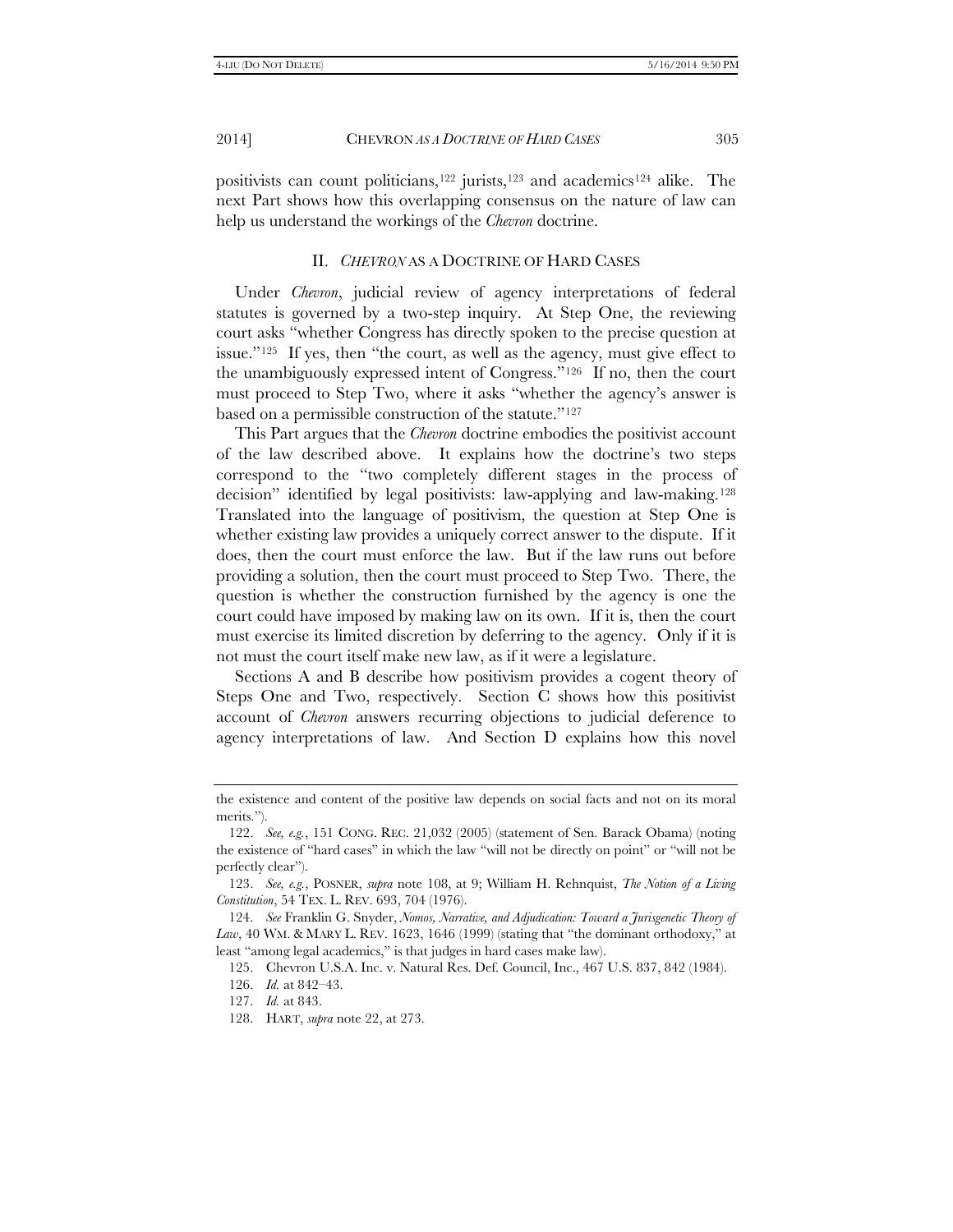theory of *Chevron* challenges—and improves upon—the conventional wisdom, which instead grounds the doctrine in a presumption about congressional intent.

# *A.* Chevron *Step One: Applying the Law*

"When a court reviews an agency's construction of the statute which it administers . . . ," the Court explained in *Chevron*, "[f]irst, always, is the question whether Congress has directly spoken to the precise question at issue. If the intent of Congress is clear, that is the end of the matter; for the court, as well as the agency, must give effect to the unambiguously expressed intent of Congress."<sup>[129](#page-21-0)</sup> In a footnote, the Court went on to say:

The judiciary is the final authority on issues of statutory construction and must reject administrative constructions which are contrary to clear congressional intent. If a court, employing traditional tools of statutory construction, ascertains that Congress had an intention on the precise question at issue, that intention is the law and must be given effect.<sup>[130](#page-21-1)</sup>

These passages set forth the contours of *Chevron* Step One. But they raise questions of their own: What is meant by "the intent of Congress"? What are the "traditional tools of statutory construction"? And when is the intent of Congress "clear"?

Positivism answers these questions in a coherent way. As in any ordinary case of statutory interpretation, courts should begin by determining what existing law says (i.e., the intent of Congress) using the tools they would normally use to apply the law (i.e., the traditional tools of statutory construction). If the law provides a solution before running out (i.e., if the intent of Congress is clear), then they should simply enforce the law. In short, *Chevron* Step One asks courts to apply the law, the first stage in the positivist's process of decision.

#### *1. "Intent of Congress"*

*Chevron* phrases the Step One inquiry in different ways, but always in terms of what Congress has said or done: Has Congress "spoken to the precise question at issue"?<sup>[131](#page-21-2)</sup> Has Congress "addressed" it?<sup>132</sup> Did Congress have an "intention"?[133](#page-21-4) These various ways of referring to the

<span id="page-21-0"></span><sup>129.</sup> *Chevron*, 467 U.S. at 842–43.

<span id="page-21-1"></span><sup>130.</sup> *Id.* at 843 n.9 (citations omitted).

<span id="page-21-2"></span><sup>131.</sup> *Id.* at 842.

<span id="page-21-3"></span><sup>132.</sup> *Id.* at 843.

<span id="page-21-4"></span><sup>133.</sup> *Id.* at 843 n.9.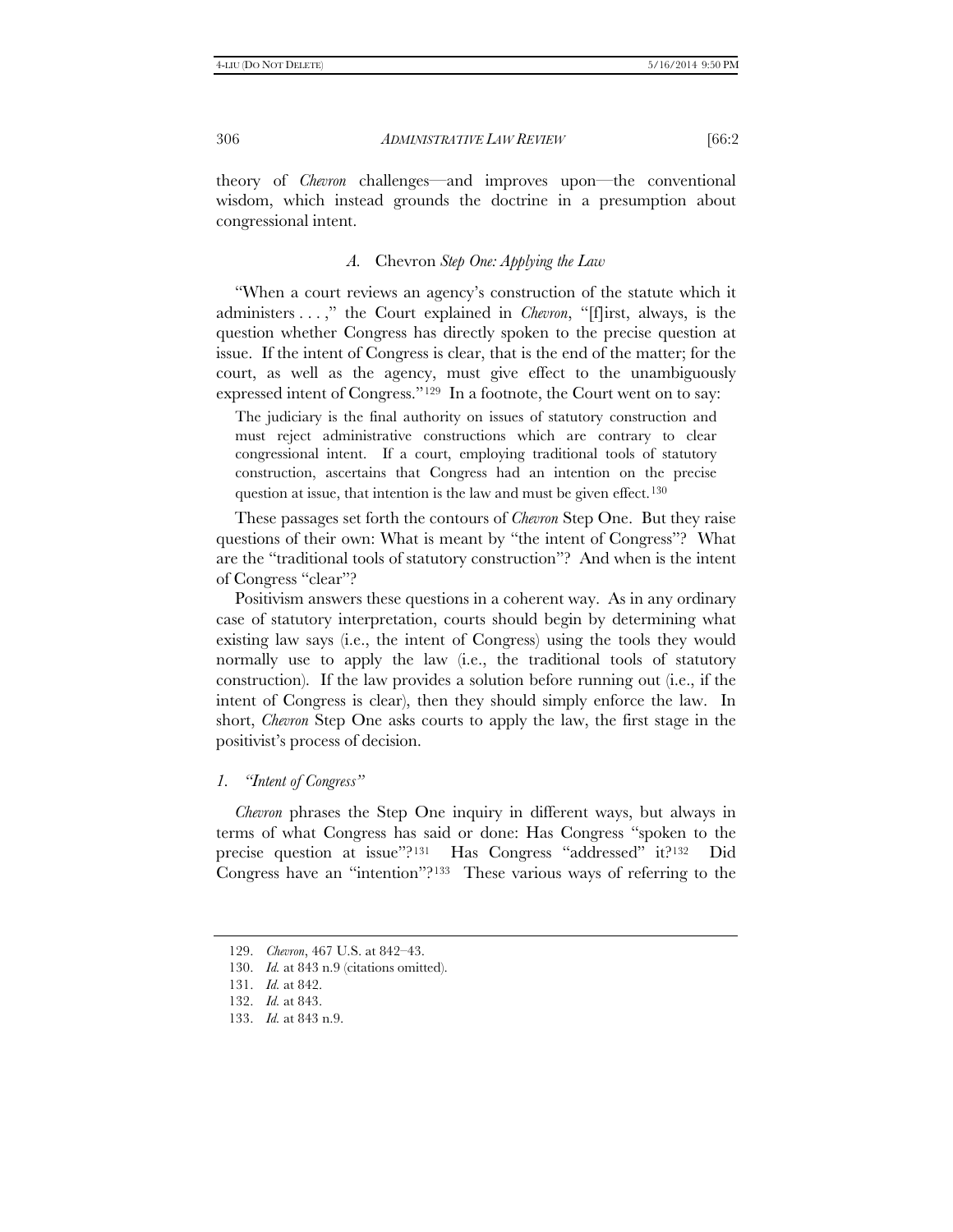"intent of Congress"<sup>[134](#page-22-0)</sup> may sound like mere synonyms for "statutory meaning." But to the legal positivist, they are more than that; they are also a clue about which stage of the judicial process—law-applying or lawmaking—Step One represents. For if the object of the inquiry is the "intent of *Congress*," then the role of the judge is necessarily that of *Congress*'s faithful agent, whose task is to discover the meaning of the law already made. That the inquiry centers on congressional intent implies that judges are to begin their review of an agency's construction of a statute just as they would any case of statutory interpretation: by applying existing law.

A number of methods of statutory interpretation are rooted in faithful agent theory<sup>[135](#page-22-1)</sup> and thus could be said to be consistent with "giv $\lceil \text{ing} \rceil$  effect to the . . . intent of Congress" at Step One.[136](#page-22-2) Surely an approach that seeks to discern what a majority of the members of Congress *actually* had in mind when they enacted a particular statute would be a suitable Step One methodology. But judges need not embrace the search for subjective legislative intent to act as Congress's faithful agents. The so-called new textualism[,137](#page-22-3) for example, eschews reliance on "traditional conceptions of 'actual' legislative intent," directing judges to focus instead on "how 'a skilled, objectively-reasonable user of words' would have understood the statutory text in context."[138](#page-22-4) And yet, modern textualists regard their method as "the only safe course for a faithful agent" on the view that "respect for the legislative process requires judges to adhere to the precise terms of statutory texts."[139](#page-22-5) Modern purposivists have also abandoned the search for subjective legislative intent, but they, too, claim to respect Congress's wishes.[140](#page-22-6) In their view, legislators think in terms of general purposes,[141](#page-22-7) so fidelity requires that statutes be read from the perspective of a hypothetical member of the legislature, pursuing such purposes reasonably.[142](#page-22-8) The upshot is that all three of these methodologies intentionalism, textualism, and purposivism—would in theory be

<sup>134.</sup> *Id.* at 842–43.

<sup>135.</sup> *See* Manning, *supra* note 51, at 1648 n.1; Posner, *supra* note 51, at 189.

<sup>136.</sup> *Chevron*, 467 U.S. at 843.

<span id="page-22-3"></span><span id="page-22-2"></span><span id="page-22-1"></span><span id="page-22-0"></span><sup>137.</sup> William N. Eskridge, Jr., *The New Textualism*, 37 UCLA L. REV. 621, 623 & n.11 (1990).

<span id="page-22-4"></span><sup>138.</sup> Manning, *supra* note 62, at 75 (quoting Easterbrook, *supra* note 62, at 65); *see also* Scalia, *supra* note 62, at 17 ("We look for a sort of 'objectified' intent—the intent that a reasonable person would gather from the text of the law, placed alongside the remainder of the *corpus juris*.").

<sup>139.</sup> John F. Manning, *The Absurdity Doctrine*, 116 HARV. L. REV. 2387, 2390 (2003).

<sup>140.</sup> *See* BREYER, *supra* note 76, at 88, 98–101; HART & SACKS, *supra* note 78, at 1378.

<span id="page-22-8"></span><span id="page-22-7"></span><span id="page-22-6"></span><span id="page-22-5"></span><sup>141.</sup> *See* BREYER, *supra* note 76, at 98–101; Max Radin, *A Short Way with Statutes*, 56 HARV. L. REV. 388, 400, 406 (1942).

<sup>142.</sup> *See* BREYER, *supra* note 76, at 88, 98–101; HART & SACKS, *supra* note 78, at 1378.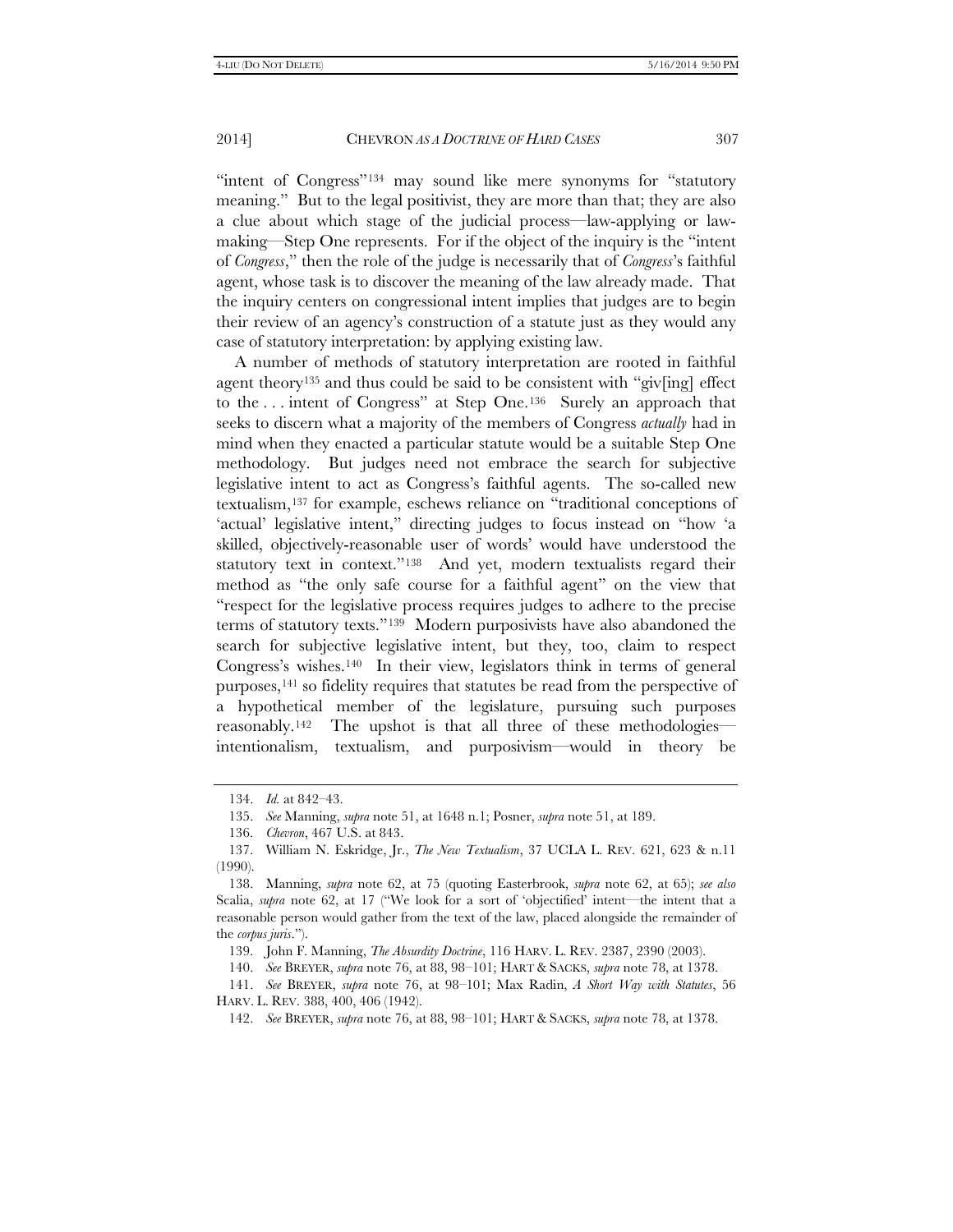appropriate at Step One.

Not every approach to statutory interpretation, however, has as its object the "intent of Congress." Professor Ronald Dworkin's method of "constructive interpretation," for example, envisions judges as the legislature's collaborative partners, rather than its faithful agents.[143](#page-23-0) It calls on judges to treat Congress as just another author in the "chain of law," and to "continue] to develop, in what  $[$ they $]$  believe $]$  is the best way, the statutory scheme Congress began."[144](#page-23-1) Because the goal there would be to go beyond the intent of Congress, Dworkin's method of constructive interpretation would be inappropriate at Step One.[145](#page-23-2) Equally inappropriate would be a method that authorizes judges to rewrite statutory terms on grounds of equity. According to Professor William Eskridge, such authority was originally understood to be part of the judicial power.[146](#page-23-3) But regardless of whether Eskridge's view of history is correct,[147](#page-23-4) Step One rules out reliance on equity and other considerations that have nothing to do with the intent of Congress. The range of appropriate methods at Step One is limited to those consistent with faithful-agent theory—that is, with applying the law, as opposed to making it.

#### *2. "Traditional Tools of Statutory Construction"*

*Chevron* instructs courts at Step One to use "traditional tools of statutory construction" to ascertain Congress's intent.[148](#page-23-5) Positivism guides our understanding of these tools. If Step One corresponds to the law-applying stage of the judicial process, then the "traditional tools of statutory construction" refer to the tools used ordinarily by judges to discern the existing meaning of a statute. As such, they encompass a range of diverse but familiar devices, from analysis of statutory text, to consideration of legislative history and purpose, to application of selected canons of

<sup>143.</sup> DWORKIN, *supra* note 108, at 315.

<span id="page-23-1"></span><span id="page-23-0"></span><sup>144.</sup> *Id.* at 313. It might be argued that Dworkin's method of constructive interpretation applies only in hard cases, but Dworkin expressly maintained that it "is equally at work in easy cases." *Id.* at 354.

<span id="page-23-2"></span><sup>145.</sup> Dworkin would claim that whether his method of constructive interpretation is appropriate or not, judges have no choice but to engage in some form of it. *See id.* at 316– 17.

<span id="page-23-3"></span><sup>146.</sup> *See* William N. Eskridge, Jr., *All About Words: Early Understandings of the "Judicial Power" in Statutory Interpretation*, 101 COLUM. L. REV. 990, 995–97 (2001).

<span id="page-23-4"></span><sup>147.</sup> For a competing view of the original understanding of the judicial power in statutory interpretation, see John F. Manning, *Textualism and the Equity of the Statute*, 101 COLUM. L. REV. 1 (2001).

<span id="page-23-5"></span><sup>148.</sup> Chevron U.S.A. Inc. v. Natural Res. Def. Council, Inc., 467 U.S. 837, 843 n.9 (1984).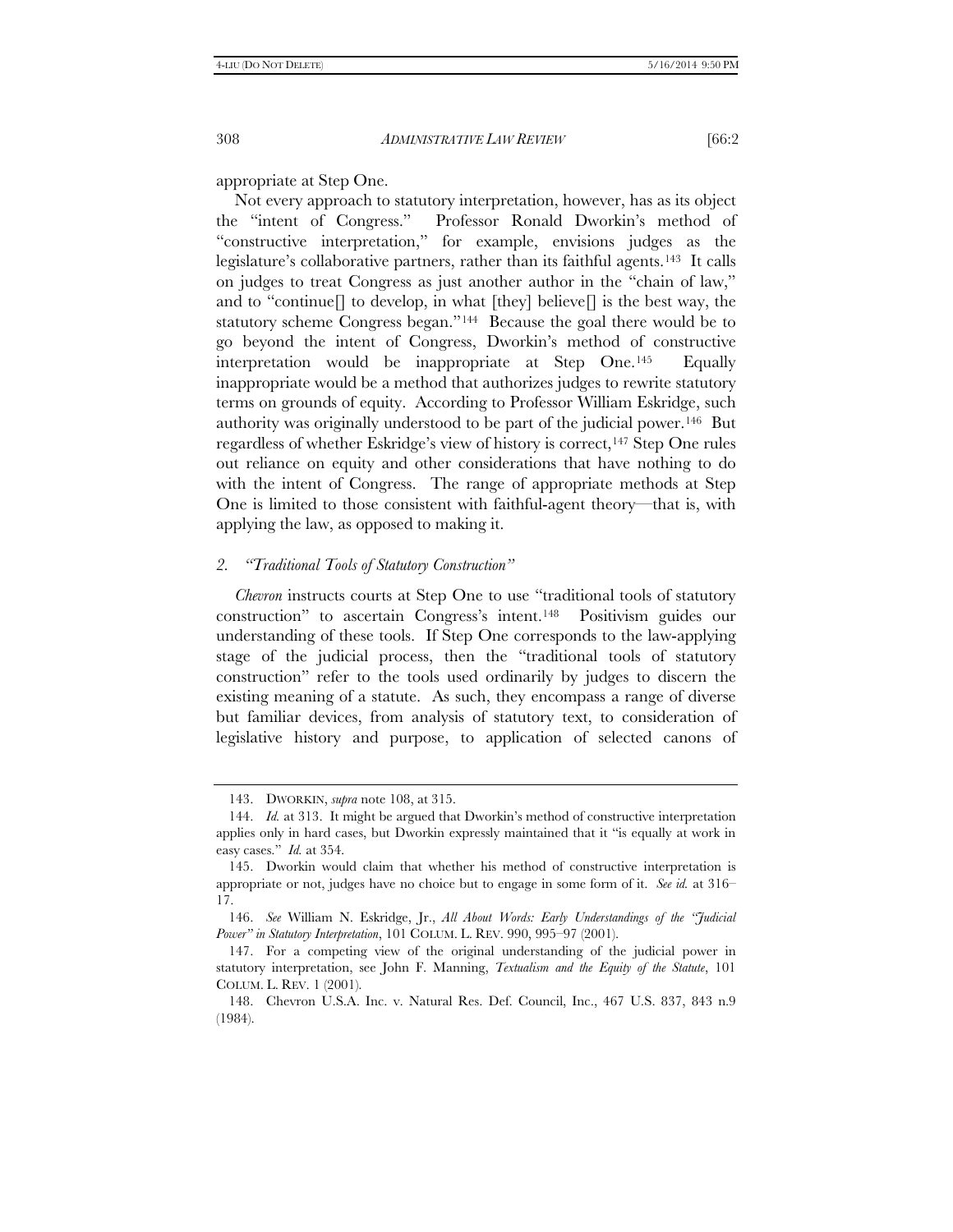construction.[149](#page-24-0)

This account of the "tools of statutory construction" finds support in *Chevron*'s use of the label "traditional," which indicates that the tools themselves are no different from those used to apply statutes generally.[150](#page-24-1) It also finds support in other of the Court's decisions. In *General Dynamics Land Systems, Inc. v. Cline*, for example, the Court described the Step One inquiry as involving "regular interpretive method.["151](#page-24-2) Like "traditional," "regular" suggests that the tools for discerning Congress's intent at Step One are nothing special, but rather those a court would employ at the initial, lawapplying stage of any statutory case. And indeed, the Court has invoked the use of "traditional tools of statutory construction" not only in cases involving *Chevron*,[152](#page-24-3) but also in ordinary cases of statutory interpretation, in which no administrative interpretation was at issue.<sup>[153](#page-24-4)</sup>

It should come as no surprise, then, that the growing debate within the Court regarding the tools to be employed at Step One mirrors the broader debate among the Justices regarding interpretive methods generally. Justices Scalia, Kennedy, and Thomas, commonly considered among the Court's textualists, have suggested that the Step One inquiry be confined to an examination of statutory text and structure.[154](#page-24-5) Justice Stevens, by

151. 540 U.S. 581, 600 (2004).

<span id="page-24-3"></span><span id="page-24-2"></span>152. *See, e.g.*, Rust v. Sullivan, 500 U.S. 173, 185–86 n.3 (1991); Dole v. United Steelworkers of Am., 494 U.S. 26, 35 (1990); INS v. Cardoza-Fonseca, 480 U.S. 421, 446– 48 (1987).

<span id="page-24-5"></span>154. *See, e.g.*, Negusie v. Holder, 555 U.S. 511, 542 (2009) (Thomas, J., dissenting) ("If the text of a statute governing agency action directly addresses the precise question at issue, then, that is the end of the matter; for the court, as well as the agency, must give effect to the unambiguously expressed intent of Congress.") (internal quotation marks and brackets omitted); K Mart Corp. v. Cartier, Inc., 486 U.S. 281, 292 (1988) (Kennedy, J.) ("If the

<span id="page-24-0"></span><sup>149.</sup> For a discussion of how *Chevron* relates to other canons of construction, see *infra* Section III.B.

<span id="page-24-1"></span><sup>150.</sup> *Chevron*, 467 U.S. at 843 n.9. Depending on how one reads it, *Chevron*'s statement that, "[f]irst, *always*, is the question whether Congress has directly spoken to the precise question at issue" might also suggest that Step One is an inquiry a court "always" conducts when interpreting statutes. *Id.* at 842 (emphasis added).

<span id="page-24-4"></span><sup>153.</sup> *See, e.g.*, Richlin Sec. Serv. Co. v. Chertoff, 553 U.S. 571, 590 (2008) (holding that "traditional tools of statutory construction and considerations of *stare decisis*" left no ambiguity for the sovereign-immunity canon to resolve); Caron v. United States, 524 U.S. 308, 316 (1998) (noting that the "traditional tools of statutory construction" must be used to resolve ambiguities in a criminal statute before resorting to the rule of lenity); Beech Aircraft Corp. v. Rainey, 488 U.S. 153, 163 (1988) ("Because the Federal Rules of Evidence are a legislative enactment, we turn to the 'traditional tools of statutory construction' in order to construe their provisions." (citation omitted) (quoting *Cardoza-Fonseca*, 480 U.S. at 446)); J.W. Bateson Co. v. United States *ex rel.* Bd. of Trs. of the Nat'l Automatic Sprinkler Indus. Pension Fund, 434 U.S. 586, 594 (1978) (concluding that the interpretive approach adopted by the court of appeals was ruled out by the "traditional tools of statutory construction").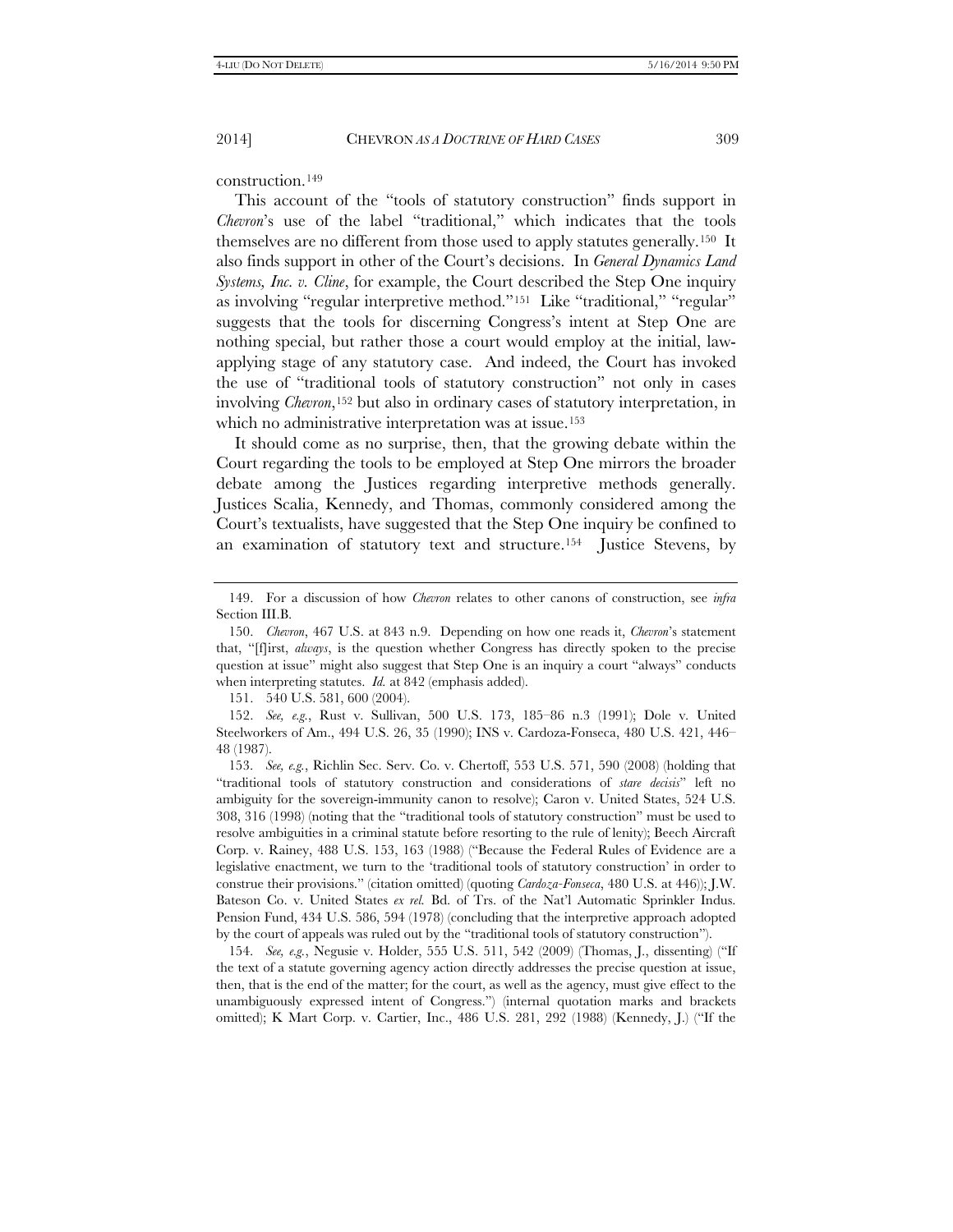contrast, has insisted that other sources of statutory meaning, particularly legislative history, be consulted as well.[155](#page-25-0) Viewed through a positivist lens, *Chevron* does not take sides in this methodological dispute.<sup>156</sup> For if Step One is no different from the law-applying stage of any case of statutory interpretation, then debates over proper interpretive methods are just as legitimate at Step One as they are in other statutory cases. One should therefore not read too deeply into the fact that *Chevron* itself discusses legislative history as part of its Step One analysis.[157](#page-25-2) That discussion may simply reflect the fact that the opinion was written by Justice Stevens, or the fact that in 1984 the new textualism had yet to emerge as a viable alternative to intentionalism and purposivism[.158](#page-25-3) When it comes to methodology, Step One requires merely that judges employ the tools they normally would in discerning the "intent of Congress."

#### *3. "Clear"*

A final ambiguity in the operation of Step One remains: when is the intent of Congress "clear"? The question is of central importance because it represents "the dividing line between the two steps in the sequential inquiry."[159](#page-25-4) To the positivist, it also represents the dividing line between the two stages of the judicial process. Thus, in positivist terminology, the intent of Congress is "clear" when the dispute over statutory meaning can be resolved at the first stage alone, by merely applying the law. That will be so when the statute provides a solution to the interpretive question, making the exercise of judicial discretion unnecessary. In other words, the

agency regulation is not in conflict with the plain language of the statute, a reviewing court must give deference to the agency's interpretation of the statute."); *Cardoza-Fonseca*, 480 U.S. at 452 (Scalia, J., concurring) (criticizing the Court's "exhaustive investigation" of the statute's legislative history at Step One).

<span id="page-25-0"></span><sup>155.</sup> *See, e.g.*, Zuni Pub. Sch. Dist. No. 89 v. Dep't of Educ., 550 U.S. 81, 106 (2007) (Stevens, J., concurring) ("Analysis of legislative history is, of course, a traditional tool of statutory construction."); *Cardoza-Fonseca*, 480 U.S. at 432–43 (majority opinion) (Stevens, J.) (examining the statute's legislative history at Step One).

<span id="page-25-1"></span><sup>156.</sup> *Cf.* Merrill & Hickman, *supra* note 3, at 869 n.197 ("*Chevron* appears largely agnostic about how a court should go about ascertaining whether a statute has a clear or unambiguous meaning at step one . . . .").

<span id="page-25-2"></span><sup>157.</sup> Chevron U.S.A. Inc. v. Natural Res. Def. Council, Inc., 467 U.S. 837, 862–64 (1984); *see also id.* at 845 (stating that an agency's statutory construction should not be disturbed "unless it appears from the statute or its legislative history that the [construction] is not one that Congress would have sanctioned") (internal quotation marks omitted).

<span id="page-25-3"></span><sup>158.</sup> The new textualism did not emerge until the Court's 1986 Term, Justice Scalia's first. *See* Eskridge, *supra* note 137, at 623.

<span id="page-25-4"></span><sup>159.</sup> Thomas W. Merrill, *Judicial Deference to Executive Precedent*, 101 YALE L.J. 969, 1000 (1992).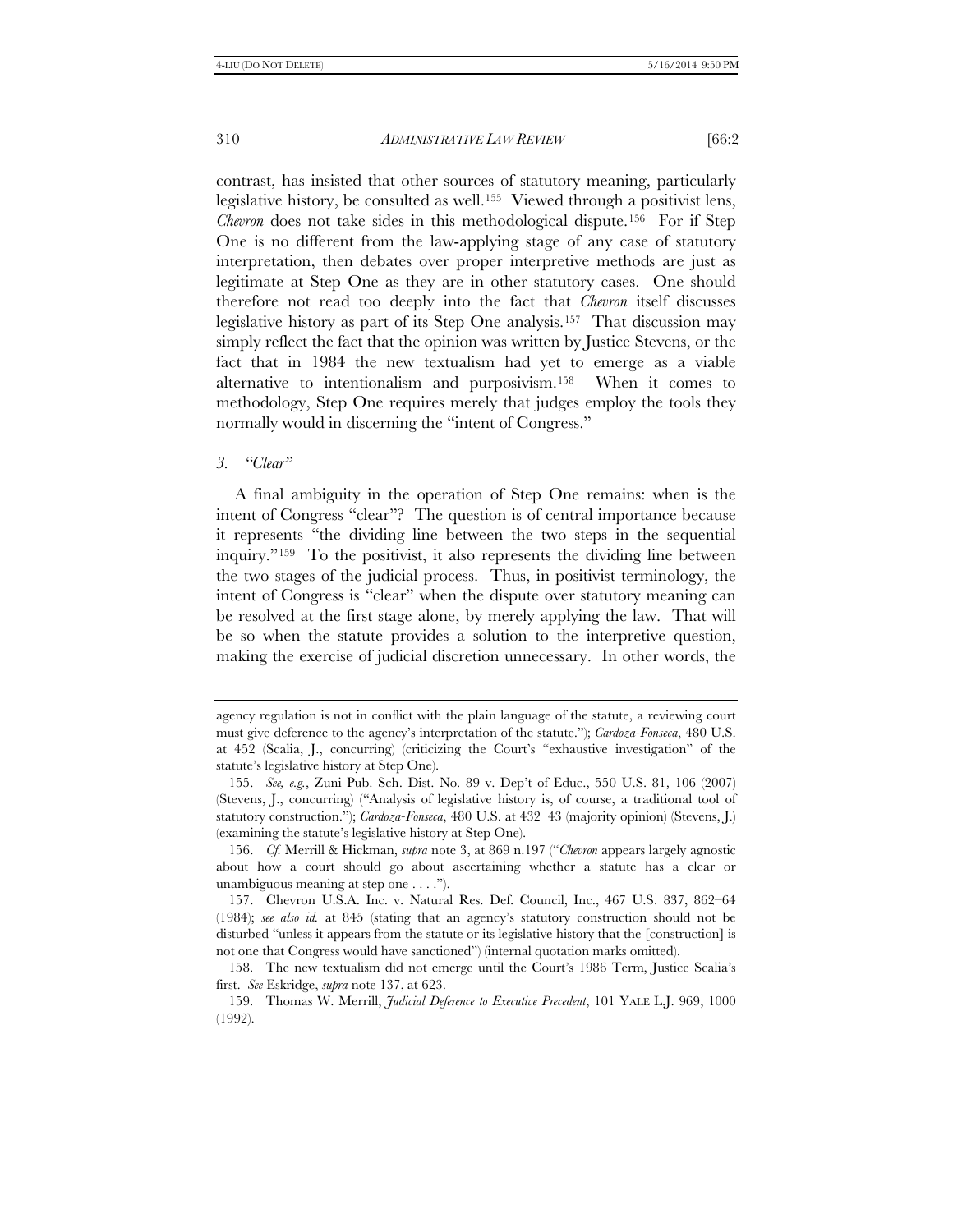intent of Congress is "clear" when the meaning of the statute is determinate. "How clear is clear?"[160](#page-26-0) Clear enough to render the dispute legally provided-for.

It follows that a statute is *not* clear when the law runs out before providing a uniquely correct answer.[161](#page-26-1) And indeed, the Court's opinion in *Chevron* describes "silent or ambiguous" statutes as those susceptible to more than one "permissible" construction[162](#page-26-2) because of "gap[s] left open by Congress."[163](#page-26-3) It even addresses the causes of such gaps, citing sources of indeterminacy familiar to positivists: perhaps Congress "consciously desired" to leave a question of law unclear; perhaps it was "unable to forge a coalition on either side of the question"; or perhaps it "simply did not consider the question" at all.[164](#page-26-4) All of this suggests that the positivist's definition of clarity is correct: asking whether the statute is "clear" is akin to asking whether the case is legally provided-for, and concluding that the statute is "silent or ambiguous" is the same as concluding that the law has run out.

Conceiving of Step One as the law-applying stage of the judicial process sheds light not only on the terms of the inquiry, but also on the consequences of reaching an answer. *Chevron* provides that "[i]f a court, employing traditional tools of statutory construction, ascertains that Congress had an intention on the precise question at issue, that intention is the law and must be given effect."[165](#page-26-5) Positivism explains why giving effect to Congress's unambiguously expressed intent is mandatory. When the intent of Congress is "clear," "that is the end of the matter,"[166](#page-26-6) because no room for judicial discretion remains; the statute provides a solution to the dispute, and judges have a duty to apply the law. Moreover, because Congress's "intention is the law,"[167](#page-26-7) any law-making would entail rewriting existing law—law already made by Congress. Thus, concluding that the statute is "clear" means that the court need not—and should not—proceed any further.

Commentators have noted that federal judges differ in the frequency

<sup>160.</sup> Scalia, *supra* note 3, at 520.

<sup>161.</sup> *Chevron*, 467 U.S. at 843.

<sup>162.</sup> *Id.* at 843 & n.11.

<span id="page-26-4"></span><span id="page-26-3"></span><span id="page-26-2"></span><span id="page-26-1"></span><span id="page-26-0"></span><sup>163.</sup> *Id.* at 866; *see also id.* at 843 ("'The power of an administrative agency to administer a congressionally created . . . program necessarily requires the formulation of policy and the making of rules to fill any gap left, implicitly or explicitly, by Congress.'") (quoting Morton v. Ruiz, 415 U.S. 199, 231 (1974)).

<span id="page-26-5"></span><sup>164.</sup> *Id.* at 865.

<sup>165.</sup> *Id.* at 843 n.9.

<span id="page-26-6"></span><sup>166.</sup> *Id.* at 842.

<span id="page-26-7"></span><sup>167.</sup> *Id.* at 843 n.9.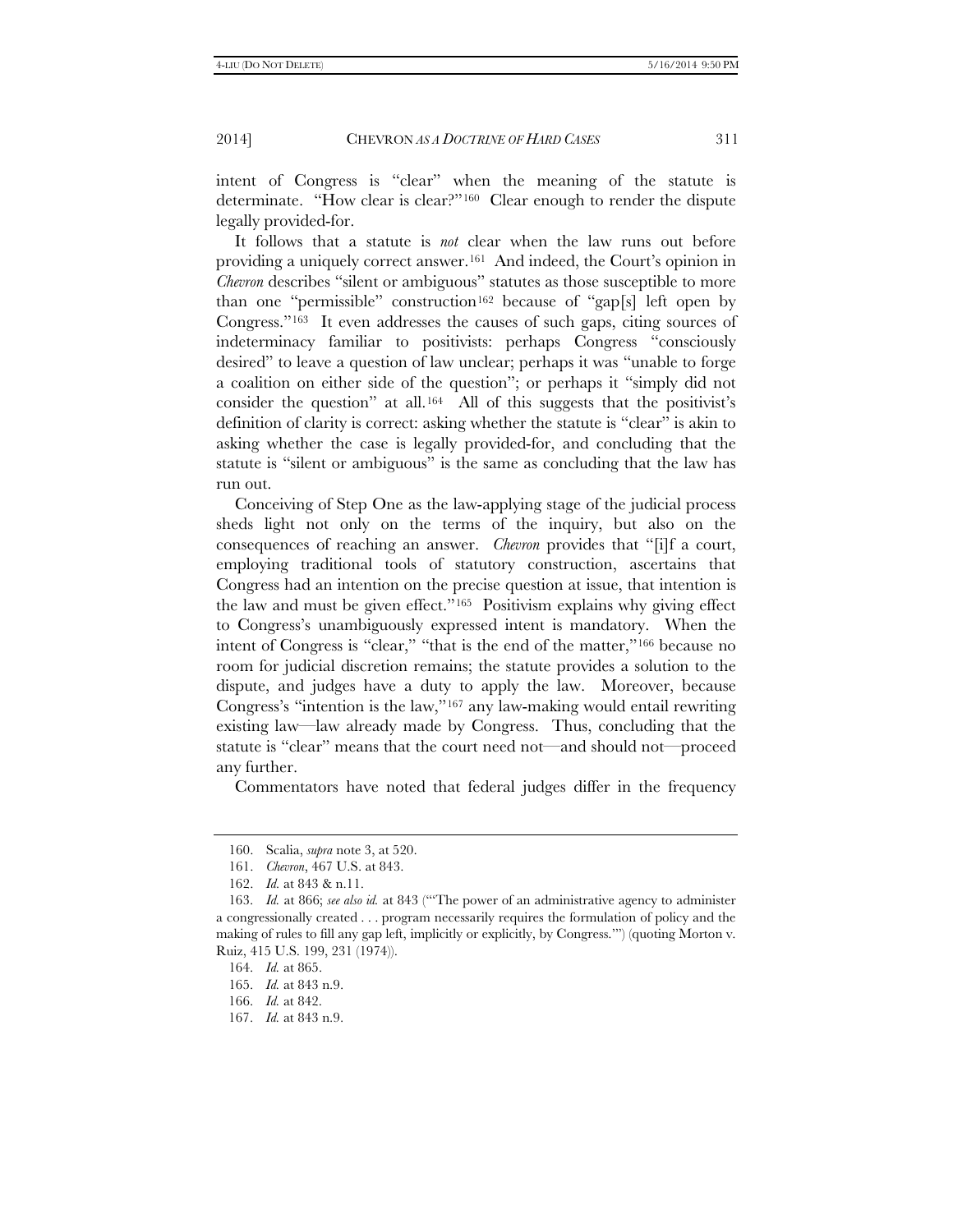with which they find a statute "clear" at Step One.<sup>[168](#page-27-0)</sup> Some have attributed these differences to interpretive methodology, claiming, for example, that textualists are less likely to acknowledge the existence of ambiguity than purposivists are.[169](#page-27-1) But if judges have been applying the positivist definition of clarity all along, then the differences may be attributable instead to differing views about the determinacy of the law views that may have little to do with interpretive methodology. Two judges might both be textualists, and yet have different thresholds for concluding that an interpretation is uniquely correct in light of the statutory text; one judge, for example, might require a probability of correctness of only 51% (i.e., that the interpretation be "more likely than not" correct), while the other might require a probability of as high as 90%.[170](#page-27-2) Such probabilities represent a judge's standard of proof for legal arguments—of "when 'enough' evidence has been gathered to warrant a legal truth claim about the [law's] meaning."[171](#page-27-3) And though such standards may bear some correlation with a judge's interpretive methodology, they may be linked

<span id="page-27-2"></span>170. For a similar example, see Note, *Step One*, *supra* note 19, at 1698. Justice Scalia, for his part, rejects the view that "ambiguity exists only when the arguments for and against the various possible interpretations are in absolute equipoise." Scalia, *supra* note 3, at 520. "[N]othing in *Chevron* tells judges, even in principle, where the threshold should be located." Jacob E. Gersen & Adrian Vermeule, Chevron *as a Voting Rule*, 116 YALE L.J. 676, 694 (2007).

<sup>168.</sup> *See* Seidenfeld, *supra* note 19, at 94–95; Note, *Step One*, *supra* note 19, at 1691–92.

<span id="page-27-1"></span><span id="page-27-0"></span><sup>169.</sup> *See* Thomas W. Merrill, *Textualism and the Future of the* Chevron *Doctrine*, 72 WASH. U. L.Q. 351, 354 (1994) ("[T]he general pattern in the Court appears to suggest something of an inverse relationship between textualism and the use of the *Chevron* doctrine."); Thomas J. Miles & Cass R. Sunstein, *Do Judges Make Regulatory Policy? An Empirical Investigation of* Chevron, 73 U. CHI. L. REV. 823, 826 (2006) ("Justice Breyer, the Court's most vocal critic of a strong reading of *Chevron*, is the most deferential justice in practice, while Justice Scalia, the Court's most vocal *Chevron* enthusiast, is the least deferential.") (footnotes omitted); Scalia, *supra* note 3, at 521 ("One who finds *more* often (as I do) that the meaning of a statute is apparent from its text and from its relationship with other laws, thereby finds *less* often that the triggering requirement for *Chevron* deference exists."). *But see* Note, *Step One*, *supra* note 19, at 1696 n.39 ("It is enough to assume that the relationship—if any—between a judge's theory of statutory interpretation and the requisite clarity that a judge demands before deciding a *Chevron* case at Step One is indeterminate.").

<span id="page-27-3"></span><sup>171.</sup> Gary Lawson, *Proving the Law*, 86 NW. U. L. REV. 859, 875 (1992) (emphasis removed). Some might argue that *Chevron* imposes its own standard of proof by requiring that the statute be "clear" for the inquiry to end at Step One. *See* JOHN F. MANNING & MATTHEW C. STEPHENSON, LEGISLATION AND REGULATION 836 (2010) ("*Chevron* cannot mean that the reviewing court may defer to the agency only when the traditional tools of statutory construction provide *no answer whatsoever* to the interpretive question. . . . *Chevron* instead must mean that a reviewing court should defer to the agency if the application of the traditional tools of statutory construction fails to supply a *sufficiently clear* answer to the interpretive question."). But clarity is only *what* must be proved; *how* it must be proved, including by what standard of proof, is a separate matter.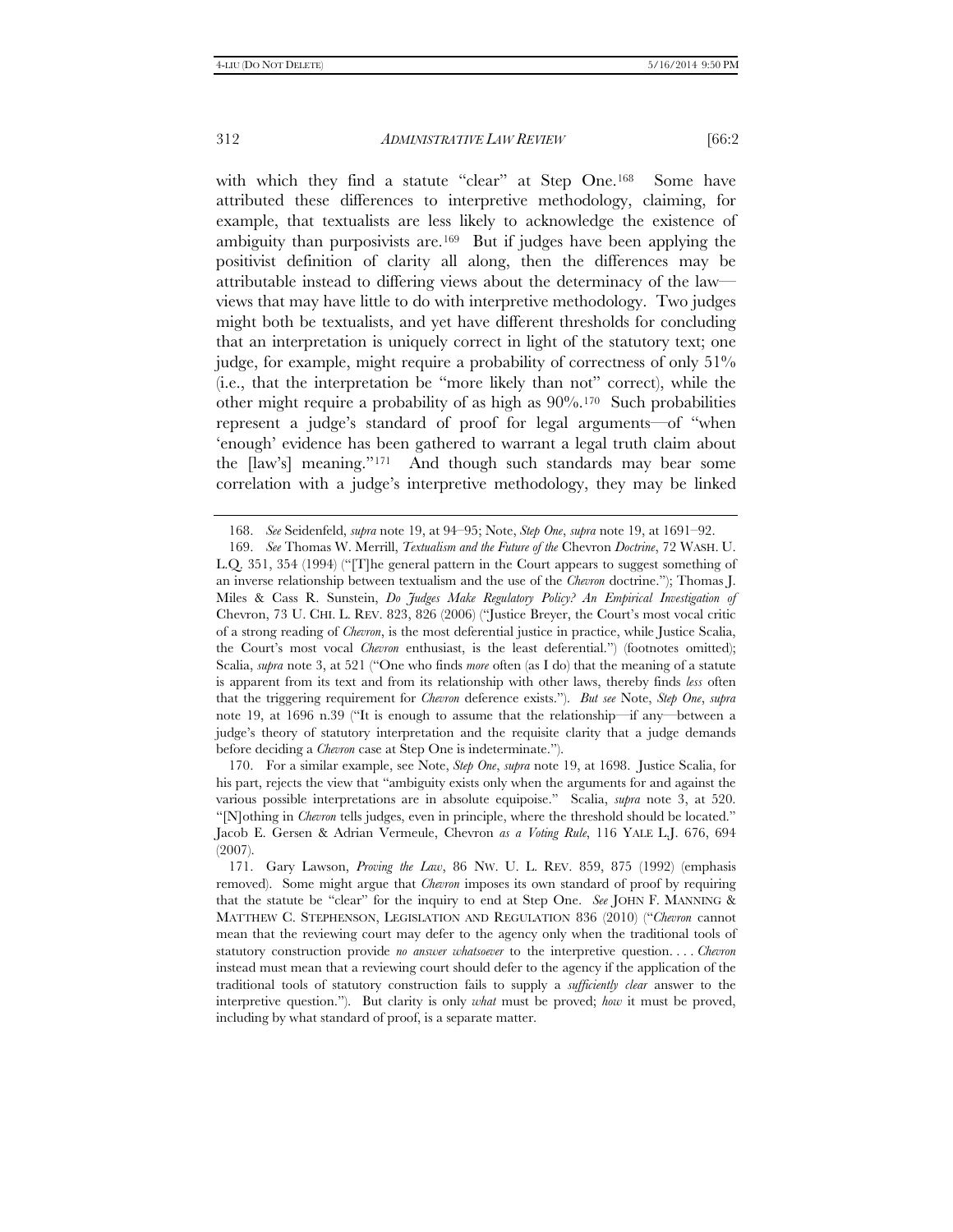more closely to other aspects of a judge's judicial philosophy.[172](#page-28-0) In any event, there will inevitably be cases in which judges conclude that the law is unclear, whatever their standard for proving the law. And if the statute fails to provide a solution—if the law runs out—then courts must proceed to Step Two.

# *B.* Chevron *Step Two: Making the Law*

At Step Two, the presence of an administrative interpretation is finally relevant. As the Court explained in *Chevron*:

If . . . the court determines Congress has not directly addressed the precise question at issue, the court does not simply impose its own construction on the statute, as would be necessary in the absence of an administrative interpretation. Rather, if the statute is silent or ambiguous with respect to the specific issue, the question for the court is whether the agency's answer is based on a permissible construction of the statute.<sup>[173](#page-28-1)</sup>

The Court stressed in a footnote that "[t]he court need not conclude that the agency construction was the only one it permissibly could have adopted to uphold the construction, or even the reading the court would have reached if the question initially had arisen in a judicial proceeding.["174](#page-28-2)  Rather, the agency construction must be upheld so long as it is one among "permissible,"<sup>[175](#page-28-3)</sup> or "reasonable,"<sup>[176](#page-28-4)</sup> interpretations of the statute.

Like Step One, Step Two contains ambiguities of its own. What would it mean for a court to "impose its own construction on the statute"? When is an interpretation of a statute "permissible"? And why should a court defer to a "permissible" agency interpretation at all?

Once again, positivism clarifies these ambiguities in the doctrine. Viewed through the lens of legal positivism, Step Two corresponds to the second stage in the process of decision: law-making. When the law runs out (i.e., when the statute is silent or ambiguous), the court has no choice but to exercise some discretion. The presence of an agency interpretation, however, means that the court itself need not act as a legislature (i.e., impose its own construction on the statute). Instead, the court may defer to

<span id="page-28-0"></span><sup>172.</sup> *Cf.* Frederick Liu, Book Note, *The Supreme Court Appointments Process and the Real Divide Between Liberals and Conservatives*, 117 YALE L.J. 1947, 1956 (2008) (reviewing CHRISTOPHER L. EISGRUBER, THE NEXT JUSTICE: REPAIRING THE SUPREME COURT APPOINTMENTS PROCESS (2007)) ("The real divide between judicial liberals and judicial conservatives lies in their views of the relative number of hard cases the Supreme Court hears.").

<span id="page-28-4"></span><span id="page-28-3"></span><span id="page-28-2"></span><span id="page-28-1"></span><sup>173.</sup> Chevron U.S.A. Inc. v. Natural Res. Def. Council, Inc., 467 U.S. 837, 843 (1984) (footnote omitted).

<sup>174.</sup> *Id.* at 843 n.11.

<sup>175.</sup> *Id.* at 843.

<sup>176.</sup> *Id.* at 844.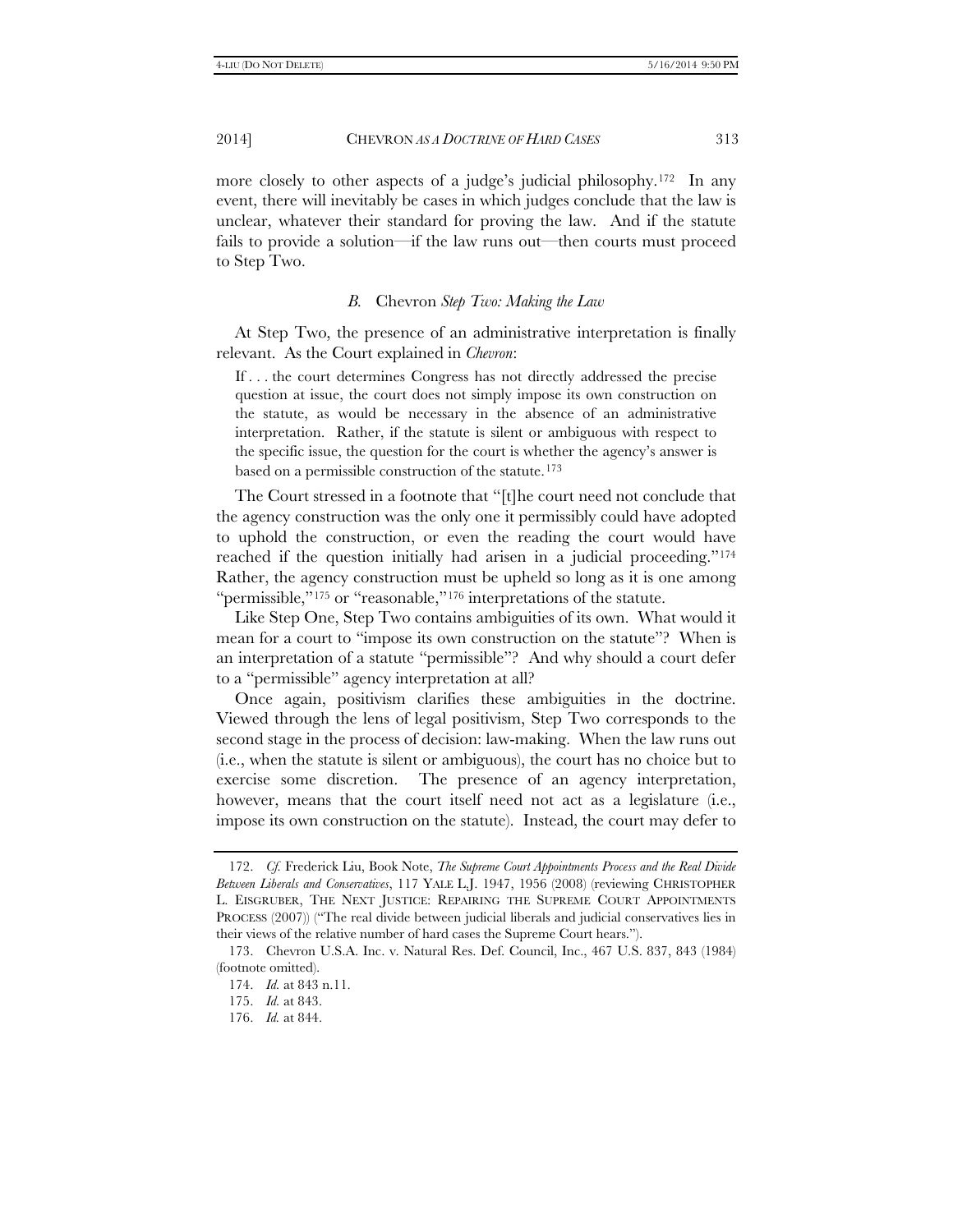the agency construction, so long as that construction is one the court could have imposed on its own (i.e., is permissible). Such deference is justified as an act of judicial self-restraint, born of the recognition that law-making in our democratic system is more legitimate when carried out by politically accountable agencies than by unelected judges.

# *1. "Impose Its Own Construction"*

When a statute is "silent or ambiguous," the court cannot resolve the dispute by relying on the "intent of Congress" alone. "[I]n the absence of an administrative interpretation," *Chevron* explains, it "would be necessary" for the court to "impose its own construction on the statute."[177](#page-29-0) The Court's diction is telling. "Impose" connotes an act of independent will, not faithful agency. The Court's use of the word signals that absent an administrative interpretation, the judicial role at Step Two is that of making the law, not merely applying it.

For a court to "impose its own construction on the statute" would thus be for it to engage in law-making of its own, just as a legislature would, based on its own beliefs and values. The Court in *Chevron* accurately characterized this gap-filling process as one of finding "a reasonable accommodation of manifestly competing interests,"[178](#page-29-1) echoing the positivist view that "a reasonable compromise between many conflicting interests" is what a court must achieve in hard cases.<sup>[179](#page-29-2)</sup> The Court even recognized that filling statutory gaps entails the exercise of judicial discretion, citing, in an often-overlooked footnote, *The Spirit of the Common Law* by Roscoe Pound.[180](#page-29-3) There, on the pages referenced by the Court, Pound discusses "the myriad cases in respect to which the lawmaker had no intention because he had never thought of them."[181](#page-29-4) In such cases, Pound explains, "the courts, willing or unwilling, must to some extent make the law under the guise of interpretation."[182](#page-29-5) By citing Pound, the Court implicitly acknowledged that judges make new law when they "impose [their] own construction" on a "silent or ambiguous" statute.[183](#page-29-6)

<sup>177.</sup> *Id.* at 843.

<span id="page-29-0"></span><sup>178.</sup> *Id.* at 865.

<sup>179.</sup> HART, *supra* note 22, at 132.

<sup>180.</sup> *Chevron*, 467 U.S. at 843 n.10.

<sup>181.</sup> ROSCOE POUND, THE SPIRIT OF THE COMMON LAW 174 (photo. reprint 1999)

<span id="page-29-6"></span><span id="page-29-5"></span><span id="page-29-4"></span><span id="page-29-3"></span><span id="page-29-2"></span><span id="page-29-1"></span><sup>(1921).</sup> 182. *Id*.

<sup>183.</sup> *Chevron*, 467 U.S. at 843.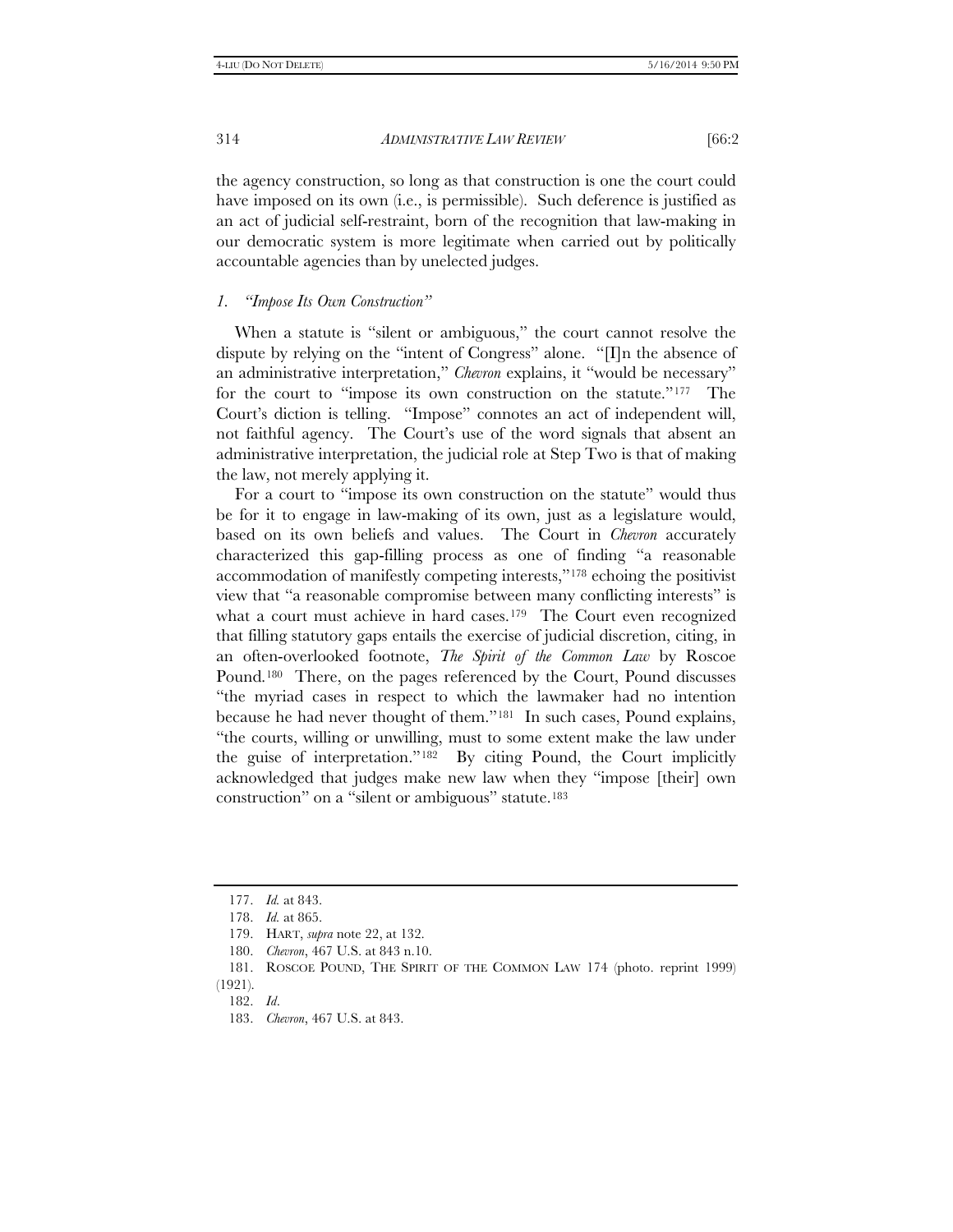# *2. "Permissible"/"Reasonable"*

*Chevron*, of course, holds that a court need not "impose its own construction" when the "agency's answer" to the statutory question presented "is based on a permissible construction of the statute.["184](#page-30-0) What it means for a construction to be "permissible" (or equivalently, "reasonable") has long puzzled scholars and jurists,[185](#page-30-1) but positivism makes the term clear. If Step Two is the law-making stage of a hard case, then a "permissible" construction is any construction the court itself could have imposed through exercise of its law-making discretion. As that discretion is limited by existing law,[186](#page-30-2) so, too, is the range of permissibility: a construction is "permissible" if it fills a statutory gap without rewriting the law already made by Congress, as expressed in the statute's clear terms; conversely, a construction is impermissible if it is contrary to the application of existing law.[187](#page-30-3)

Given that the "intent of Congress" delimits what is "permissible,"

<span id="page-30-3"></span><span id="page-30-2"></span>187. *See* Entergy Corp. v. Riverkeeper, Inc., 556 U.S. 208, 218 n.4 (2009) ("[S]urely if Congress has directly spoken to an issue then any agency interpretation contradicting what Congress has said would be unreasonable."); Smiley v. Citibank (S.D.), N.A., 517 U.S. 735, 741 (1996) (explaining that when *Chevron* deference applies, the agency "possess[es] whatever degree of discretion the ambiguity allows"); Clark Byse, *Judicial Review of Administrative Interpretation of Statutes: An Analysis of* Chevron*'s Step Two*, 2 ADMIN. L.J. 255, 256 n.10 (1988)  $("T]$ f the intent of Congress is clear, a nonconforming interpretation would necessarily be unreasonable."). Understanding "permissible" and "reasonable" to describe interpretations that are not ruled out by the clear terms of the statute is consistent with their usage in the context of other canons of statutory construction. *See, e.g.*, Legal Servs. Corp. v. Velazquez, 531 U.S. 533, 545 (2001) ("It is well understood that when there are two reasonable constructions for a statute, yet one raises a constitutional question, the Court should prefer the interpretation which avoids the constitutional issue."). It is also consistent with their usage in the context of contract interpretation. *See, e.g.*, Universal Sales Corp. v. Cal. Press Mfg. Co., 128 P.2d 665, 672 (Cal. 1942) ("[W]hen a contract is ambiguous, a construction given to it by the acts and conduct of the parties with knowledge of its terms, before any controversy has arisen as to its meaning, is entitled to great weight, and will, when reasonable, be adopted and enforced by the court."); State v. Home Indem. Co., 486 N.E.2d 827, 829 (N.Y. 1985) ("If . . . the language of the insurance contract is ambiguous and susceptible of two reasonable interpretations, the parties may submit extrinsic evidence as an aid in construction . . . ."); J.M. Davidson, Inc. v. Webster, 128 S.W.3d 223, 229 (Tex. 2003) ("A contract is unambiguous if it can be given a definite or certain legal meaning. On the other hand, if the contract is subject to two or more reasonable interpretations after applying the pertinent rules of construction, the contract is ambiguous, creating a fact issue on the parties' intent.") (citation omitted).

<sup>184.</sup> *Id.*

<span id="page-30-1"></span><span id="page-30-0"></span><sup>185.</sup> *See* Levin, *supra* note 20, at 1260 (finding the "vagueness of the step two standard . . . troubling"); Sunstein, *supra* note 3, at 2104 ("The Supreme Court has given little explicit guidance for determining when interpretations will be found reasonable.").

<sup>186.</sup> *See supra* notes 98–100 and accompanying text.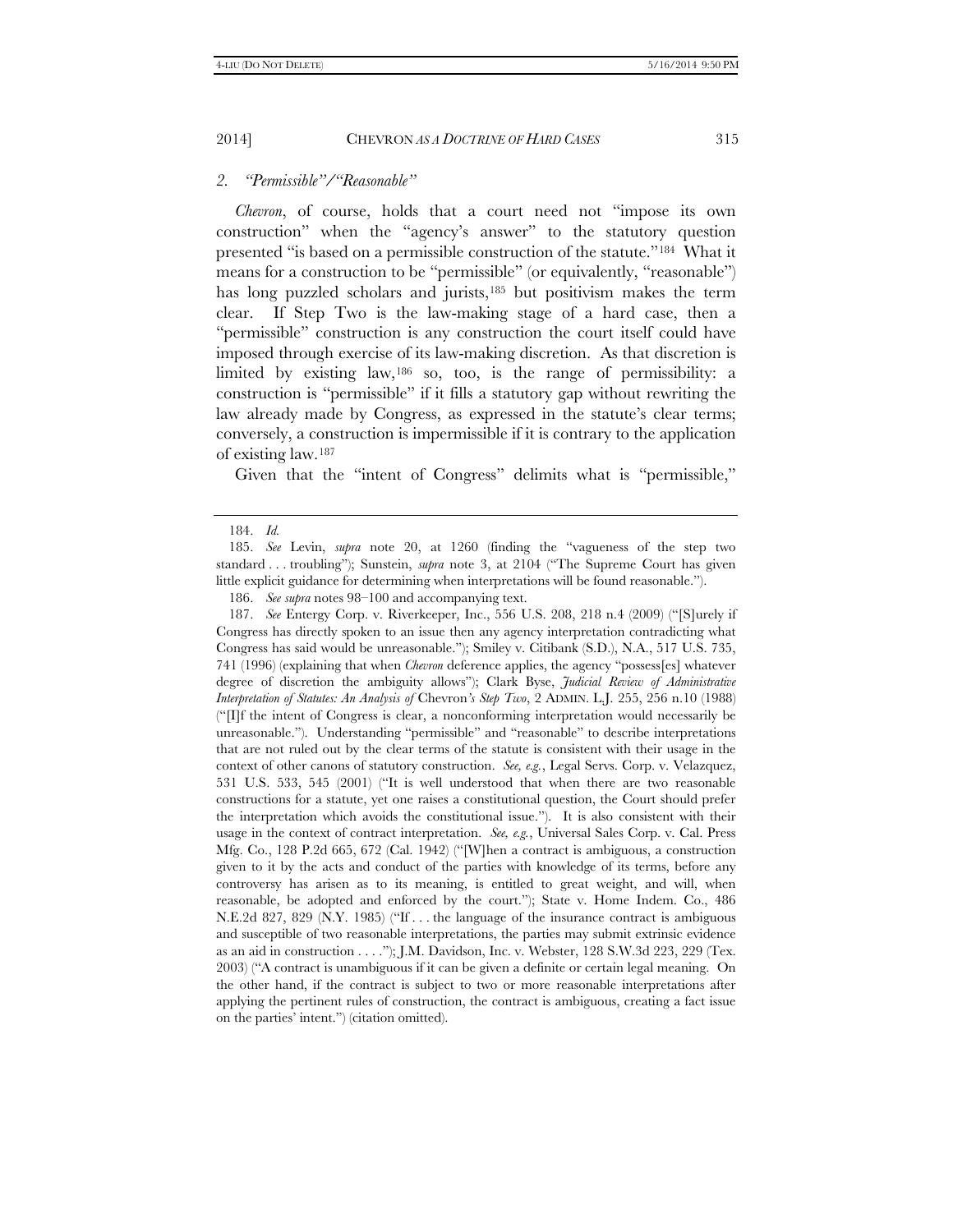traditional legal materials, such as the text, history, and purpose of the statute, are just as relevant at Step Two as they are at Step One. From a positivist perspective, however, the two steps remain distinct.[188](#page-31-0) Properly understood, Step One is an exercise in law-applying; the question is whether existing law provides an answer to the statutory question presented. Step Two, by contrast, is an evaluation of law-making; the question is whether existing law requires an answer different from that provided by the agency. The distinction is more than theoretical. The law may fail to provide a solution at Step One, and yet rule out the agency's answer at Step Two.[189](#page-31-1) That is because the size of a statutory gap is never unlimited; even in hard cases, the law provides some guidance before running out. Thus, even when a gap has been left open by Congress, the agency's construction may be impermissible because it fails to fit within it.[190](#page-31-2)

Some maintain that Step Two requires courts to do more than determine whether an agency construction is contrary to the "intent of Congress." In their view, a construction is "permissible" (or "reasonable") only if it is also the product of a reasoned decisionmaking process[.191](#page-31-3)  Accordingly, they regard Step Two as something akin to "arbitrary" and "capricious" review under the APA,[192](#page-31-4) which requires courts to take a "hard look" at the reasoning behind an agency's exercise of policy discretion.[193](#page-31-5) In applying such review at Step Two, courts would be authorized to reject agency constructions on grounds that the agency failed to consider certain factors or failed to "articulate a satisfactory explanation

<span id="page-31-0"></span><sup>188.</sup> *Contra* Levin, *supra* note 20, at 1261 (questioning why "the second step [is] not superfluous"); Stephenson & Vermeule, *supra* note 20, at 599 (arguing that *Chevron*'s two steps are "mutually convertible").

<span id="page-31-1"></span><sup>189.</sup> *See, e.g.*, Natural Res. Def. Council, Inc. v. Reilly, 976 F.2d 36, 43–44 (D.C. Cir. 1992) (Silberman, J., concurring).

<span id="page-31-2"></span><sup>190.</sup> *See* K Mart Corp. v. Cartier, Inc., 486 U.S. 281, 318 (1988) (Scalia, J., concurring in part and dissenting in part) ("The authority to clarify an ambiguity in a statute is not the authority to alter even its unambiguous applications . . . ."). That the two steps are distinct and serve different purposes is not to say that a court could not proceed directly to Step Two. *See, e.g.*, Holder v. Martinez Gutierrez, 132 S. Ct. 2011, 2017 (2012); *Entergy*, 556 U.S. at 218 n.4.

<span id="page-31-3"></span><sup>191.</sup> *See* sources cited *supra* note 20–21. There is some support for this view in the Supreme Court's opinions. *See* United States v. Mead Corp., 533 U.S. 218, 229 (2001) (citing the Administrative Procedure Act's (APA's) "arbitrary" and "capricious" standard in its exposition of Step Two); Rust v. Sullivan, 500 U.S. 173, 183–87 (1991) (conflating "arbitrary" and "capricious" review with Step Two's "permissibility" analysis).

<sup>192.</sup> 5 U.S.C. § 706(2)(A) (2012).

<span id="page-31-5"></span><span id="page-31-4"></span><sup>193.</sup> *See* FCC v. Fox Television Stations, Inc., 556 U.S. 502, 513 (2009); Motor Vehicle Mfrs. Ass'n of the U.S., Inc. v. State Farm Mut. Auto. Ins. Co., 463 U.S. 29, 42–44 (1983).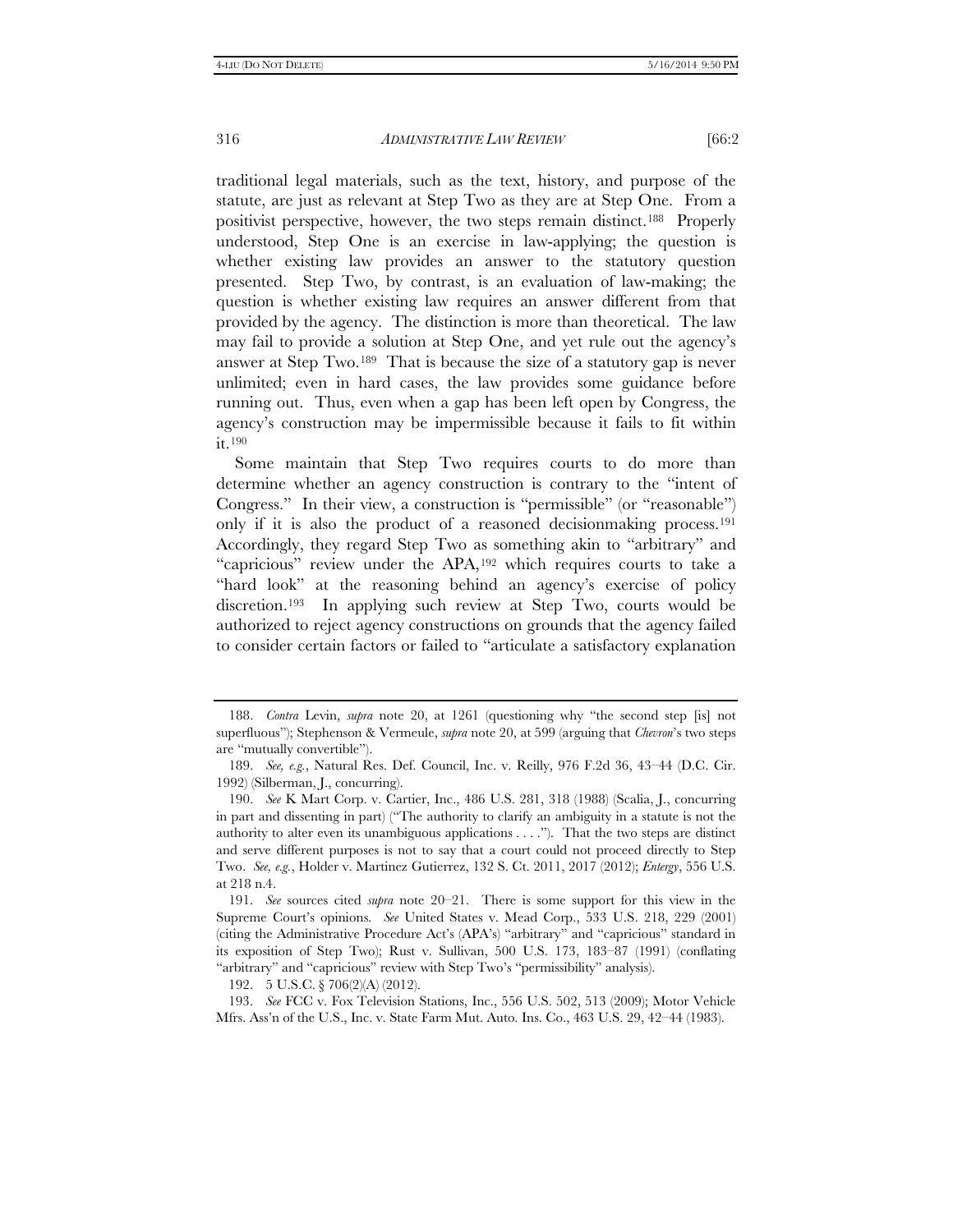for its action."[194](#page-32-0)

There is nothing inconsistent between "hard look" review of agency decisionmaking and a positivist conception of *Chevron*. But if, as some have suggested, the only point of equating Step Two with "hard look" review is to keep *Chevron*'s two steps distinct,<sup>195</sup> then there is no reason for making such review part of the doctrine. Under a positivist conception, *Chevron*'s two steps correspond to the two stages of the judicial process: law-applying and law-making. Given that these stages are "completely different,["196](#page-32-2) there is, for the reasons above, no redundancy to avoid. Moreover, agency interpretive decisions are already subject to "hard look" review under the APA itself. Incorporating "hard look" review into the *Chevron* doctrine would thus create a redundancy of its own, rendering the APA "superfluous.["197](#page-32-3)

#### *3. Why Defer?*

The test of permissibility thus boils down to whether the agency construction is contrary to existing law. If it is, then it is impermissible, for the law-making discretion of the agency, no less than that of the court, is constrained by the law already created by Congress. If it is not, then it is permissible, for it is a construction the court itself could have imposed on the statute. But if the discretion of the agency is no greater than that of the court, then what is the point of deference anyway? Why should courts defer to the judgment of agencies in filling gaps in the law, when they could fill those gaps using their own judgment?

Positivism places this question of institutional choice—of whose statutory constructions should prevail—in its proper context. For if Step Two corresponds to the second stage of the judicial process, then the question is not which institution should prevail in *applying* the law, which by then has run out. Rather, the question is which institution should prevail in *making* the law, to fill the gap left open. When the issue is framed in these terms, considerations of legitimacy naturally come to the fore. In a democracy such as ours, we expect the law to be made by the people and their elected representatives. The prospect of judicial law-making threatens this ideal, for federal judges are not popularly elected. Of course, heads of federal agencies are not either, but they at least are subject to political control, particularly through supervision by the President.[198](#page-32-4) In our democracy,

<span id="page-32-0"></span><sup>194.</sup> *State Farm*, 463 U.S. at 43.

<span id="page-32-1"></span><sup>195.</sup> *See* Levin, *supra* note 20, at 1270; Stephenson & Vermeule, *supra* note 20, at 602–03.

<span id="page-32-2"></span><sup>196.</sup> HART, *supra* note 22, at 273.

<sup>197.</sup> Stephenson & Vermeule, *supra* note 20, at 603.

<span id="page-32-4"></span><span id="page-32-3"></span><sup>198.</sup> Farina, *supra* note 4, at 466.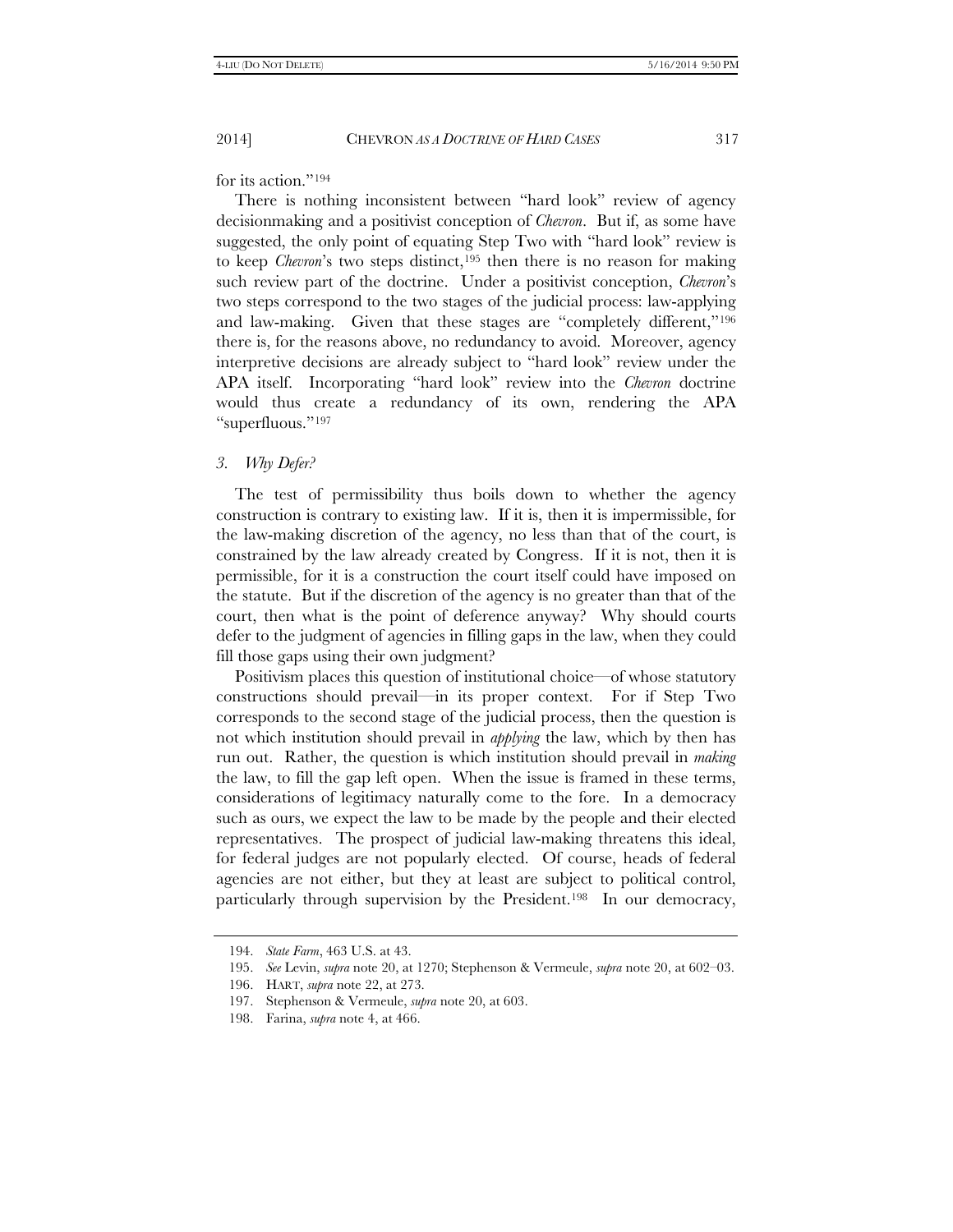this "link to the electorate" gives agency law-making a measure of legitimacy that judicial law-making lacks.[199](#page-33-0) Thus, by deferring to an agency's permissible construction of a statute, a court allows statutory gaps to be filled by a more legitimate source of law-making power. *Chevron* emerges as a doctrine of judicial self-restraint, grounded in the recognition that, as members of the "least accountable" branch,<sup>[200](#page-33-1)</sup> judges should avoid legislating from the bench as much as possible.[201](#page-33-2)

This legitimacy-based justification for deference finds support in *Chevron* itself. There, the Court recognized that agencies may be more *capable* policymakers than courts, particularly when "the regulatory scheme is technical and complex" and "[j]udges are not experts in the field."[202](#page-33-3) But in justifying judicial deference to agency statutory constructions, the Court devoted "far greater emphasis" to the recognition that agencies are more legitimate policymakers,<sup>[203](#page-33-4)</sup> given that judges "are not part of either political branch of the Government."[204](#page-33-5) The Court noted that "[w]hile agencies are not directly accountable to the people," they are answerable to a Chief Executive who is.<sup>[205](#page-33-6)</sup> And because "it is entirely appropriate for [the Chief Executive] to make . . . policy choices," the Court explained, an agency may "properly rely upon the incumbent administration's views of wise

<sup>199.</sup> *Id.*

<sup>200.</sup> *Id.*

<span id="page-33-2"></span><span id="page-33-1"></span><span id="page-33-0"></span><sup>201.</sup> Others have argued that *Chevron* is best understood as a doctrine of judicial selfrestraint, though without grounding the doctrine in the notion of hard cases. *See* Maureen B. Callahan, *Must Federal Courts Defer to Agency Interpretations of Statutes?: A New Doctrinal Basis for*  Chevron U.S.A. v. Natural Resources Defense Council, 1991 WIS. L. REV. 1275, 1289 (1991); Mark Seidenfeld, Chevron*'s Foundation*, 86 NOTRE DAME L. REV. 273, 292 (2011); Note, *Justifying the* Chevron *Doctrine: Insights from the Rule of Lenity*, 123 HARV. L. REV. 2043, 2056 (2010) [hereinafter Note, *Rule of Lenity*]. Others have also argued that *Chevron* deference is best justified by the relative legitimacy of agency policymaking, though without situating the doctrine within positivist theory. *See, e.g.*, Manning, *supra* note 3, at 626; Seidenfeld, *supra*, at 289–90; Note, *Rule of Lenity*, *supra*, at 2056. And the Court itself has acknowledged that *Chevron* prevents judges "from substituting their own interstitial lawmaking for that of an agency," *City of Arlington v. FCC*, 133 S. Ct. 1863, 1873 (2013) (internal quotation marks omitted), though without abandoning its view that "*Chevron* is rooted in a background presumption of congressional intent," *id.* at 1868.

<span id="page-33-3"></span><sup>202.</sup> Chevron U.S.A. Inc. v. Natural Res. Def. Council, Inc., 467 U.S. 837, 865 (1984). The strength of this expertise-based rationale would seem to vary from case to case; there may be some areas—civil rights, for example—in which courts are in fact more capable lawmakers than agencies. *See* Note, *Rule of Lenity*, *supra* note 201, at 2045–46 ("[T]he expertise of the agency, standing on its own, would be weak grounds for a blanket rule of deference to agency interpretations.").

<span id="page-33-5"></span><span id="page-33-4"></span><sup>203.</sup> Manning, *supra* note 3, at 626.

<sup>204.</sup> *Chevron*, 467 U.S. at 865.

<span id="page-33-6"></span><sup>205.</sup> *Id.*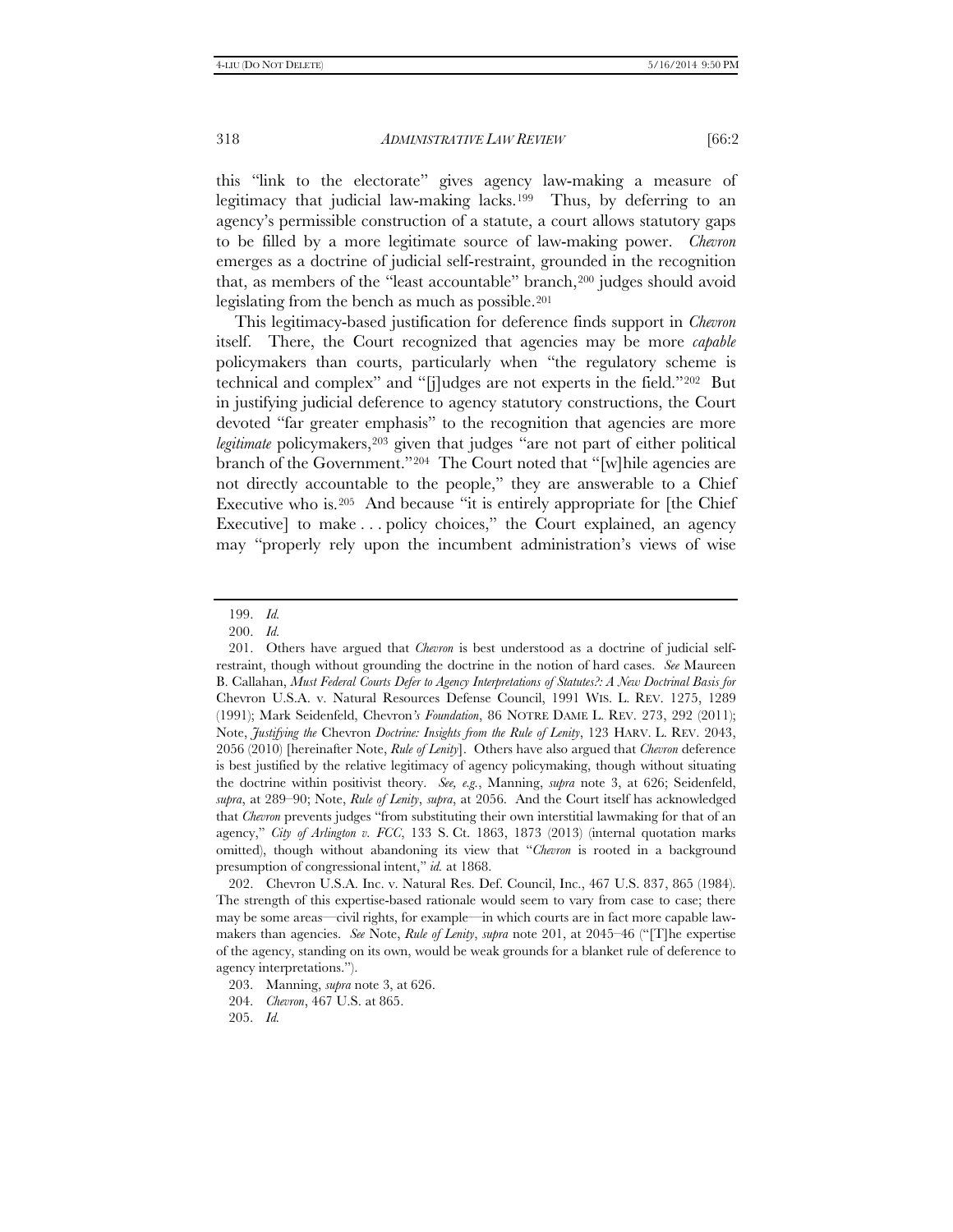policy to inform its judgments."[206](#page-34-0) Thus, the Court concluded:

When a challenge to an agency construction of a statutory provision, fairly conceptualized, really centers on the wisdom of the agency's policy, rather than whether it is a reasonable choice within a gap left by Congress, the challenge must fail. In such a case, federal judges—who have no constituency—have a duty to respect legitimate policy choices made by those who do.[207](#page-34-1)

As the Court recognized, this legitimacy-based rationale is hardly trivial. "The responsibilities for assessing the wisdom of . . . policy choices and resolving the struggle between competing views of the public interest are not judicial ones," the Court explained, because "'[*o*]*ur Constitution* vests such responsibilities in the political branches."<sup>[208](#page-34-2)</sup> The relative legitimacy of agency law-making is therefore a consequence of not just democratic theory, but constitutional structure.[209](#page-34-3) It is thus wrong to assert that "conceiving of *Chevron* as a judge-made norm robs it of much of its normative force.["210](#page-34-4) No less than other canons of construction, such as the so-called federalism canon<sup>[211](#page-34-5)</sup> or the rule of lenity,<sup>[212](#page-34-6)</sup> *Chevron* has a constitutional underpinning.

To say that *Chevron* is constitutionally *inspired*[,213](#page-34-7) however, is not to say that it is constitutionally *required*.[214](#page-34-8) If, as this Article argues, *Chevron* is a

<span id="page-34-3"></span>209. *See* Manning, *supra* note 3, at 625 ("*Chevron* deference rests . . . on premises of constitutional derivation.").

210. Merrill & Hickman, *supra* note 3, at 869.

<sup>206.</sup> *Id.*

<span id="page-34-1"></span><span id="page-34-0"></span><sup>207.</sup> *Id.* at 866; *see also id.* at 864 (stating that arguments over policy "are more properly addressed to legislators or administrators, not judges").

<span id="page-34-2"></span><sup>208.</sup> *Id.* at 866 (emphasis added) (quoting TVA v. Hill, 437 U.S. 153, 195 (1978)); *see also* U.S. CONST. art. I, § 1 (vesting "[a]ll legislative Powers herein granted" in Congress); *id.* art. I, § 7 (giving the President the power to veto legislation passed by Congress); *id.* art. II, § 2 (giving the President the "Power, by and with the Advice and Consent of the Senate, to make Treaties"); *id.* art. II, § 3 (giving the President the power to "recommend to [Congress's] Consideration such Measures as he shall judge necessary and expedient").

<span id="page-34-5"></span><span id="page-34-4"></span><sup>211.</sup> *See* Gregory v. Ashcroft, 501 U.S. 452, 460 (1991) (holding that an intent to "upset the usual constitutional balance of federal and state powers" will not be attributed to Congress unless Congress makes that intent "unmistakably clear in the language of the statute") (internal quotation marks omitted).

<span id="page-34-6"></span><sup>212.</sup> *See* Dan M. Kahan, *Lenity and Federal Common Law Crimes*, 1994 SUP. CT. REV. 345, 345 (noting that the rule of lenity is "considered essential to securing a variety of values of near-constitutional stature," such as fair notice and legislative supremacy).

<span id="page-34-7"></span><sup>213.</sup> *See* Manning, *supra* note 3, at 623 (describing *Chevron* as "[a] [c]onstitutionally- [i]nspired [c]anon of [c]onstruction"); Seidenfeld, *supra* note 201, at 289–90.

<span id="page-34-8"></span><sup>214.</sup> Professors Douglas Kmiec and Richard Pierce have each come close to arguing that separation of powers principles *mandate* judicial deference to agency policy decisions. *See* Douglas W. Kmiec, *Judicial Deference to Executive Agencies and the Decline of the Nondelegation Doctrine*, 2 ADMIN. L.J. 269, 286 (1988) ("*Panama Refining Corp.* and *Chevron* cannot both be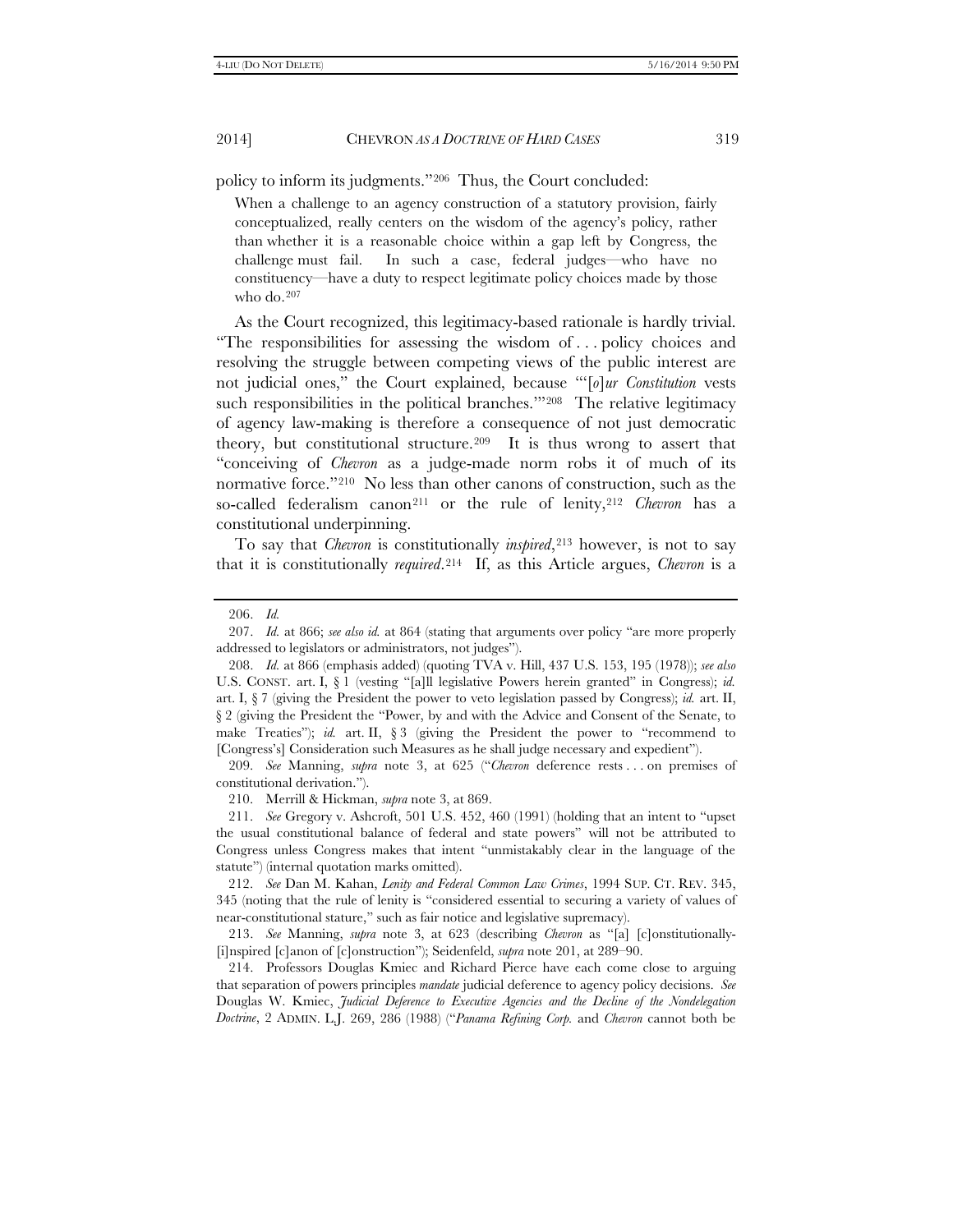judge-made doctrine, then its regime of deference can be overridden by Congress at any time. Congress could adopt a blanket rule requiring courts to impose their own construction on a statute in any case of ambiguity[.215](#page-35-0)  Or, instead of abolishing deference across the board, Congress could eliminate it on a statute-by-statute basis by specifying, for instance, "that in all suits involving interpretation or application of the Clean Air Act the courts [a]re to give no deference to the agency's views, but [a]re to determine the issue de novo."[216](#page-35-1) Justice Scalia is surely correct that there is no "constitutional impediment" to Congress doing any of these things[.217](#page-35-2)  "It is generally assumed that common-law rules are subordinate to rules of positive legislation[,]"[218](#page-35-3) and in this respect *Chevron* is no different from any other judge-made, common-law doctrine. The authority to decide hard cases may be part of the judicial power, but it is still subject to constraints imposed by Congress.

# *C. Solving* Chevron*'s Puzzles*

The preceding Sections applied the teachings of positivism to the workings of the *Chevron* doctrine. They argued that Step One corresponds to the law-applying stage of the positivist's process of decision, and that Step Two corresponds to the law-making stage. And they showed how viewing *Chevron* in these terms answers recurring questions about the doctrine's application—about the object of the Step One inquiry, and the tools for conducting it; about when a statute is "clear," as opposed to "ambiguous"; about when an agency construction is "permissible," and when a court must "impose its own construction on the statute"; and about why a court should defer to a "permissible" agency construction as a matter of first principles.

This Section moves beyond the intricacies of the two-step inquiry to consider questions about judicial deference more generally. It examines

right. If expansively worded delegations of legislative authority are permissible, interpretations made in pursuit of that authority merit judicial deference."); Richard J. Pierce, Jr., *Reconciling* Chevron *and Stare Decisis*, 85 GEO. L.J. 2225, 2227 (1997) ("[*Chevron*] is one of the most important constitutional law decisions in history, even though the opinion does not cite any provision of the Constitution.").

<span id="page-35-0"></span><sup>215.</sup> *See* Silberman, *supra* note 3, at 824 ("Congress could reverse *Chevron*'s presumption generically by amending the Administrative Procedure Act (APA).").

<sup>216.</sup> Scalia, *supra* note 3, at 515–16.

<span id="page-35-3"></span><span id="page-35-2"></span><span id="page-35-1"></span><sup>217.</sup> *Id.* at 516; *see also* Silberman, *supra* note 3, at 824 ("As Justice Scalia has observed, for any given statute, Congress could rebut *Chevron*'s presumption—that ambiguous statutes should be interpreted by the agency rather than the judiciary—by stripping the agency of deference.").

<sup>218.</sup> Merrill & Hickman, *supra* note 3, at 868.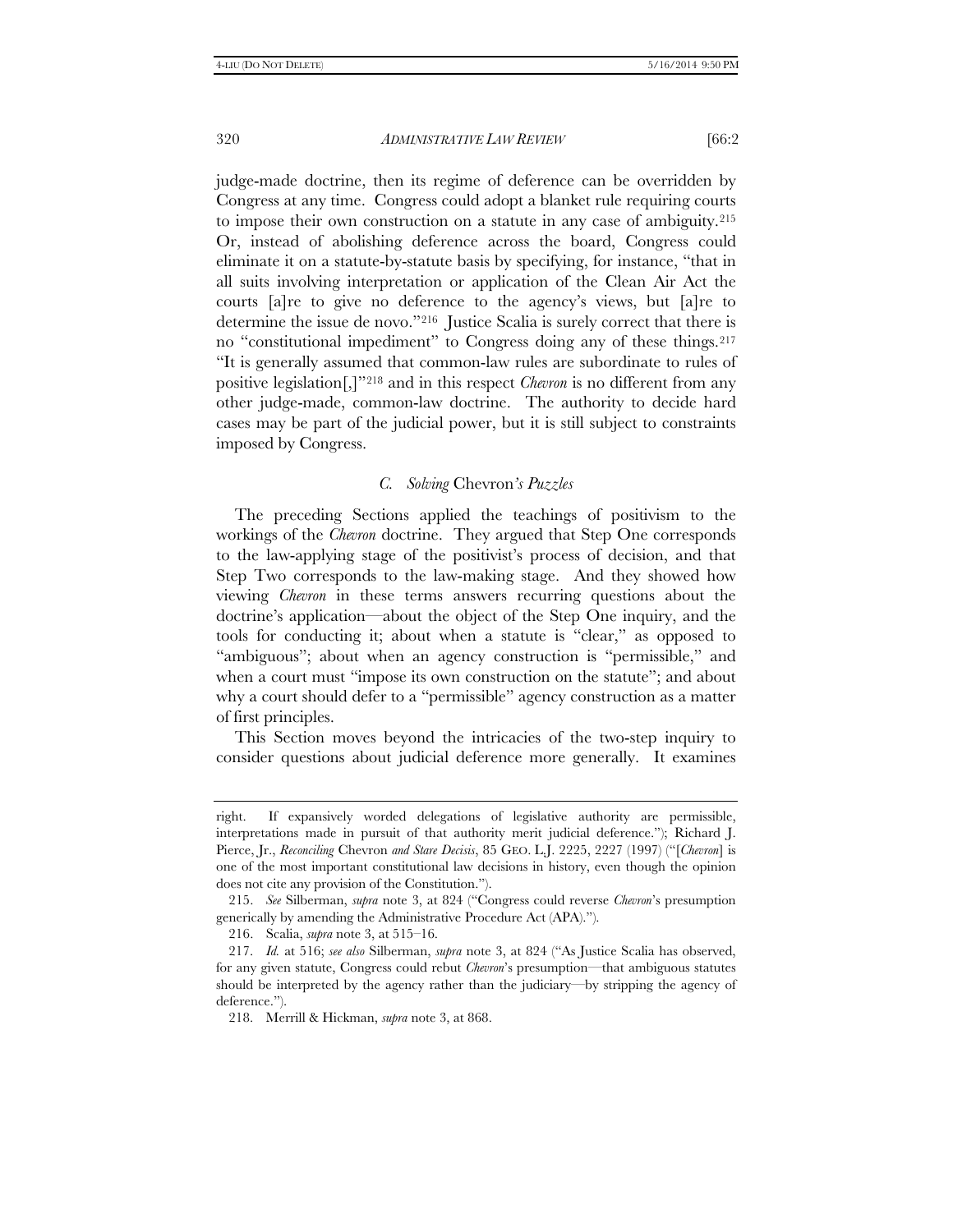three familiar puzzles about the propriety of such deference: (1) whether *Chevron* is consistent with Article III of the Constitution; (2) whether it "asks judges to develop a cast of mind that often is psychologically difficult to maintain";[219](#page-36-0) and (3) whether it results in a "paradox" in the sense that judges must defer to agencies whose interpretive methods differ sharply from their own.[220](#page-36-1) This Section shows how conceiving of *Chevron* as a doctrine of hard cases solves these puzzles.

### *1.* Marbury*'s Instructions*

While some scholars have suggested that the *Chevron* doctrine is constitutionally required, others have questioned whether it is even constitutionally permissible. Article III of the Constitution vests the "judicial Power" in "one supreme Court, and in such inferior Courts as Congress may from time to time ordain and establish."[221](#page-36-2) Construing the scope of this power in *Marbury v. Madison*, Chief Justice Marshall famously declared that "[i]t is emphatically the province and duty of the judicial department to say what the law is."[222](#page-36-3) Some believe *Chevron* stands for something altogether different and seemingly irreconcilable: "that in the face of ambiguity, it is emphatically the province of the *executive* department to say what the law is.["223](#page-36-4) In their view, *Chevron* is "a kind of counter-*Marbury*,"[224](#page-36-5) a doctrine fundamentally at odds with the understanding that "[t]he interpretation of the laws is the proper and peculiar province of the courts."[225](#page-36-6)

When *Chevron* is understood as a doctrine of hard cases, however, any tension with *Marbury* disappears. *Chevron* mandates deference to agency constructions of law only when a statute is "silent or ambiguous," and in

<sup>219.</sup> Breyer, *supra* note 3, at 379.

<sup>220.</sup> Mashaw, *supra* note 27, at 504.

<sup>221.</sup> U.S. CONST. art. III, § 1.

<sup>222.</sup> Marbury v. Madison, 5 U.S. (1 Cranch) 137, 177 (1803).

<span id="page-36-4"></span><span id="page-36-3"></span><span id="page-36-2"></span><span id="page-36-1"></span><span id="page-36-0"></span><sup>223.</sup> Sunstein, *supra* note 7, at 2589 (emphasis added); *see also* Henry P. Monaghan, Marbury *and the Administrative State*, 83 COLUM. L. REV. 1, 2 (1983) ("Marshall's grand conception of judicial autonomy in law declaration was not in terms or in logic limited to constitutional interpretation, and taken at face value seemed to condemn the now entrenched practice of judicial deference to administrative construction of law."); William N. Eskridge, Jr. & Lauren E. Baer, *The Continuum of Deference: Supreme Court Treatment of Agency Statutory Interpretations from* Chevron *to* Hamdan, 96 GEO. L.J. 1083, 1160 (2008) ("If *Chevron* is a revolution, it is one seeking to overturn . . . almost two centuries of constitutional understandings."); Scalia, *supra* note 3, at 513 ("[O]n its face the suggestion [that courts should defer to an executive agency on a question of law] seems quite incompatible with Marshall's aphorism . . . .").

<sup>224.</sup> Sunstein, *supra* note 7, at 2589.

<span id="page-36-6"></span><span id="page-36-5"></span><sup>225.</sup> THE FEDERALIST NO. 78, *supra* note 48, at 525.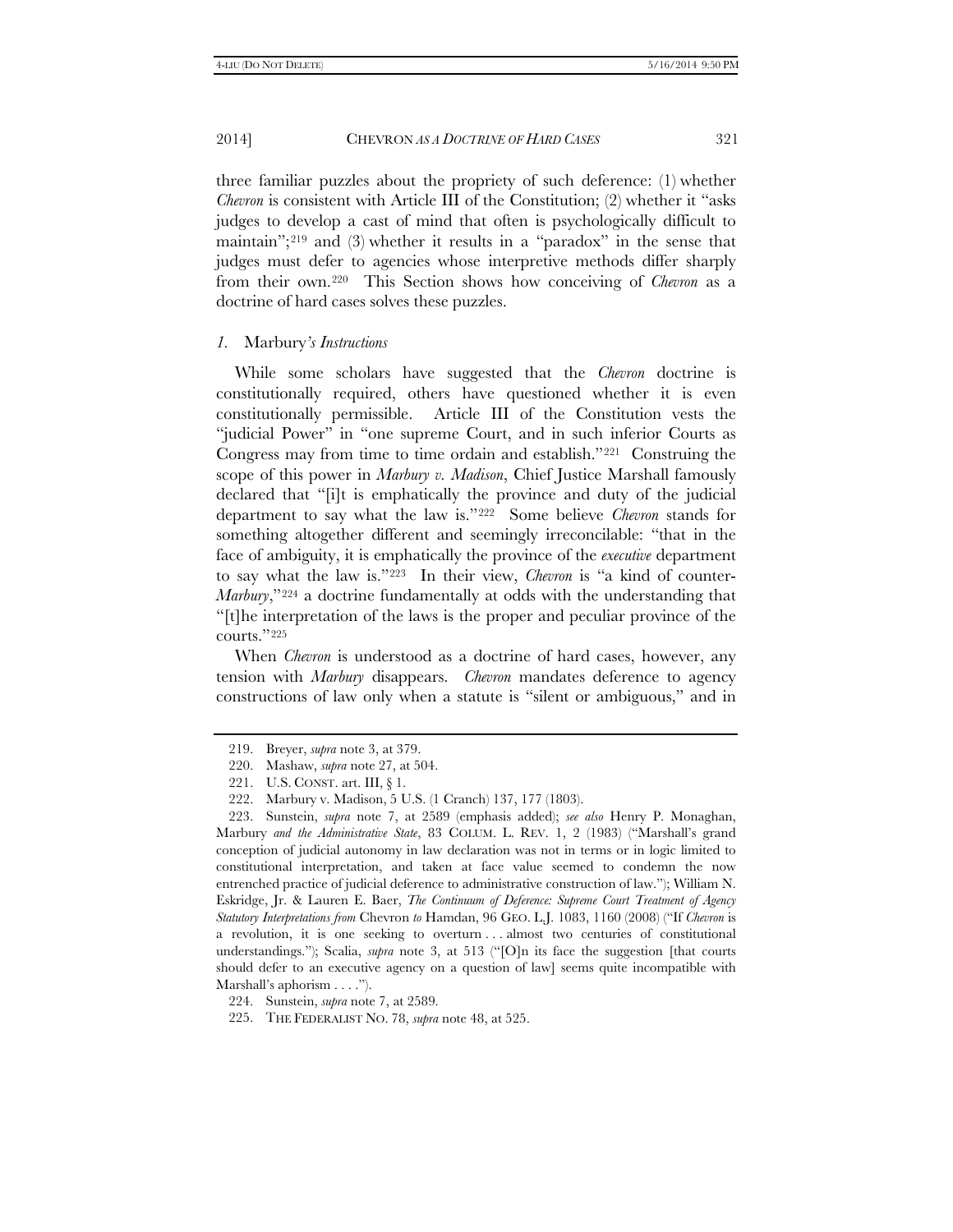positivist terms, that is so only when the law runs out before providing a solution. Thus, under a positivist conception of *Chevron*, deference enters the picture only when the court has done all it can to "say what the law is" but the law nevertheless fails to yield a single right answer. At that point, resolving the dispute becomes a matter not merely of applying the law but also of making it, and any deference by the court would extend only to the agency's views of what the law *should* be. Properly understood, therefore, *Chevron* does not interfere with a court's Article III duty to apply the law. The court remains obliged to reject any agency construction that conflicts with the application of existing law, and the scope of judicial deference is confined to hard cases and the making of new law by the agency.[226](#page-37-0)

Of course, conceiving of *Chevron* as a doctrine of hard cases raises the separate question whether federal courts have the authority to decide hard cases at all. History suggests that the answer is yes—that such authority was implicit in Article III's grant of "judicial Power."[227](#page-37-1) The framers of the Constitution recognized that the law would at times be ambiguous, and that such ambiguities would be left for the Judiciary to resolve in the course of deciding individual cases.[228](#page-37-2) The founding generations even contemplated the use of judge-made doctrines to guide the exercise of judicial discretion in hard cases. As one such doctrine (albeit of relatively recent vintage), *Chevron* is no less legitimate an exercise of the "judicial Power" than, say, the rule of lenity, which was applied in the early Republic by Chief Justice Marshall himself.[229](#page-37-3) Indeed, as one insightful

<span id="page-37-0"></span><sup>226.</sup> *See* Chevron U.S.A. Inc. v. Natural Res. Def. Council, Inc., 467 U.S. 837, 843 n.9 (1984) ("The judiciary is the final authority on issues of statutory construction and must reject administrative constructions which are contrary to clear congressional intent.").

<span id="page-37-1"></span><sup>227.</sup> H.L.A. Hart himself believed that the "jurisdiction to settle [hard cases] by choosing between the alternatives which the statute leaves open" "seems obviously to be part, even if only an implied part," of the judicial power. HART, *supra* note 22, at 153. Of course, "there might be a legal system which contains a rule that whenever the courts are faced with a case for which the law does not provide a uniquely correct solution they ought to refuse to render judgment." Raz, *supra* note 91, at 845; *see also* HART, *supra* note 22, at 272 (noting that "Bentham once advocated" that judges in hard cases should "disclaim jurisdiction or . . . refer the points not regulated by the existing law to the legislature to decide"). But in our legal system, cases do not leave the courts' jurisdiction when they turn out to be hard.

<span id="page-37-2"></span><sup>228.</sup> *See* THE FEDERALIST NO. 37, at 236 (James Madison) (Jacob E. Cooke ed., 1961) ("All new laws, though penned with the greatest technical skill, and passed on the fullest and most mature deliberation, are considered as more or less obscure and equivocal, until their meaning be liquidated and ascertained by a series of particular discussions and adjudications."); Manning, *supra* note 147, at 88 n.340.

<span id="page-37-3"></span><sup>229.</sup> *See* United States v. Wiltberger, 18 U.S. (5 Wheat.) 76, 95 (1820) (Marshall, C.J.); The Adventure, 1 F. Cas. 202, 204 (Marshall, Circuit Justice, C.C.D. Va. 1812) (No. 93); Note, *Rule of Lenity*, *supra* note 201, at 2055–56.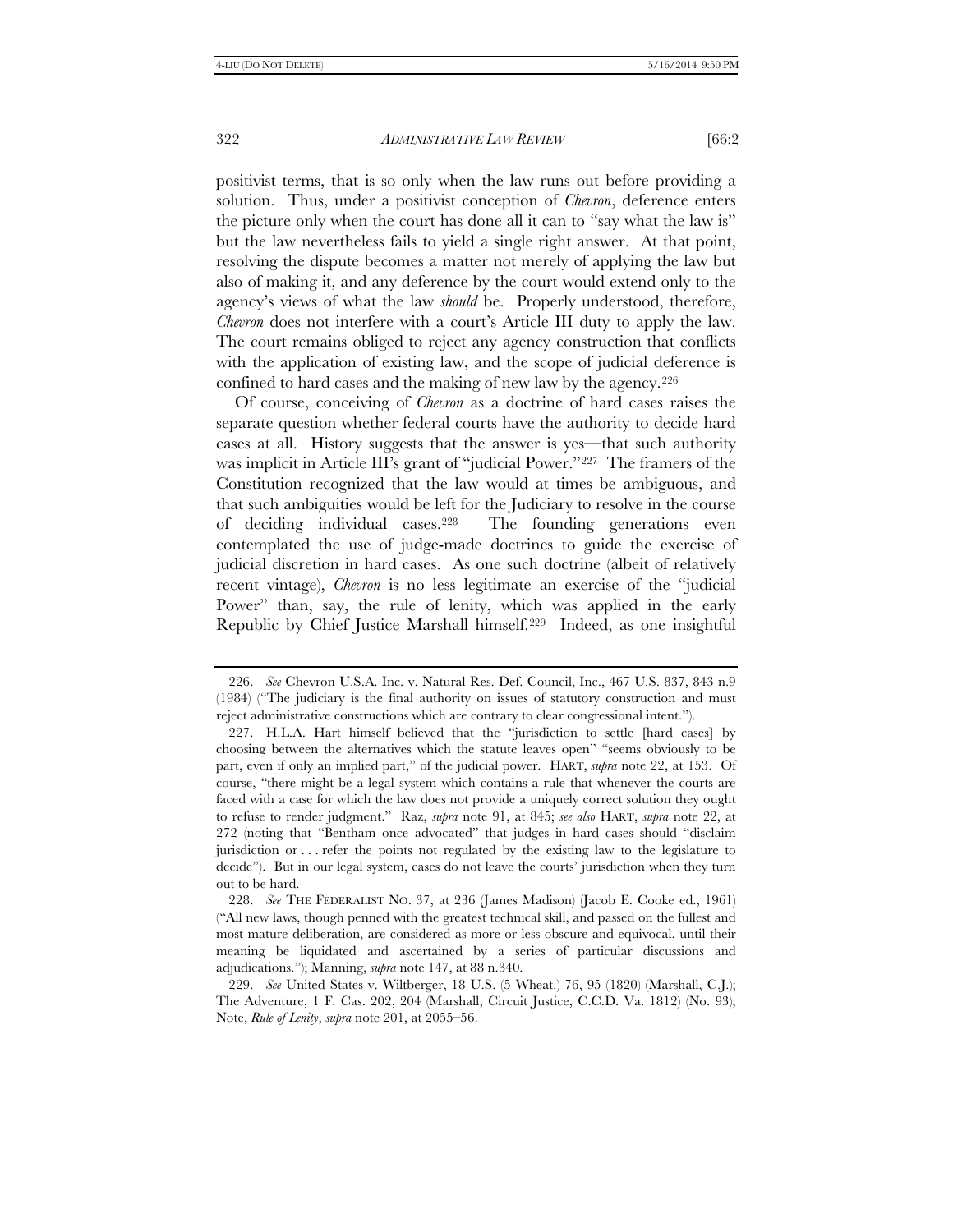student note has argued, *Chevron* can be seen as "a modern successor to the rule of lenity,"[230](#page-38-0) given that both doctrines "require[] the judiciary to refrain from exercising political discretion in order to ensure that such discretion remains in the politically accountable branches," be it the Legislature (in the case of the rule of lenity) or the Executive (in the case of *Chevron*).[231](#page-38-1) Thus, there is no tension between *Chevron* and the Constitution.[232](#page-38-2) Quite the opposite: as explained above, *Chevron* reflects the norm, derived from the Constitution's separation of powers, that judges should avoid legislating from the bench whenever possible.

# *2. Breyer's Psychology*

The second puzzle comes from Justice Breyer, an early critic of the *Chevron* doctrine. While a judge on the Court of Appeals for the First Circuit, he wrote an article advocating a "complex approach" to judicial deference under which courts would consider a "range of relevant factors" in deciding whether to defer to an agency.[233](#page-38-3) Insofar as *Chevron* represented a "simpler approach," mandating deference in *all* cases in which the agency offered a reasonable construction of the statute, Justice Breyer feared that its two-step inquiry was too rigid.[234](#page-38-4) In his view, one of the reasons "a strict view of *Chevron*" could not "prove successful in the long run" was that:

[S]uch a formula asks judges to develop a cast of mind that often is psychologically difficult to maintain. It is difficult, after having examined a legal question in depth with the object of deciding it correctly, to believe both

<sup>230.</sup> Note, *Rule of Lenity*, *supra* note 201, at 2053.

<sup>231.</sup> *Id.* at 2056.

<span id="page-38-2"></span><span id="page-38-1"></span><span id="page-38-0"></span><sup>232.</sup> Nor is there any tension between *Chevron* and the APA, which provides that a "reviewing court shall decide all relevant questions of law, [and] interpret . . . statutory provisions." 5 U.S.C.  $\S 706 (2012)$ . Some have argued that the APA requires courts to resolve statutory ambiguities on their own, without deferring to agency views. *See* Duffy, *supra* note 4, at 193 ("*Chevron* was an APA case, so any attempt to justify its rule should begin with the APA. The doctrine runs into trouble immediately."); Eskridge & Baer, *supra* note 223, at 1160 ("If *Chevron* is a revolution, it is one seeking to overturn the APA . . . ."); Merrill & Hickman, *supra* note 3, at 868 ("If *Chevron* is a judicially developed norm, it is particularly difficult to explain why the doctrine supersedes the instruction in the APA that courts are to 'decide all relevant questions of law.'"); Cass R. Sunstein, Chevron *Step Zero*, 92 VA. L. REV. 187, 196 (2006) ("[Section 706] seems to suggest that ambiguities must be resolved by courts and hence that the *Chevron* framework is wrong."). But the APA's requirement of independent judicial review extends only to questions of law-applying; accordingly, it does not preclude judicial deference on questions of law-making. *Chevron* is consistent with the APA for the same reasons it is consistent with Article III.

<span id="page-38-4"></span><span id="page-38-3"></span><sup>233.</sup> Breyer, *supra* note 3, at 373. The merits of Justice Breyer's approach are considered in Section III.A, *infra*.

<sup>234.</sup> *Id.*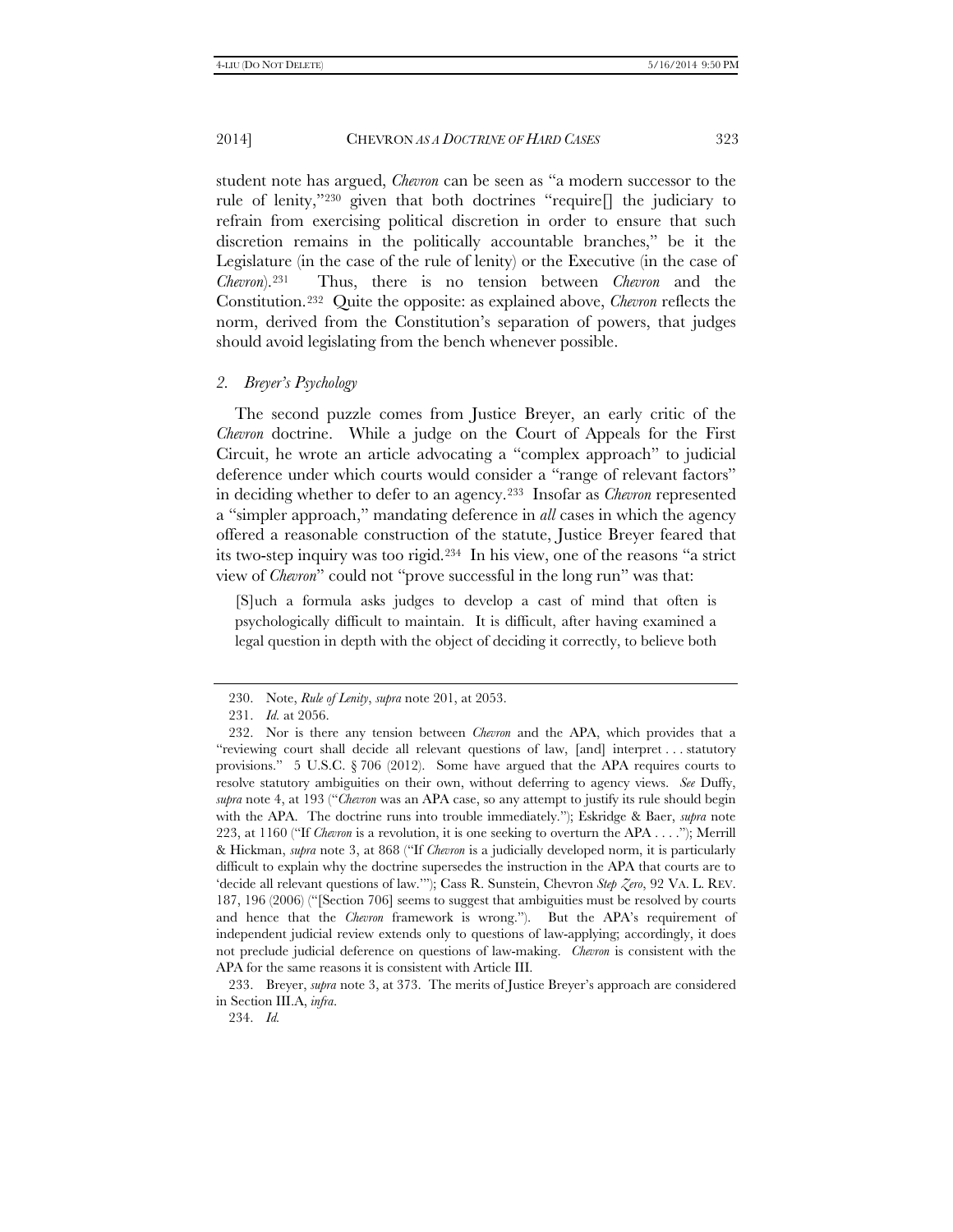that the agency's interpretation is legally wrong, *and* that its interpretation is reasonable. More often one concludes that there is a "better" view of the statute for example, and that the "better" view is "correct," and the alternative view is "erroneous."[235](#page-39-0)

It may be true that a judge would find it psychologically difficult to "believe both that the agency's interpretation is legally wrong, *and* that its interpretation is reasonable." As a doctrine of hard cases, however, *Chevron* demands no such thing; it never asks judges to uphold as "reasonable" an agency construction they believe to be "legally wrong." That is because an agency construction is "reasonable" only if it is consistent with application of existing law—which is to say, legally permissible. And an agency construction is "legally wrong" only if it is ruled out by application of existing law—which is to say, unreasonable. For the positivist, then, a "reasonable" construction is never "legally wrong," and a "legally wrong" interpretation is never "reasonable." Furthermore, because deference is warranted only when the law is indeterminate, *Chevron* never requires a judge to defer to an agency construction contrary to his own view of the "correct" answer. If the judge believes there is a "correct" answer, then his duty is to apply it at Step One, without ever reaching the question of deference at Step Two. Justice Breyer's psychology-based critique thus fails: *Chevron* does not require judges either to accept interpretations they believe legally wrong or to reject interpretations they believe legally right.

The doctrine does require judges to uphold constructions they dispute as a matter of policy—constructions they themselves would not impose on the statute if they were acting as legislators. Reframing Justice Breyer's critique, one might ask whether it is psychologically difficult for judges to believe both that the agency's construction is unwise policy *and* that its construction is legally permissible. The distinction between law and policy, however, is present in every case, not just cases raising questions of deference. Judges must always strive to distinguish their views of what the law is from their views of what the law should be. And though at times they may be tempted to conflate the two, the challenge of keeping them separate is simply part of the judicial role. As a doctrine of hard cases, *Chevron* asks judges merely to respect a distinction they must always observe between applying the law and making it. If it is too psychologically difficult to do so, then the problem lies not with *Chevron*, but with our system of laws more generally.

<span id="page-39-0"></span><sup>235.</sup> *Id.* at 379.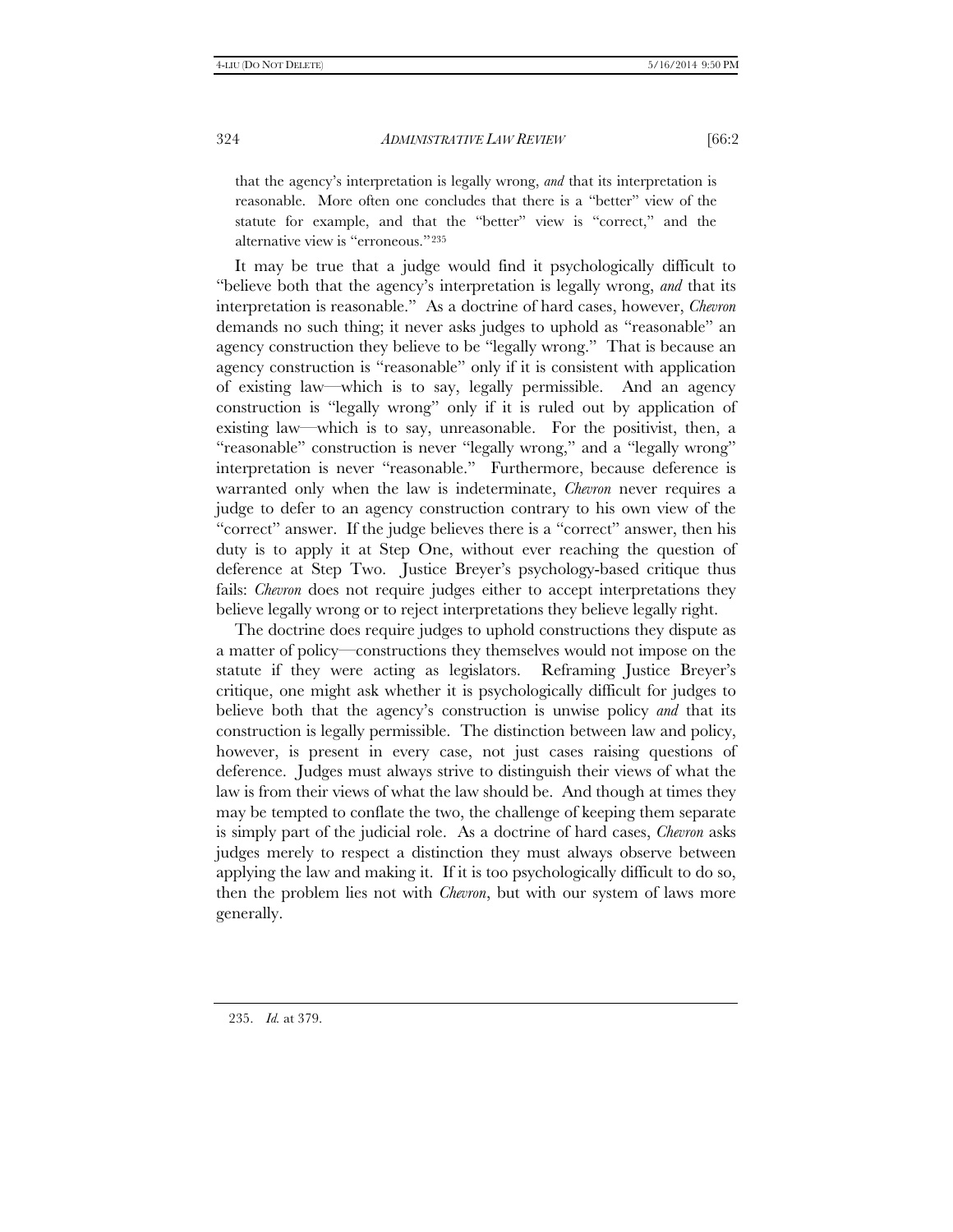#### *3. Mashaw's Paradox*

The final puzzle comes from Jerry Mashaw, an administrative law professor at Yale Law School. In perhaps the first article to consider "administrative interpretation in its own right,"[236](#page-40-0) Mashaw observed that "legitimate techniques and standards for agency statutory interpretation diverge sharply from the legitimate techniques and standards for judicial statutory interpretation."<sup>[237](#page-40-1)</sup> He noted, for example, that it is appropriate for agencies to "[f]ollow presidential directions" when construing statutes, but inappropriate for courts to do the same; it is also acceptable for agencies to interpret statutes in light of the "contemporary political milieu," but not for courts to do likewise.<sup>[238](#page-40-2)</sup> These differences give rise to what Mashaw called the "paradox of deference"[239:](#page-40-3) "How can a court's determination of 'ambiguity' or 'reasonableness' at *Chevron*'s famous two analytical 'steps' be understood as deferential when that determination emerges from the normative commitments and epistemological presumptions of 'judging' rather than 'administering'?"[240](#page-40-4)

The paradox vanishes, however, when *Chevron* is understood as a doctrine of hard cases. The positivist views courts and agencies as occupying different roles within the *Chevron* framework. Courts have a single responsibility: to apply existing law. But the responsibilities of agencies are two-fold: in addition to following existing law, they must make new law in hard cases. Given that the responsibilities of the two institutions differ, it should come as no surprise that their methods do as well. One would expect both courts and agencies to employ "traditional tools of statutory construction" when applying existing law.[241](#page-40-5) But surely such tools are ill suited to the task of law-making, the goal of which is to achieve "a reasonable accommodation of manifestly competing interests."[242](#page-40-6) In fashioning new law, agencies are properly guided by the methods of the legislator, not the methods of the judge.

Quite appropriately, then, most of the techniques that Mashaw identified as appropriate for agencies (but not courts) are ones associated with lawmaking. If agencies must occasionally make new law, then we should not be surprised when they "[f]ollow presidential directions" and "pay constant

<span id="page-40-0"></span><sup>236.</sup> Mashaw, *supra* note 27, at 503.

<sup>237.</sup> *Id.* at 504.

<span id="page-40-1"></span><sup>238.</sup> *Id.* at 522 tbl.1.

<sup>239.</sup> *Id.* at 504.

<sup>240.</sup> *Id.* at 537–38.

<span id="page-40-6"></span><span id="page-40-5"></span><span id="page-40-4"></span><span id="page-40-3"></span><span id="page-40-2"></span><sup>241.</sup> Chevron U.S.A. Inc. v. Natural Res. Def. Council, Inc., 467 U.S. 837, 843 n.9 (1984).

<sup>242.</sup> *Id.* at 865.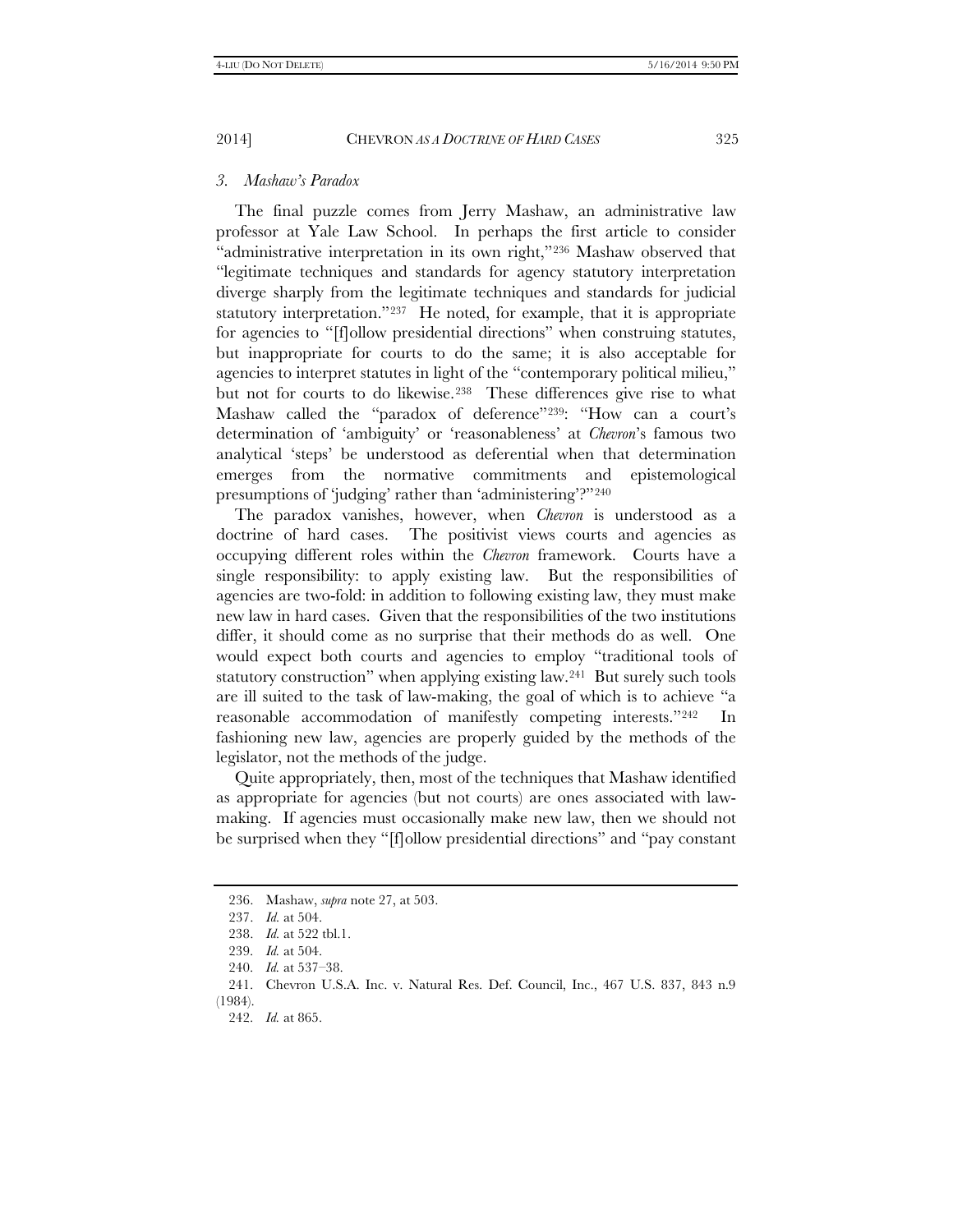attention to [the] contemporary political milieu," in order to ensure that their law-making reflects the popular will.[243](#page-41-0) The Court recognized as much in *Chevron*, when it stated that an agency could "properly rely upon the incumbent administration's views of wise policy."[244](#page-41-1) Nor should we be surprised when agencies fill statutory gaps with an eye to "insurfing] hierarchical control over subordinates"<sup>[245](#page-41-2)</sup> or "mak[ing] the statutory scheme effective,"[246](#page-41-3) for those are the sort of things we would expect any responsible law-maker to do.

There is thus no paradox of deference. Indeed, if deference is to be justified at all, the perspectives of courts and agencies *must* differ. The real paradox would be if they did not. For what would be the point of deference if courts and agencies went about the task of statutory construction in exactly the same way? Under *Chevron* as a doctrine of hard cases, deference is justified only because agencies are more legitimate lawmakers than courts; and agencies have greater legitimacy precisely because they approach statutory construction from a different place in the constitutional order.

#### *D. Challenging the Conventional Wisdom*

The notion of hard cases not only elucidates *Chevron*'s two-step inquiry, but also solves longstanding puzzles about judicial deference generally. And yet, the conventional wisdom, as reflected in Supreme Court case law and academic commentary, is that *Chevron* rests instead on a presumption about congressional intent—a presumption that "a statute's ambiguity constitutes an implicit delegation from Congress to the agency to fill in the statutory gaps.["247](#page-41-4)

The conventional wisdom is not without some merit. By grounding deference in the commands of Congress, the congressional-intent theory eliminates any tension between *Chevron* and Article III.[248](#page-41-5) If deference rests on a congressional delegation of law-making authority to the agency, then by deferring to the agency, the court is "simply applying the law as 'made'

<sup>243.</sup> Mashaw, *supra* note 27, at 522 tbl.1.

<sup>244.</sup> *Chevron*, 467 U.S. at 865.

<sup>245.</sup> Mashaw, *supra* note 27, at 522 tbl.1.

<sup>246.</sup> *Id.* at 518 (internal quotation marks omitted).

<span id="page-41-4"></span><span id="page-41-3"></span><span id="page-41-2"></span><span id="page-41-1"></span><span id="page-41-0"></span><sup>247.</sup> FDA v. Brown & Williamson Tobacco Corp., 529 U.S. 120, 159 (2000); *see also* sources cited *supra* notes 2–3.

<span id="page-41-5"></span><sup>248.</sup> Manning, *supra* note 3, at 627 ("If the Court presumes that ambiguity is a delegation of interpretive discretion to the agency, then a reviewing court satisfies its *Marbury* obligation simply by accepting an agency's reasonable exercise of discretion within the boundaries of the authority delegated by Congress.").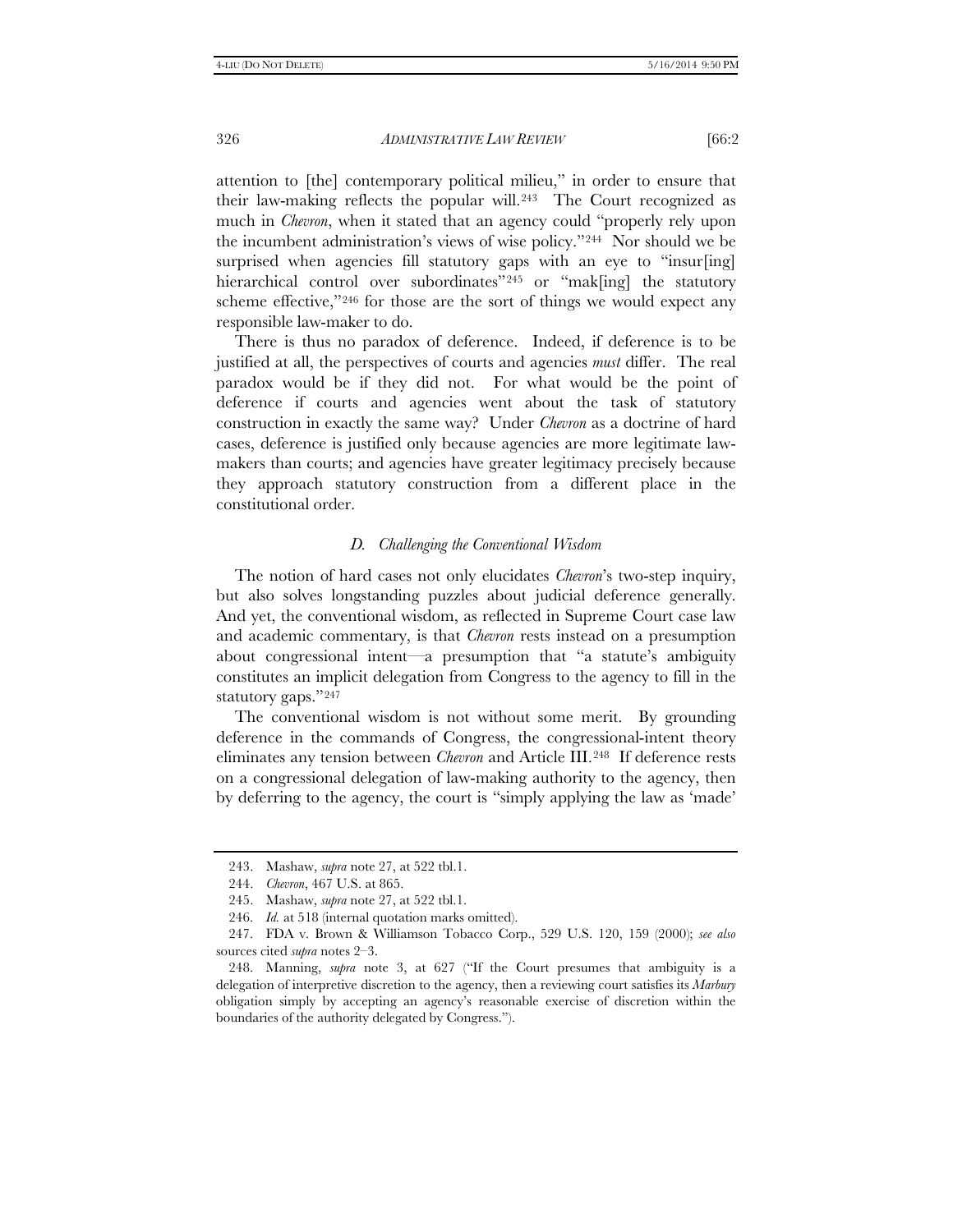by" Congress.[249](#page-42-0) To "say what the law is" is thus to say that the law commands deference. But this ability to reconcile *Chevron* with the Constitution is hardly special; as explained above, the notion of hard cases accomplishes the same thing, though by way of different reasoning.

For the reconciliation to work, moreover, the delegation on which the congressional-intent theory rests must be grounded in reality. One must be able to say that Congress, aware of the potential for ambiguities in the laws it enacts, actually means for them to be resolved by agencies.[250](#page-42-1) But "the evidence supporting the presumption that Congress generally intends agencies to be the primary interpreters of statutory ambiguities is weak.["251](#page-42-2)  No one seriously denies that the presumption about congressional intent is but a legal fiction created by the Judiciary.[252](#page-42-3) And if the presumption is a judge-made fiction, then *Chevron* must necessarily be a judge-made doctrine, as this Article argues.[253](#page-42-4)

Unlike the presumption about congressional intent, a theory of deference grounded in the notion of hard cases owns up to the fact that *Chevron* is a doctrine "developed by courts based on their own authority."[254](#page-42-5) To explain *Chevron* as a doctrine of hard cases is to acknowledge that the law has limits; that when the law runs out, new law must be made to fill the gap; and that new law is more legitimately made by a politically accountable agency in such cases. By tracing *Chevron* deference to its true source, this positivist account of the doctrine bears an important virtue that the congressional-intent theory lacks: intellectual honesty.

But the hard-cases theory is not just more honest; it is more instructive. Unlike the presumption about congressional intent, the hard-cases theory is robust enough to answer longstanding questions about the application of *Chevron*'s two-step inquiry. At Step One, for example, the theory shows how the inquiry into "whether Congress has directly spoken to the precise question at issue" merely replicates the initial, law-applying stage of any

<sup>249.</sup> Monaghan, *supra* note 223, at 28.

<span id="page-42-1"></span><span id="page-42-0"></span><sup>250.</sup> H.L.A. Hart himself endorsed "delegation of limited powers to the executive" as a legislative solution to the problem of judicial discretion in hard cases. HART, *supra* note 22, at 275; *see also id.* at 131 ("Sometimes the sphere to be legally controlled is recognized from the start as one in which the features of individual cases will vary so much in socially important but unpredictable respects, that uniform rules to be applied from case to case without further official direction cannot usefully be framed by the legislature in advance. Accordingly, to regulate such a sphere the legislature sets up very general standards and then delegates to an administrative, rule-making body acquainted with the varying types of case, the task of fashioning rules adapted to their special needs.").

<span id="page-42-2"></span><sup>251.</sup> Merrill & Hickman, *supra* note 3, at 871.

<span id="page-42-3"></span><sup>252.</sup> *See* sources cited *supra* note 7.

<span id="page-42-4"></span><sup>253.</sup> *See* Barron & Kagan, *supra* note 5, at 212.

<span id="page-42-5"></span><sup>254.</sup> Merrill & Hickman, *supra* note 3, at 868.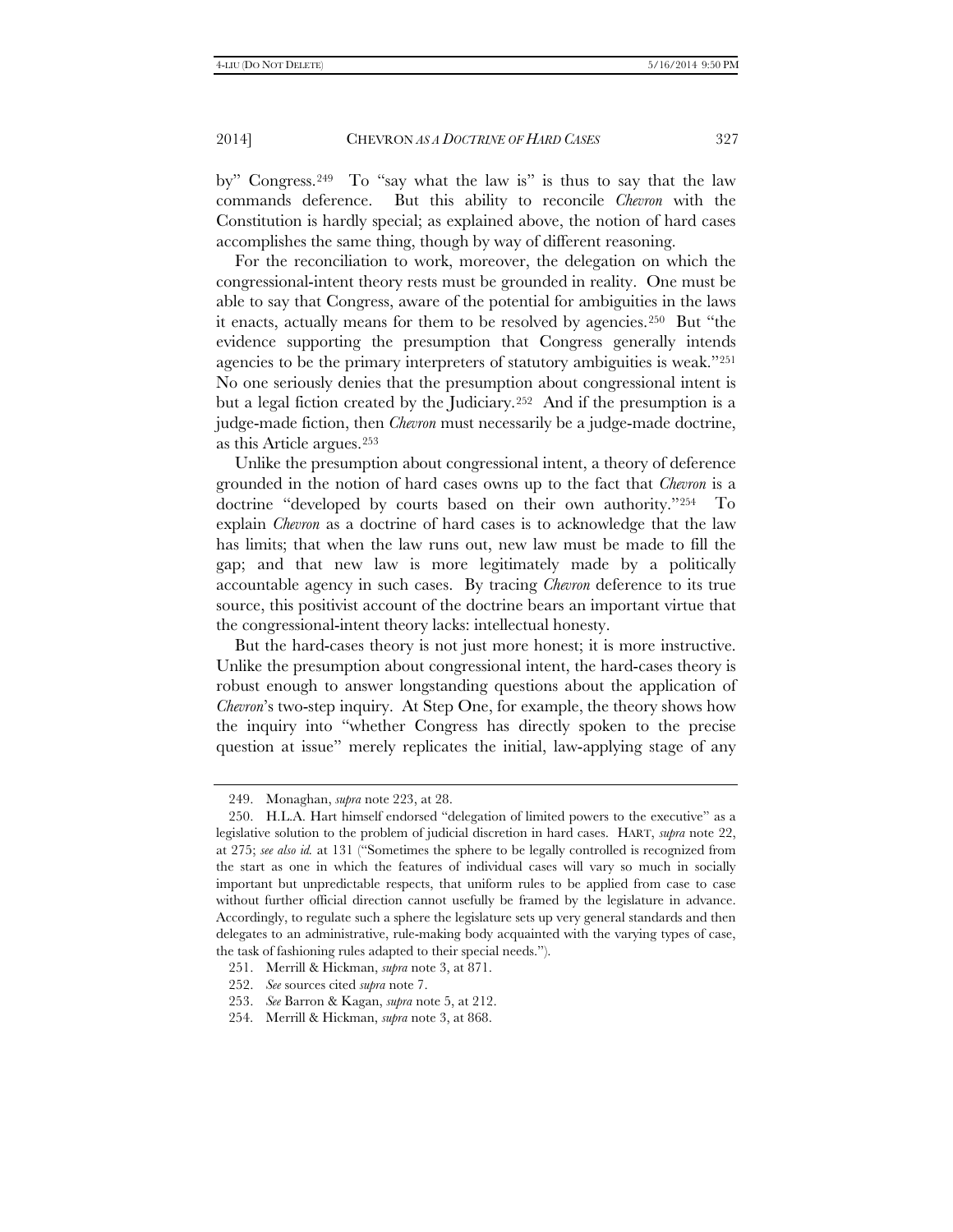case of statutory interpretation. And at Step Two, the theory shows how the question "whether the agency's answer is based on a permissible construction of the statute" is just another way of asking whether the court itself could have imposed the same construction by making law on its own. By contrast, the presumption about congressional intent tells us hardly anything about how clear is "clear," when a construction is "permissible," or other aspects of the two-step inquiry. It is little wonder, then, that such questions have continued to persist after all these years. Jeremy Bentham once said that it would be "foolish" to adhere to a legal fiction if "[w]hat you have been doing by the fiction" could be done just as well without it[.255](#page-43-0)  Adhering to the conventional account of *Chevron* is even worse, because what we have been doing by the fiction could be done *better* with a theory grounded in reality.

Despite shedding little light on the workings of *Chevron*'s two-step inquiry, the congressional-intent theory does illuminate the scope of *Chevron*'s domain—the question when, if ever, courts should withhold deference to a reasonable agency construction of law. It is here where the implications of the conventional wisdom diverge most sharply from those of a theory grounded in the notion of hard cases. The next Part explains why.

#### III. IMPLICATIONS FOR *CHEVRON*'S DOMAIN

Prior to the Supreme Court's decision in *Chevron*, judicial deference to agency constructions of law was contextual. When a statute expressly delegated authority to an agency "to define a statutory term or prescribe a method of executing a statutory provision," deference was required.[256](#page-43-1) But in the absence of an express statutory delegation, deference "depended upon multiple factors that courts evaluated in light of the circumstances of each case."[257](#page-43-2) The Court's decision in *Chevron* seemed to replace this multifactor analysis with a categorical rule mandating deference whenever a statute is ambiguous and an agency construction reasonable.[258](#page-43-3) By its

<span id="page-43-0"></span><sup>255.</sup> JEREMY BENTHAM, *Rationale of Judicial Evidence: On the Cause of Exclusion of Evidence— The Technical System of Procedure*, *in* 7 THE WORKS OF JEREMY BENTHAM 196, 283 (John Bowring ed., Russell & Russell, Inc. 1962) (1843).

<span id="page-43-1"></span><sup>256.</sup> United States v. Vogel Fertilizer Co., 455 U.S. 16, 24 (1982) (internal quotation marks omitted); *see also* Batterton v. Francis, 432 U.S. 416, 425 (1977) (holding that because Congress "expressly *delegated* to the Secretary [of Health, Education, and Welfare] the power to prescribe standards for determining what constitutes 'unemployment' for purposes of [Title IV of the Social Security Act]," a reviewing court could not set aside the Secretary's interpretation "simply because it would have interpreted the statute in a different manner").

<sup>257.</sup> Merrill & Hickman, *supra* note 3, at 833.

<span id="page-43-3"></span><span id="page-43-2"></span><sup>258.</sup> *See* Christensen v. Harris Cnty., 529 U.S. 576, 589 n.\* (2000) (Scalia, J., concurring in part and concurring in the judgment) (reading *Chevron* to establish a blanket presumption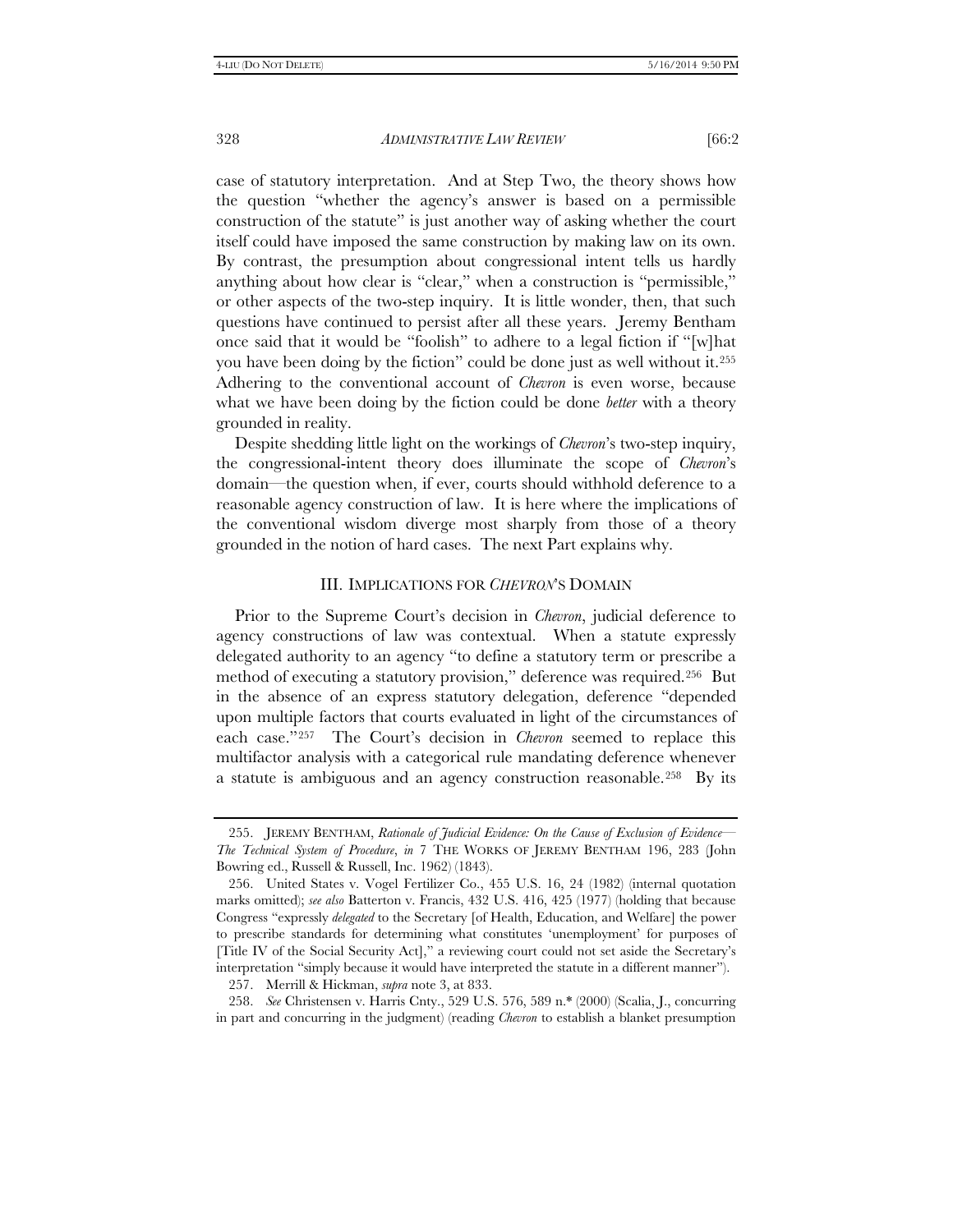terms, *Chevron* seemed to require courts to defer to *every* reasonable agency construction of *any* statutory ambiguity.[259](#page-44-0)

In the years following *Chevron*, however, courts began doubting the wisdom of such a categorical rule, asking whether it made sense to *always* defer to the agency when *Chevron*'s two steps were satisfied.[260](#page-44-1) Today, questions regarding *Chevron*'s domain regularly show up in one of two forms: first, whether the *Chevron* framework should apply to particular types of agency action; and second, whether other canons of statutory construction should displace the deference mandated by *Chevron*. This Part considers the implications for these questions of *Chevron* as a doctrine of hard cases.

# *A. Understanding* Chevron *Step Zero*

In their influential article on *Chevron*'s domain,<sup>[261](#page-44-2)</sup> Professors Thomas Merrill and Kristin Hickman coined the term "Step Zero" to describe the "inquiry that must be made in deciding whether courts should turn to the *Chevron* framework at all, as opposed to [a different] framework or deciding the interpretational issue de novo."[262](#page-44-3) The necessity of a Step Zero inquiry is far from obvious. Are not Steps One and Two sufficient by themselves to establish when *Chevron* deference is appropriate? No, according to Merrill and Hickman: "if *Chevron* rests on a presumption about congressional intent, then *Chevron* should apply only where Congress would want *Chevron* to apply."[263](#page-44-4) It is therefore not enough that the statute is ambiguous and the agency construction reasonable; Congress may have intended for courts to apply a different framework even when Steps One and Two are satisfied.

The trouble lies in the fact that "tangible evidence"<sup>[264](#page-44-5)</sup> of Congress's intent regarding *Chevron*'s application will almost always be lacking. To be

that "ambiguities are to be resolved (within the bounds of reasonable interpretation) by the administering agency").

<span id="page-44-0"></span><sup>259.</sup> *See* Chevron U.S.A. Inc. v. Natural Res. Def. Council, Inc., 467 U.S. 837, 842–43 (1984).

<span id="page-44-1"></span><sup>260.</sup> Ironically, it was Justice Stevens, the author of the Court's opinion in *Chevron*, who led early efforts to cabin *Chevron*'s domain. Sunstein, *supra* note 232, at 188 & n.2; *see* INS v. Cardoza-Fonseca, 480 U.S. 421, 446 (1987) (Stevens, J.) (suggesting that *Chevron* deference does not apply to "pure question[s] of statutory construction," as distinguished from mixed questions of law and fact); Negusie v. Holder, 555 U.S. 511, 538 (2009) (Stevens, J., concurring in part and dissenting in part) (arguing in favor of "the narrower interpretation of *Chevron* endorsed by the Court in *Cardoza-Fonseca*").

<span id="page-44-5"></span><span id="page-44-4"></span><span id="page-44-3"></span><span id="page-44-2"></span><sup>261.</sup> Just after its publication, the article was cited by the Supreme Court in *United States v. Mead Corp.*, 533 U.S. 218, 230 n.11 (2001).

<sup>262.</sup> Merrill & Hickman, *supra* note 3, at 836.

<sup>263.</sup> *Id.* at 872.

<sup>264.</sup> Breyer, *supra* note 3, at 371.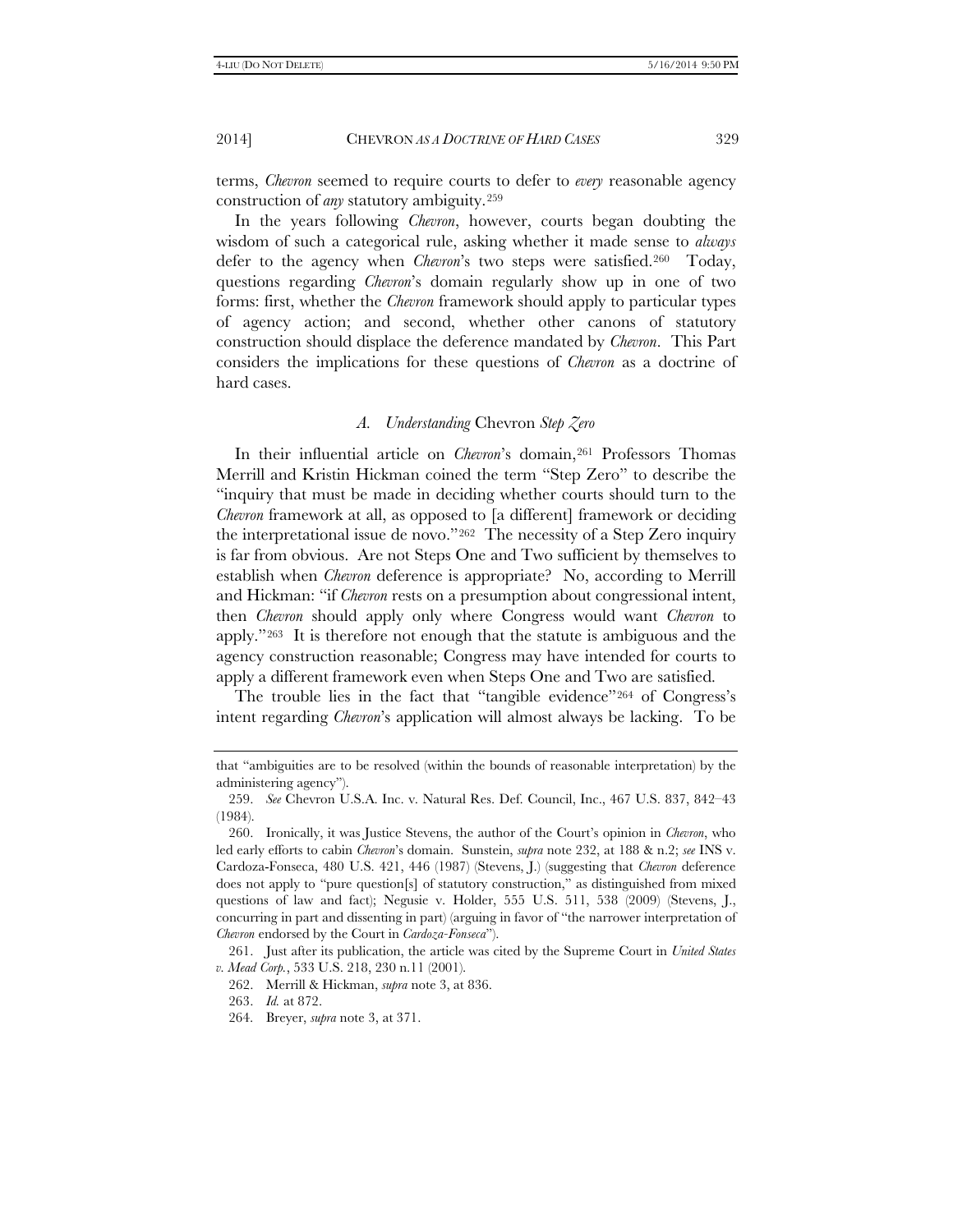sure, "Congress has broad power to decide what kind of judicial review should apply to what kind of administrative decision."[265](#page-45-0) But as already noted,[266](#page-45-1) "Congress so rarely discloses (or, perhaps, even has) a view on this subject as to make a search for legislative intent chimerical and a conclusion regarding that intent fraudulent in the mine run of cases."[267](#page-45-2) As a result, the best a court can typically do is construct a "'hypothetical' congressional intent on the 'deference' question"[268](#page-45-3) based on "the practical features of the particular circumstance" and the court's own judgment of whether judicial deference would "make[] sense" in light of them.[269](#page-45-4)

That is the approach the Court took in *United States v. Mead Corp.*,[270](#page-45-5) the first case to address the Step Zero inquiry in detail. Justice Souter's opinion for the Court in *Mead*, joined by all his colleagues except Justice Scalia, held that judges may infer that Congress intended *Chevron* to apply "when it appears that Congress delegated authority to the agency generally to make rules carrying the force of law."[271](#page-45-6) The Court noted that one "very good indicator" that Congress has delegated such authority is whether the agency has the "power to engage in adjudication or notice-and-comment rulemaking."[272](#page-45-7) "It is fair to assume generally," the Court explained, "that Congress contemplates administrative action with the effect of law when it provides for a relatively formal administrative procedure tending to foster the fairness and deliberation that should underlie a pronouncement of such force."[273](#page-45-8) The Court was quick to emphasize, however, that it has "sometimes found reasons for *Chevron* deference even when no such administrative formality was required and none was afforded."[274](#page-45-9) Of the "variety of indicators that Congress would expect *Chevron* deference," the Court stressed, the formality of the administrative action is only one[.275](#page-45-10)

<sup>265.</sup> Barron & Kagan, *supra* note 5, at 203.

<sup>266.</sup> *See supra* notes 4, 5, and 7 and accompanying text.

<sup>267.</sup> Barron & Kagan, *supra* note 5, at 203.

<span id="page-45-3"></span><span id="page-45-2"></span><span id="page-45-1"></span><span id="page-45-0"></span><sup>268.</sup> Breyer, *supra* note 3, at 371; *see also* BREYER, *supra* note 76, at 106 ("It is quite possible that no member of Congress actually thought about the matter. But a judge can still ask how a reasonable member of Congress would have answered it had the question come to mind.").

<span id="page-45-4"></span><sup>269.</sup> Breyer, *supra* note 3, at 370 (internal quotation marks omitted); *see also* Barron & Kagan, *supra* note 5, at 212 ("Because Congress so rarely makes its intentions about deference clear, *Chevron* doctrine at most can rely on a fictionalized statement of legislative desire, which in the end must rest on the Court's view of how best to allocate interpretive authority.").

<span id="page-45-5"></span><sup>270.</sup> 533 U.S. 218 (2001).

<sup>271.</sup> *Id.* at 226–27.

<span id="page-45-7"></span><span id="page-45-6"></span><sup>272.</sup> *Id.* at 229.

<sup>273.</sup> *Id.* at 230.

<span id="page-45-10"></span><span id="page-45-9"></span><span id="page-45-8"></span><sup>274.</sup> *Id.* at 231.

<sup>275.</sup> *Id.* at 237; *see also id.* at 227 ("Delegation of such authority may be shown in a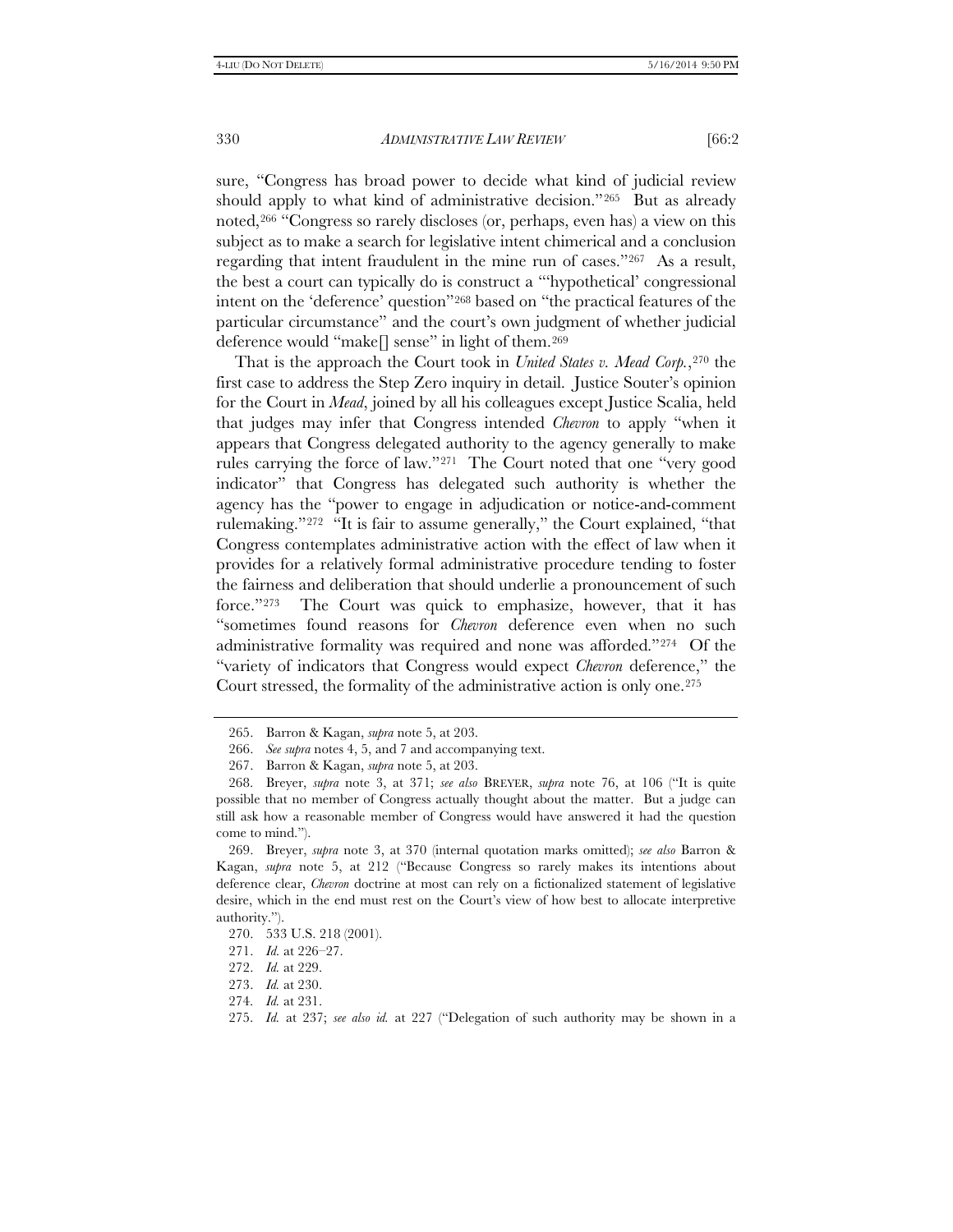The Court proceeded to identify other indicators in subsequent cases, beginning with *Barnhart v. Walton*.[276](#page-46-0) There, writing for the same eight-Justice majority as in *Mead*, Justice Breyer held that the agency construction at issue qualified for *Chevron* deference despite having been originally promulgated "through means less formal than 'notice and comment' rulemaking."[277](#page-46-1) According to the Court, there were other factors—"the interstitial nature of the legal question, the related expertise of the Agency, the importance of the question to the administration of the statute, the complexity of that administration, and the careful consideration the Agency has given the question over a long period of time"—that made the construction *Chevron*-eligible.[278](#page-46-2) Citing some of those same factors in *Zuni Public School District No. 89 v. Department of Education*, the Court held that the *Chevron* framework was applicable there as well.<sup>279</sup> Writing again for the majority in *Zuni*, Justice Breyer emphasized that "the matter at issue . . . [was] the kind of highly technical, specialized interstitial matter that Congress often does not decide itself, but delegates to specialized agencies to decide."[280](#page-46-4)

Ironically, the effect of the Court's Step Zero jurisprudence in *Mead* and subsequent cases has been a return to the pre-*Chevron* days, when the scope of judicial deference depended on the circumstances of each case. Having embraced *Chevron*'s supposed origins in congressional intent, the Court has now embraced the search for such intent. And because such intent is for the most part a fiction, the search necessarily entails consideration of "various 'practical' circumstances"[281—](#page-46-5)chief among them "the interpretive method used [by the agency] and the nature of the question at issue.["282](#page-46-6)  The consequence is a substantial narrowing of *Chevron*'s domain. Under *Mead* and subsequent Step Zero cases, "'interpretations contained in policy statements, agency manuals, and enforcement guidelines' . . . are beyond the *Chevron* pale."[283](#page-46-7) So, too, apparently are "questions of major importance"[284](#page-46-8) and "central legal issues,"[285](#page-46-9) on the view that they are too

- 281. Breyer, *supra* note 3, at 372.
- 282. *Barnhart*, 535 U.S. at 222.

<span id="page-46-7"></span><span id="page-46-6"></span><span id="page-46-5"></span><span id="page-46-4"></span><span id="page-46-3"></span>283. United States v. Mead Corp., 533 U.S. 218, 234 (2001) (quoting Christensen v. Harris Cnty., 529 U.S. 576, 587 (2000)).

<span id="page-46-8"></span>284. BREYER, *supra* note 76, at 107; *see also* Gonzales v. Oregon, 546 U.S. 243, 267 (2006) (citing the "importance of the issue of physician-assisted suicide" in concluding that

<span id="page-46-9"></span><span id="page-46-2"></span><span id="page-46-1"></span><span id="page-46-0"></span>variety of ways, as by an agency's power to engage in adjudication or notice-and-comment rulemaking, or by some other indication of comparable congressional intent.").

<sup>276.</sup> 535 U.S. 212 (2002).

<sup>277.</sup> *Id.* at 221.

<sup>278.</sup> *Id.* at 222.

<sup>279.</sup> 550 U.S. 81, 89–90 (2007).

<sup>280.</sup> *Id.* at 90.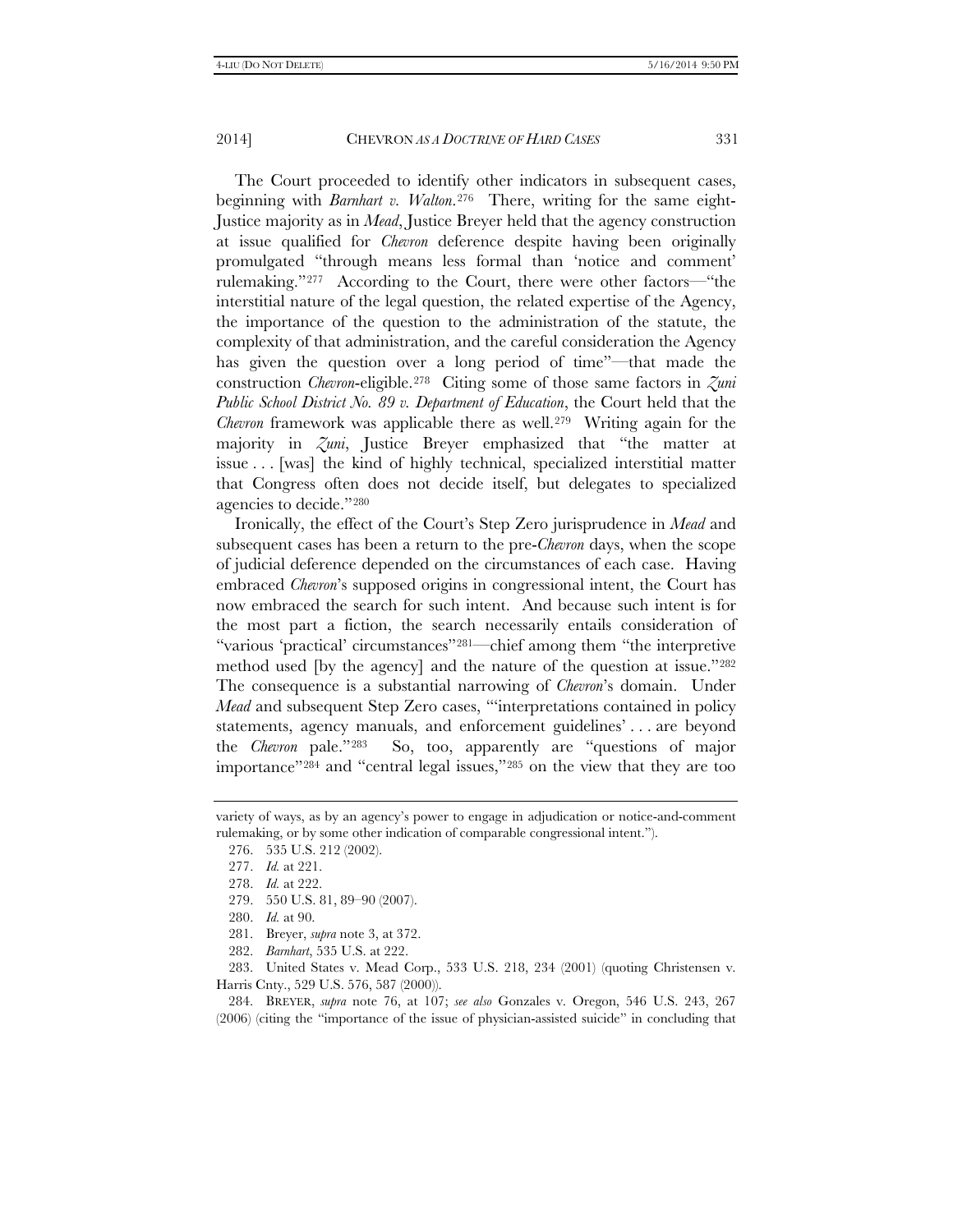far removed from "the kind of highly technical, specialized interstitial matter" Congress would presumably want an agency to decide.<sup>[286](#page-47-0)</sup>

Conceiving of *Chevron* as a doctrine of hard cases entails a drastically different approach to Step Zero—an approach that would restore *Chevron*'s status as a categorical rule. Recall that *Chevron* as a doctrine of hard cases is grounded not in congressional intent, but in judicial self-restraint; and that the purpose of the doctrine, when so conceived, is not to enforce a congressional delegation of power to the agency, but to prevent an exercise of legislative power by the court. Given that purpose, it follows that *Chevron* should apply each time the exercise of such legislative power can be avoided by deference to a more legitimate lawmaker—which is in *every* case where the statute is ambiguous and the agency construction reasonable. Conceived as a doctrine of hard cases, *Chevron* would contemplate deference *whenever* Steps One and Two are satisfied.

To embrace *Chevron* as a doctrine of hard cases would thus be to render Step Zero unnecessary—and unwarranted. If the purpose of the *Chevron* doctrine is to keep judges from acting as legislators, then *Mead* and other Step Zero decisions serve only to undermine that purpose by arbitrarily preserving judicial law-making discretion in cases in which the agency did not speak with the "force of law."[287](#page-47-1) Under a legitimacy-based rationale, the supposed "force" of the agency construction is simply irrelevant; even when the construction is issued without the "force of law," it still represents a form of law-making more legitimate than a court's imposition of its own construction on the statute. What matters for purposes of legitimacy is that agencies are politically accountable while judges are not—a fact unaffected by whether the agency construction appears in a policy statement instead of

the Attorney General's interpretation of the Controlled Substances Act to prohibit doctors from prescribing drugs for use in suicide was not *Chevron*-eligible).

<sup>285.</sup> Negusie v. Holder, 555 U.S. 511, 531 (2009) (Stevens, J., concurring in part and dissenting in part) (citing *Barnhart*, 535 U.S. at 222).

<sup>286.</sup> Zuni Pub. Sch. Dist. No. 89 v. Dep't of Educ., 550 U.S. 81, 90 (2007).

<span id="page-47-1"></span><span id="page-47-0"></span><sup>287.</sup> *Cf.* Note, *Rule of Lenity*, *supra* note 201, at 2063 ("Once *Chevron* is understood as a constitutional responsibility of the judiciary to avoid policymaking power, it makes little sense to limit deference only to those interpretations issued with the force of law."). It is true that even if *Chevron* deference does not apply, the court must still review the agency construction under the doctrine set forth in *Skidmore v. Swift & Co.*, 323 U.S. 134 (1944). *See Mead*, 533 U.S. at 234. But *Skidmore* is itself a doctrine of discretion, which does nothing to constrain a court's discretion in hard cases. *See Skidmore*, 323 U.S. at 140 (holding that agency rulings should be given such weight as they have the "power to persuade"); *cf.* Kasten v. Saint-Gobain Performance Plastics Corp., 131 S. Ct. 1325, 1340 n.6 (2011) (Scalia, J., dissenting) ("If one has been persuaded by another, so that one's judgment accords with the other's, there is no room for deferral—only for agreement. Speaking of '*Skidmore* deference' to a persuasive agency position does nothing but confuse.").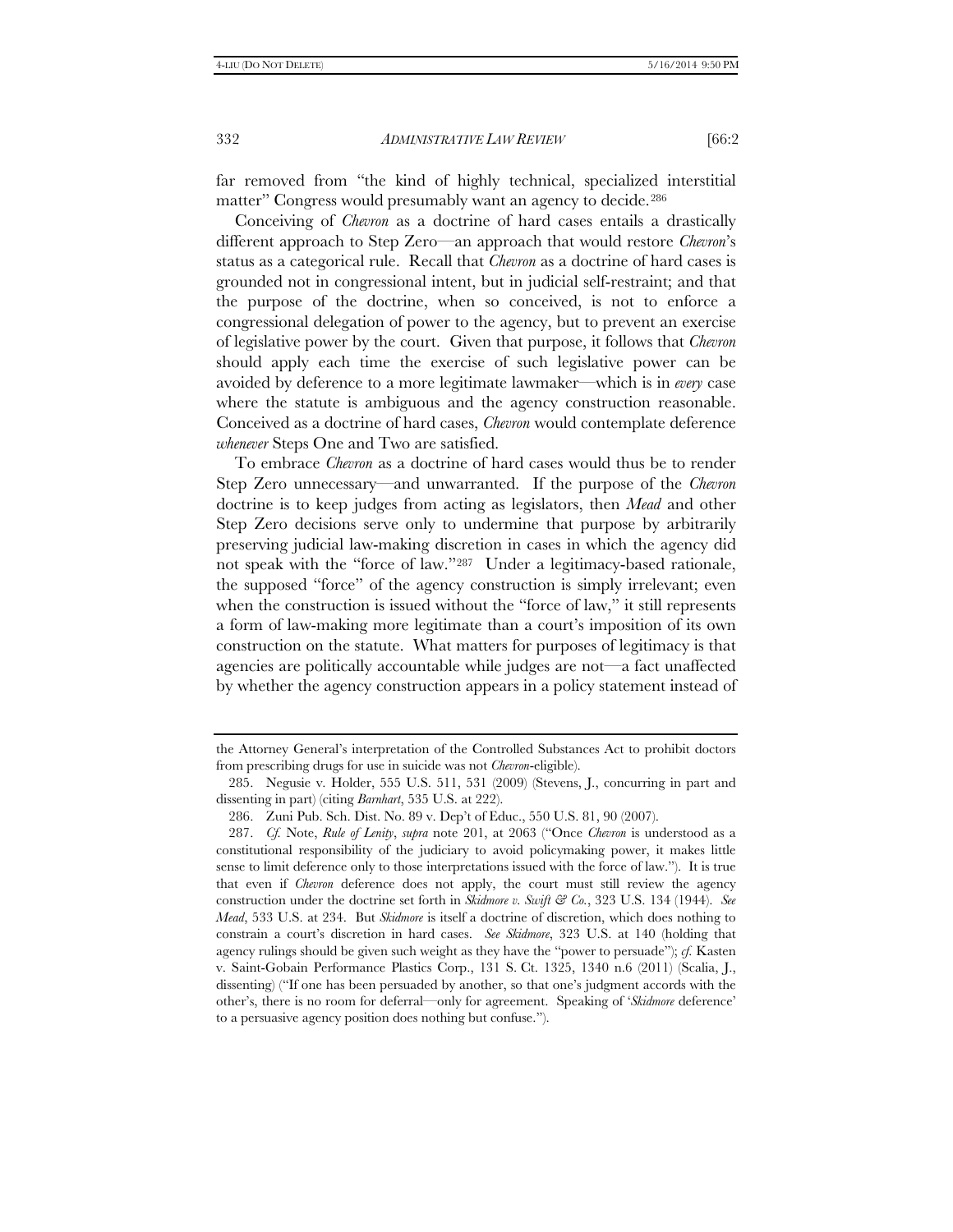a regulation, or whether the case concerns a major question rather than an interstitial one.[288](#page-48-0) When *Chevron* is understood as a doctrine of hard cases, there is simply no reason to limit the scope of its domain because of such "practical" considerations as the formality of the administrative action and the nature of the question at issue.

As a doctrine of hard cases, therefore, *Chevron* has only two steps[.289](#page-48-1) But though there is no place for a Step Zero, there is still need for an additional rule, implicit in any regime of judicial deference: a rule of recognition for agency constructions of law.[290](#page-48-2) After all, a court cannot defer to an agency construction under any doctrine without first identifying what that construction is. A rule of recognition for agency constructions would thus serve three purposes.

First, it would identify the criteria for determining which agency's constructions matter for the statute in question. Just as a law enacted by the General Assembly of Ohio would not qualify as a federal statute, a construction adopted by the Board of Immigration Appeals would not qualify as a construction of the Internal Revenue Code. An agency charged with administering one statute may lack authority to administer another.[291](#page-48-3) A rule of recognition would tell us whose constructions are relevant.

Second, a rule of recognition would specify the general characteristics that an administrative action must possess to count as the construction of the relevant agency.[292](#page-48-4) The import of an administrative action will frequently be obvious, but questions may arise regarding whether an action represents the agency's authoritative position. What if, for instance, a construction was approved by the agency's assistant director, but not by the director himself? Or what if a construction was advanced only in the course of litigation by the agency's lawyers? By specifying certain criteria of administrative validity, a rule of recognition would establish whether such

<span id="page-48-0"></span><sup>288.</sup> If anything, the relative illegitimacy of judicial law-making grows with the importance of issue. *See* Sunstein, *supra* note 232, at 233.

<span id="page-48-1"></span><sup>289.</sup> Professors Matthew Stephenson and Adrian Vermeule have argued that *Chevron* has only one step. Stephenson & Vermeule, *supra* note 20, at 597. Insofar as they mean that Steps One and Two are analytically indistinct, they are wrong. *See* Richard M. Re, *Should* Chevron *Have Two Steps?*, 89 IND. L.J. 605, 608 (2014) ("[T]raditional *Chevron* has two steps that respectively ask whether the agency's view is mandatory and whether it is reasonable."); *supra* text accompanying notes 188–190.

<sup>290.</sup> For a discussion of rules of recognition generally, see *supra* Section I.A.

<span id="page-48-4"></span><span id="page-48-3"></span><span id="page-48-2"></span><sup>291.</sup> It may even be the case that no agency is charged with administering a particular statute. *See* Crandon v. United States, 494 U.S. 152, 177 (1990) (Scalia, J., concurring) (explaining that a federal criminal statute "is not administered by any agency but by the courts").

<sup>292.</sup> *See* HART, *supra* note 22, at 95.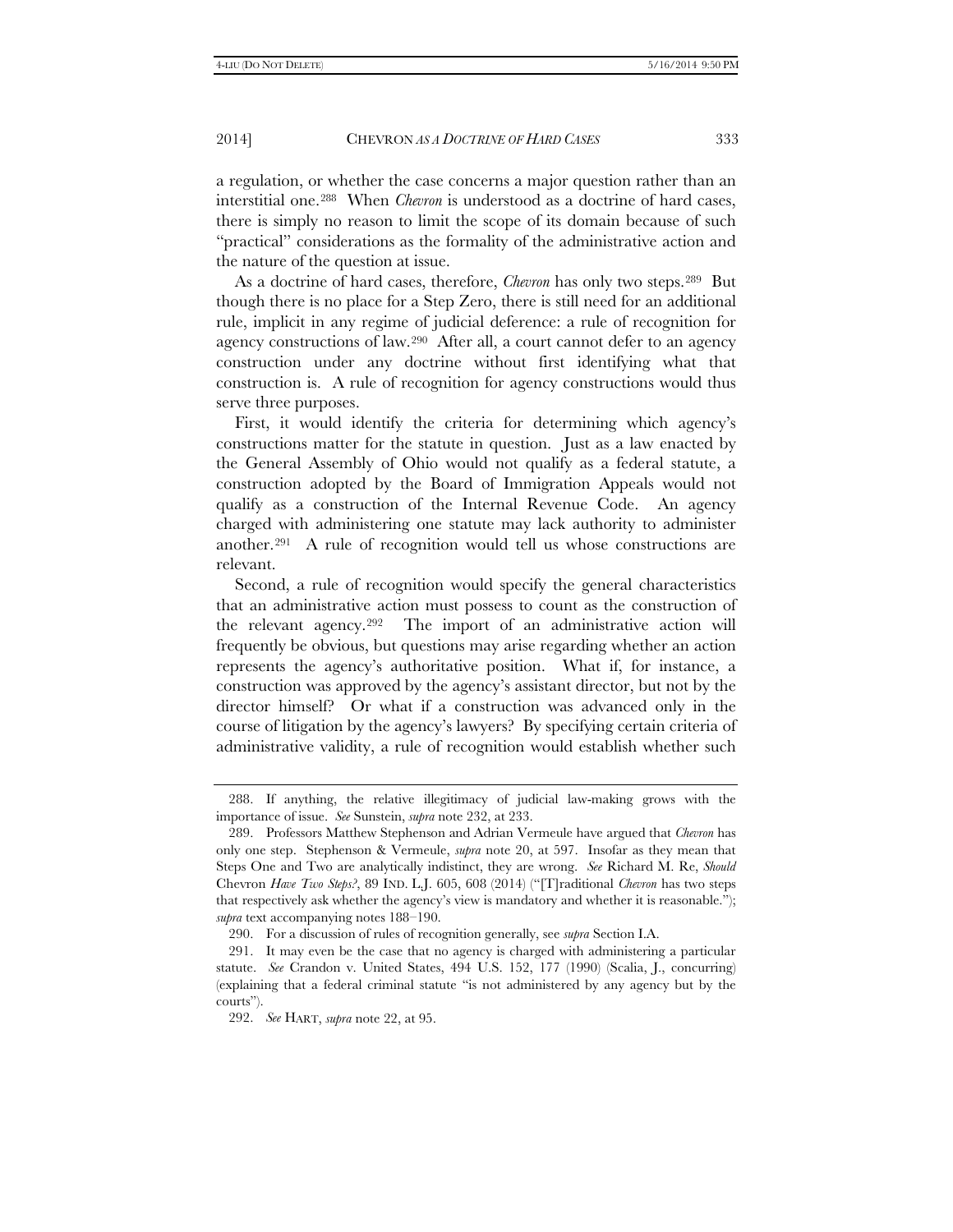constructions should be attributed to the agency.

Third, a rule of recognition would order the various criteria of validity in a hierarchy, thus making "provision . . . for their possible conflict.["293](#page-49-0)  Suppose, for example, that two agencies, in the course of administering the same statute, construed the same provision in inconsistent ways. Or suppose that a single agency, in the course of adjudicating separate disputes, issued two different interpretations of the same provision, one in a published opinion and the other in an unpublished opinion. A rule of recognition would settle which of two conflicting but otherwise valid constructions was supreme.

To get a sense of how a rule of recognition would function in practice, one need look no further than the opinions of Justice Scalia. Unlike the rest of his colleagues on the Court, Justice Scalia has rejected the notion that *Chevron* deference should be limited to agency constructions issued with the "force of law."[294](#page-49-1) "[A]dher[ing] to the original formulation of *Chevron*,["295](#page-49-2) he has maintained instead that deference should extend to "all *authoritative* agency interpretations of the statutes [that agencies] are charged with administering."[296](#page-49-3) An interpretation is "authoritative," according to Justice Scalia, if it "represent[s] the judgment of central agency management, approved at the highest levels."[297](#page-49-4) And the purpose of that limitation, Justice Scalia has explained, is to ensure that "it is truly the agency's considered view, [and not] the opinions of some underlings, that are at issue."[298](#page-49-5) By identifying certain agency constructions as valid or not depending on whether they represent the authoritative view of the agency charged with administering the statute, Justice Scalia's rule meets the very definition of a rule of recognition. Of course, his is not the only possible rule of recognition for agency constructions of law; nor is his rule, as expressed in his opinions, necessarily as developed as it could be. But unlike the rule developed by the Court in *Mead* and subsequent Step Zero cases, Justice Scalia's rule is at least consistent with *Chevron* as a doctrine of hard cases.[299](#page-49-6)

<sup>293.</sup> *Id.*

<span id="page-49-1"></span><span id="page-49-0"></span><sup>294.</sup> *See* United States v. Mead Corp., 533 U.S. 218, 241 (2001) (Scalia, J., dissenting) (criticizing the Court's Step Zero holding as "neither sound in principle nor sustainable in practice").

<sup>295.</sup> *Id.* at 256.

<sup>296.</sup> *Id.* at 241.

<span id="page-49-4"></span><span id="page-49-3"></span><span id="page-49-2"></span><sup>297.</sup> *Id.* at 258 n.6; *see also id.* at 257 (stating that an agency construction is "authoritative" if it "represents the official position of the agency").

<sup>298.</sup> *Id.* at 258 n.6.

<span id="page-49-6"></span><span id="page-49-5"></span><sup>299.</sup> This despite the fact that Justice Scalia accepts the conventional wisdom that *Chevron* is grounded in a presumption about congressional intent. *See id.* at 241, 256–57. In light of his rejection of the Court's Step Zero jurisprudence, Justice Scalia has been said to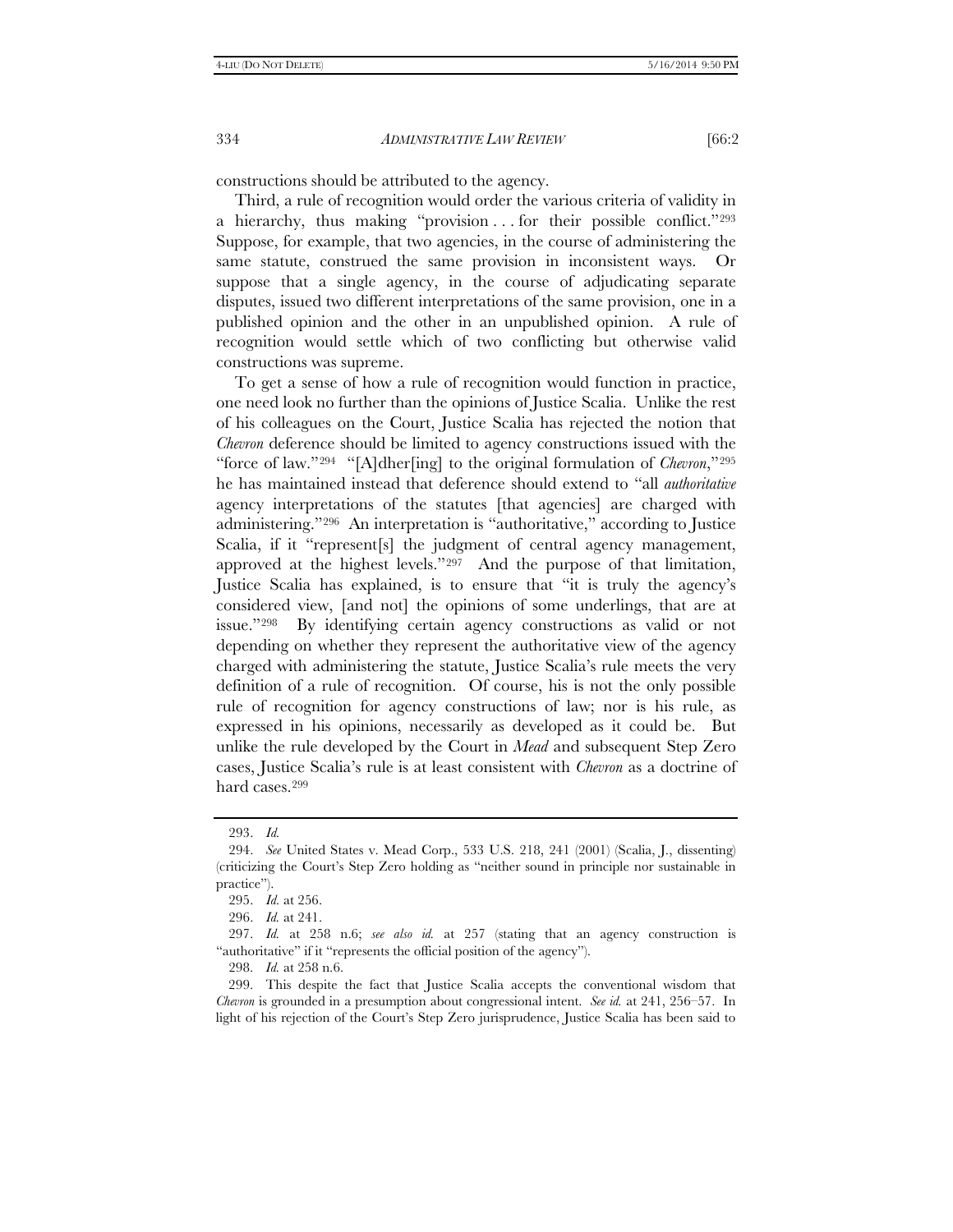Finally, a note about timing: as the name "Step Zero" suggests, scholars have generally thought of the Step Zero inquiry as occurring *before* Step One. Merrill and Hickman, for their part, have referred to the inquiry as a "threshold issue."[300](#page-50-0) On a positivist reading of *Chevron*, however, Step One is simply the ordinary law-applying stage of any case of statutory interpretation, regardless of whether an agency construction is available. Only if the law runs out is judicial deference—of any type—even a possibility.[301](#page-50-1) There is thus no need to ask whether an agency construction was issued with the "force of law," or even whether it represents the authoritative position of the agency, until *after* Step One.[302](#page-50-2) And indeed, that is when the Court has at times conducted the inquiry.[303](#page-50-3) At a minimum, then, Step Zero should be renamed Step One-and-One-Half[.304](#page-50-4)  But it would be even better if Step Zero were discarded altogether.

#### *B. Understanding the Relationship Between* Chevron *and Other Canons*

For centuries, courts have applied various rules of construction in interpreting statutes. The relationship between these canons and judicial deference is "one of the most uncertain aspects of the *Chevron* doctrine,["305](#page-50-5)

<span id="page-50-2"></span>302. Put differently, when the statute's meaning is clear, the choice among *Chevron*, *Skidmore*, or some other standard is moot—which probably explains why, in the majority of cases the Court hears in which an agency construction is available, the Court declines to invoke any deference regime whatsoever. *See* Eskridge & Baer, *supra* note 223, at 1100 (reporting that no deference regime was invoked in 53.6% of the cases involving an agency interpretation that the Court heard between 1984 and 2006); Sunstein, *supra* note 232, at 191 ("Many cases can be decided without resolving the Step Zero question; in such cases, it will not matter whether *Chevron* deference is applied.").

favor "nearly unlimited deference" to agencies. Barron & Kagan, *supra* note 5, at 206. But that is not true, given the relative infrequency with which he finds a statute ambiguous at Step One. *See* Scalia, *supra* note 3, at 521. In fact, Justice Scalia was the least deferential of the Justices, according to a study of Supreme Court cases decided between 1989 and 2005. Miles & Sunstein, *supra* note 169, at 826.

<sup>300.</sup> Merrill & Hickman, *supra* note 3, at 848.

<span id="page-50-1"></span><span id="page-50-0"></span><sup>301.</sup> *See* Kristin E. Hickman & Matthew D. Krueger, *In Search of the Modern* Skidmore *Standard*, 107 COLUM. L. REV. 1235, 1247 (2007) ("[B]ecause a reviewing court will not defer to an agency under either doctrine if the statute's meaning is clear, the *Skidmore* standard implicitly replicates *Chevron*'s first step.").

<span id="page-50-3"></span><sup>303.</sup> *See* Mayo Found. for Med. Educ. & Research v. United States, 131 S. Ct. 704, 711– 14 (2011) (inquiring into *Chevron*'s domain only after completing Step One); Barnhart v. Walton, 535 U.S. 212, 221–22 (2002) (inquiring into *Chevron*'s domain only after completing both Step One and Step Two).

<span id="page-50-4"></span><sup>304.</sup> *See* Joseph Cordaro, Note, *Who Defers to Whom? The Attorney General Targets Oregon's Death with Dignity Act*, 70 FORDHAM L. REV. 2477, 2506 (2002).

<span id="page-50-5"></span><sup>305.</sup> Bradley, *supra* note 3, at 675; *see also* Nelson, *supra* note 4, at 348 ("With a few notable exceptions, . . . legal scholars have spent little time trying to dispel the uncertainty.") (footnote omitted).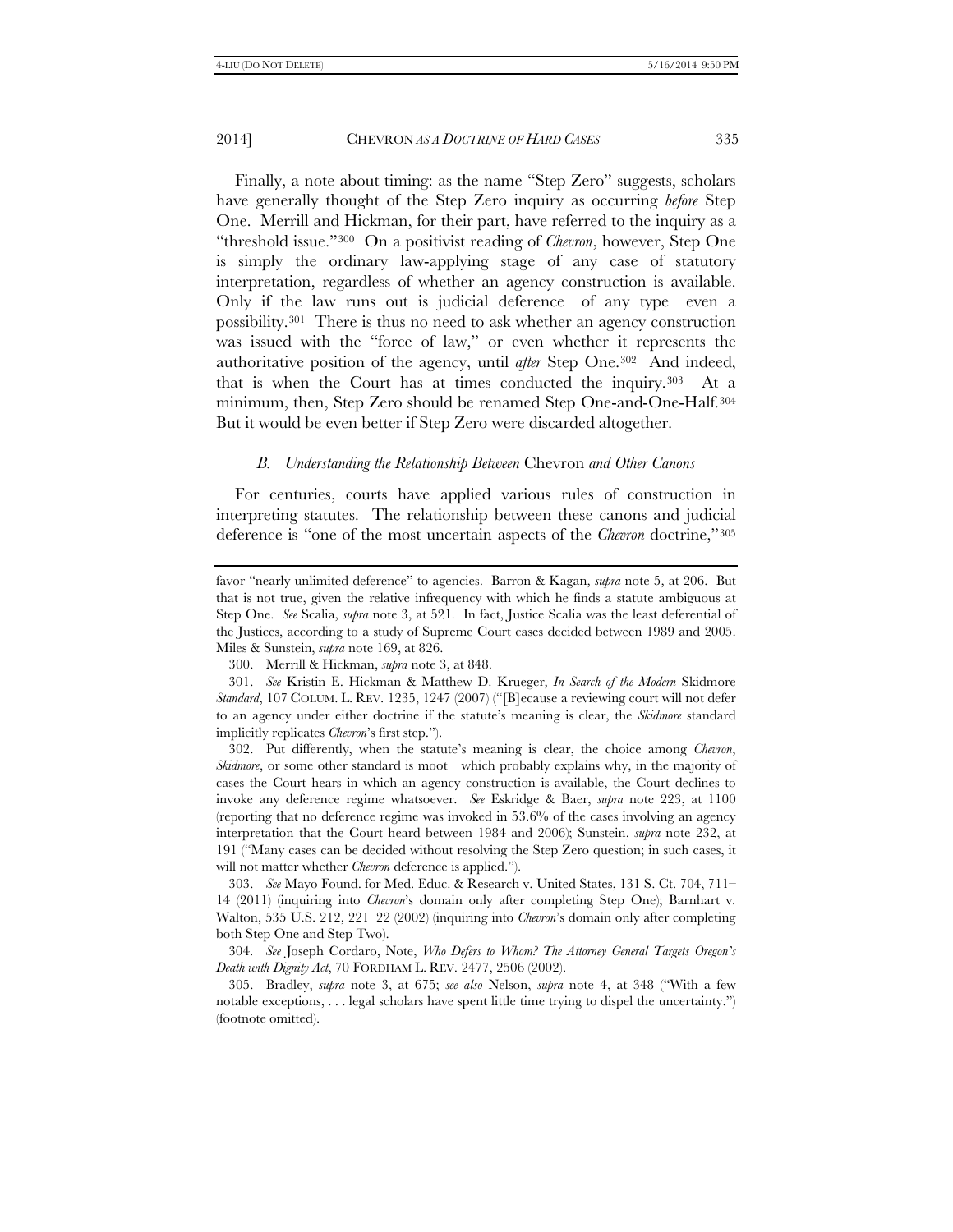and grounding *Chevron* in a presumption about congressional intent has brought little enlightenment. Of course, *Chevron* itself directs courts to "employ[] traditional tools of statutory construction" in "ascertain[ing] [whether] Congress ha[s] an intention on the precise question at issue.["306](#page-51-0)  That "would seem to support reliance on at least some canons of construction" at Step One.[307](#page-51-1) But which canons? And what happens to *Chevron*'s domain when applying a canon would rule out an agency construction that would otherwise be deemed permissible at Step Two? Should the canon displace judicial deference, or vice versa?

In answering these questions, some scholars<sup>[308](#page-51-2)</sup> have found it useful to discuss the canons in terms of their traditional categorization into two types: textual canons, which function as "guidelines for evaluating linguistic or syntactic meaning,"[309](#page-51-3) and substantive (or normative) canons, "rooted in broader policy or value judgments."[310](#page-51-4) When the canons are viewed through the lens of legal positivism, however, a different typology emerges, consisting of three categories: law-applying canons, which help courts discern meaning already existing in a statute; ambiguity-creating canons, which create ambiguity where a statute would otherwise be clear; and lawmaking canons, which guide courts' exercise of discretion in the face of statutory ambiguity. This Section explains these categories and their relationship to *Chevron* as a doctrine of hard cases.

# *1. Law-Applying Canons*

The first category consists of canons corresponding to the first stage of the positivist's process of decision: applying the law. These are canons designed to aid courts in their efforts to discover the existing meaning of a statute. By serving as guides to what the Legislature intended, these canons help uncover what the law is. They should thus be considered among the "traditional tools" properly employed at Step One, when the question is "whether Congress has directly spoken to the precise question at issue."<sup>[311](#page-51-5)</sup>

All of the so-called textual canons qualify as law-applying canons.

<span id="page-51-2"></span><span id="page-51-1"></span><span id="page-51-0"></span><sup>306.</sup> Chevron U.S.A. Inc. v. Natural Res. Def. Council, Inc., 467 U.S. 837, 843 n.9 (1984).

<sup>307.</sup> Bradley, *supra* note 3, at 675.

<sup>308.</sup> *See, e.g.*, Bamberger, *supra* note 14, at 71–76.

<sup>309.</sup> ESKRIDGE, FRICKEY & GARRETT, *supra* note 80, at 341.

<sup>310.</sup> *Id.* at 342.

<span id="page-51-5"></span><span id="page-51-4"></span><span id="page-51-3"></span><sup>311.</sup> *Chevron*, 467 U.S. at 842. Of course, the extent to which the law-applying canons can give content to the law is limited. As H.L.A. Hart recognized, "Canons of 'interpretation' cannot eliminate, though they can diminish, [the law's open texture]; for these canons are themselves general rules for the use of language, and make use of general terms which themselves require interpretation." HART, *supra* note 22, at 126.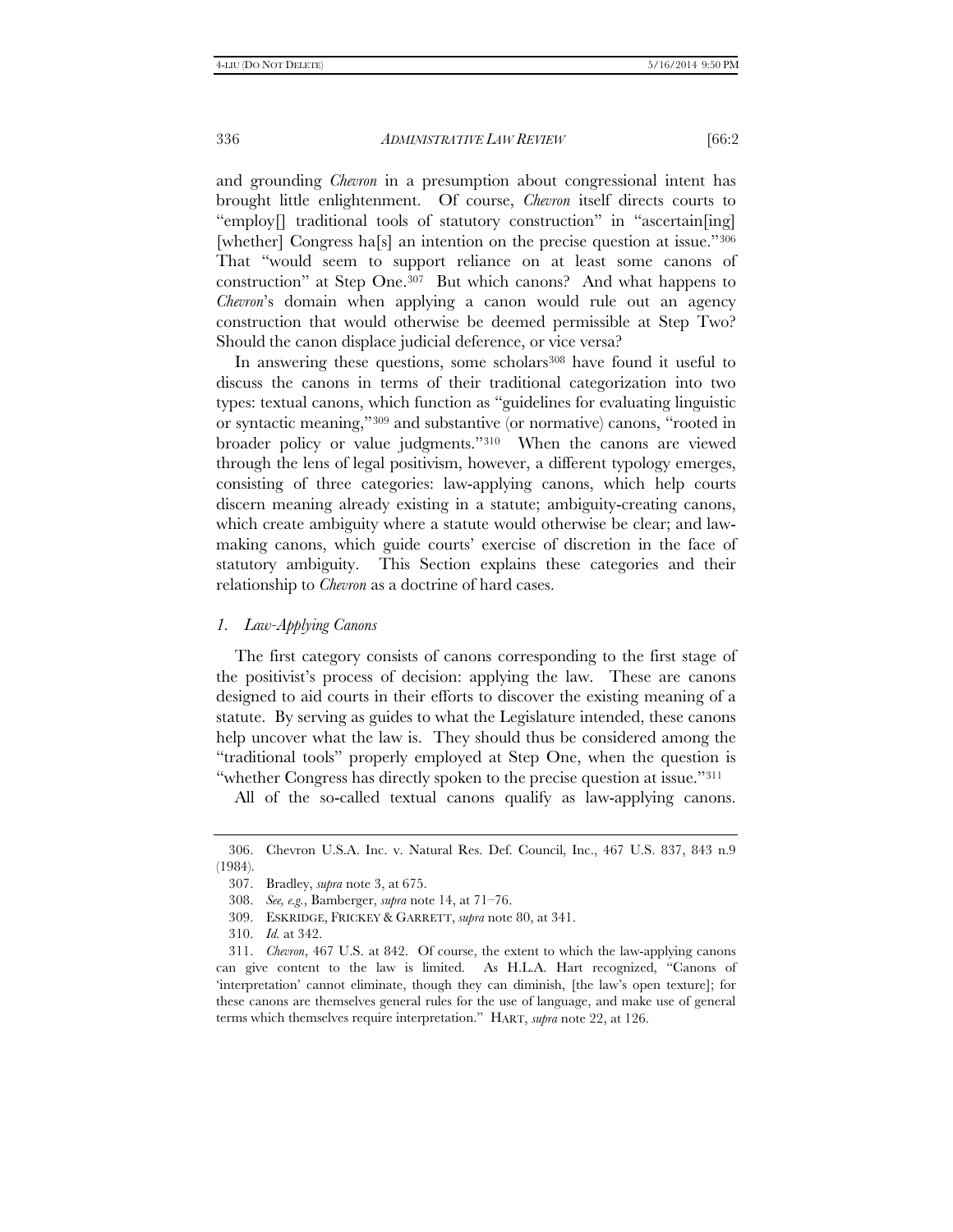"[A]imed at identifying the intended meaning of statutory language,["312](#page-52-0) textual canons help courts apply the law. Examples include the plain meaning rule, the canons of word association, the canons of negative implication, the grammar and punctuation rules, and the whole act rule[.313](#page-52-1)  Consistent with their law-applying function, such canons are regularly invoked by courts at Step One.[314](#page-52-2)

What about the so-called substantive canons? At first glance, most substantive canons would seem to fit the "law-applying" description. Most are premised, after all, on a presumption about congressional intent.[315](#page-52-3)  The canon of constitutional avoidance, for example, has been described by the Court as rooted in "the reasonable presumption that Congress did not intend [a statutory meaning] which raises serious constitutional doubts"; the Court has thus referred to the canon as "a means of giving effect to congressional intent."[316](#page-52-4) But the presumptions underlying substantive canons are widely regarded as fictions, even in the case of the avoidance canon: as Professor John Manning has noted, "[V]irtually no one (except the Supreme Court Justices) views [the rationale for avoidance] as resting upon a plausible account of what a rational legislator would intend."[317](#page-52-5) It

<span id="page-52-0"></span><sup>312.</sup> Nelson, *supra* note at 4, at 349; *see also* Bamberger, *supra* note 14, at 72 ("[T]extual canons offer tools for deciphering evidence of statutory meaning supplied by Congress itself  $\dots$  .").

<sup>313.</sup> ESKRIDGE, FRICKEY & GARRETT, *supra* note 80, app., at 389–90.

<span id="page-52-2"></span><span id="page-52-1"></span><sup>314.</sup> Nat'l Credit Union Admin. v. First Nat'l Bank & Trust Co., 522 U.S. 479, 501 (1998) (invoking the canon that "similar language contained within the same section of a statute must be accorded a consistent meaning"); MCI Telecomms. Corp. v. AT&T Co., 512 U.S. 218, 225–28 (1994) (relying on the plain meaning of a statutory term as reflected in relevant dictionaries); Dole v. United Steelworkers of Am., 494 U.S. 26, 36 (1990) (invoking the canon, known as *noscitur a sociis*, that "words grouped in a list should be given related meaning") (internal quotation marks omitted); *see also* Bradley, *supra* note 3, at 675 ("[T]he Court regularly applies text-oriented canons in determining whether Congress has spoken to an issue under Step One of *Chevron*."); Nina A. Mendelson, Chevron *and Preemption*, 102 MICH. L. REV. 737, 745 (2004) ("[C]ourts generally have applied rules of syntax in preference to agency interpretations on the ground that the syntax rules represent traditional tools of statutory construction by which courts can discern whether Congress has directly answered a statutory question under *Chevron* Step One.").

<span id="page-52-3"></span><sup>315.</sup> *See* Bamberger, *supra* note 14, at 73–74 (noting that normative canons are "often framed in terms of fictions about legislative intent").

<sup>316.</sup> Clark v. Martinez, 543 U.S. 371, 381–82 (2005).

<span id="page-52-5"></span><span id="page-52-4"></span><sup>317.</sup> John F. Manning, *Clear Statement Rules and the Constitution*, 110 COLUM. L. REV. 399, 419 n.108 (2010); *see also* FRIENDLY, *supra* note 96, at 210 ("It does not seem in any way obvious, as a matter of construction, that the legislature would prefer a narrow construction which does not raise constitutional doubts to a broader one which does raise them."); William K. Kelley, *Avoiding Constitutional Questions as a Three-Branch Problem*, 86 CORNELL L. REV. 831, 854 (2001) ("It is certainly true that the system presumes that Congress intends to act constitutionally . . . . It is quite a different point, however, to assume that Congress would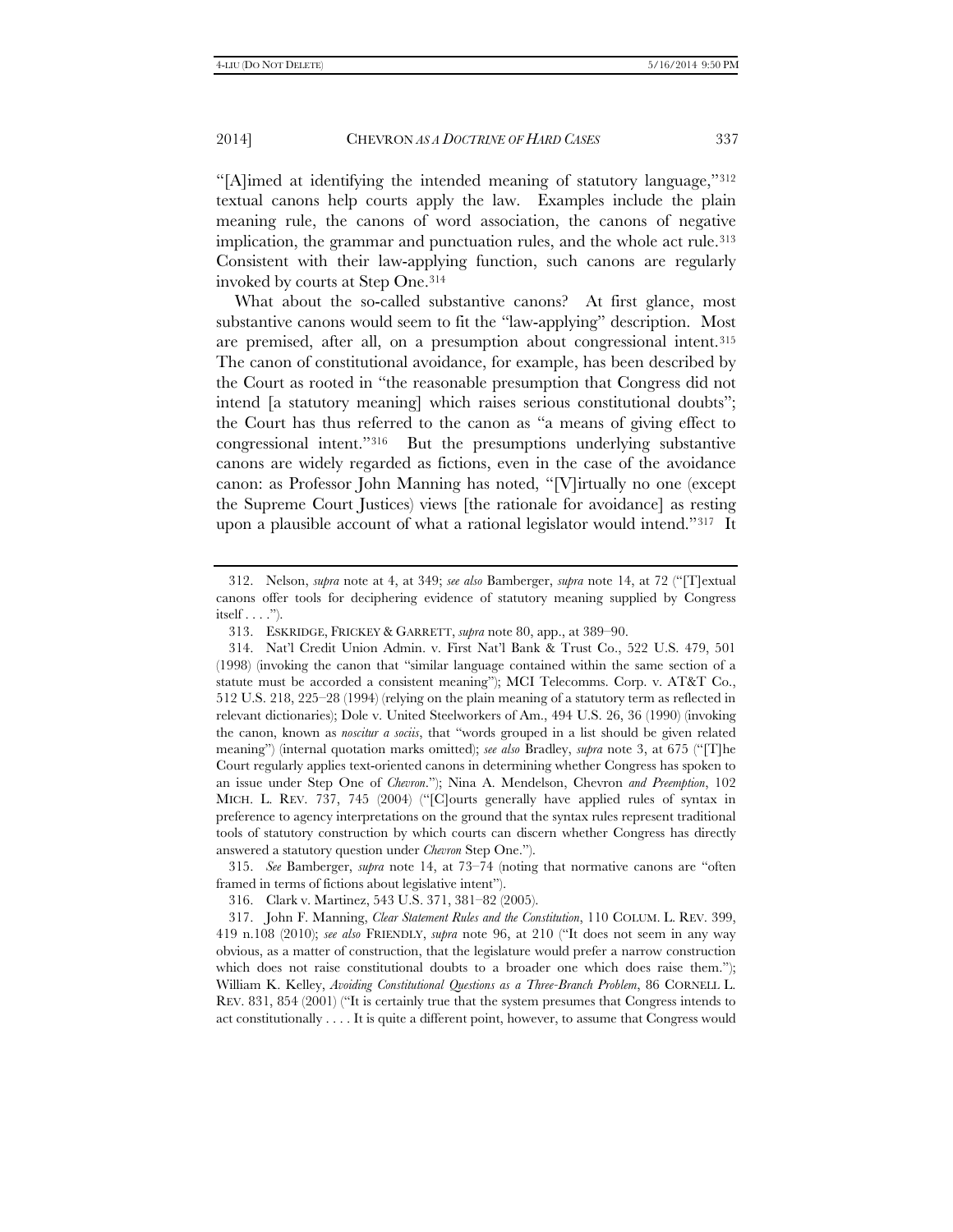follows that substantive canons "do not really help a court ascertain whether Congress has spoken to an issue."[318](#page-53-0) Most are designed instead "to guide judges when the available information about intended meaning has run out."[319](#page-53-1) Thus, with a few exceptions discussed in the next Section, substantive canons are strictly law-making in nature and not appropriately invoked at Step One.[320](#page-53-2)

### *2. Ambiguity-Creating Canons*

Ambiguity-creating canons, as their name suggests, create ambiguity where the statute would otherwise be clear. They function by eliminating what would normally be the best reading of a statute, thus leaving the court with the task of resolving the resulting ambiguity. Because these canons create hard cases where none before existed, they are properly applied at Step One, while the court is determining whether there are any statutory gaps for the agency to fill.

The best example of an ambiguity-creating canon is the absurd results canon (also known as the absurdity doctrine), which holds that "judges may deviate from even the clearest statutory text when a given application would otherwise produce 'absurd' results."[321](#page-53-3) *Green v. Bock Laundry Machine Co.*[322](#page-53-4) illustrates how the canon can create ambiguity. At issue in *Bock Laundry* was former Federal Rule of Evidence 609(a)(1), which governed the admission of evidence for attacking the credibility of a witness. The rule provided that evidence of a witness's prior felony convictions "shall be admitted" for that purpose, but only if the trial court determines that the "probative value of admitting [the] evidence outweighs its prejudicial effect to the *defendant*."[323](#page-53-5) All nine Justices agreed that the rule could not mean what it said given the "odd" result it would produce in civil cases: a civil defendant would always be able to impeach a civil plaintiff's witnesses with

want its work to be interpreted as not even approaching the constitutional line."); Frederick Schauer, Ashwander *Revisited*, 1995 SUP. CT. REV. 71, 92 ("[T]here is no evidence whatsoever that members of Congress are risk-averse about the possibility that legislation they believe to be wise policy will be invalidated by the courts.").

<sup>318.</sup> Bradley, *supra* note 3, at 676.

<span id="page-53-1"></span><span id="page-53-0"></span><sup>319.</sup> Nelson, *supra* note at 4, at 349; *see also* Mendelson, *supra* note 314, at 746 ("Substantive presumptions or canons really represent a judicial resolution of a statutory question where the evidence of what Congress meant is unclear.").

<span id="page-53-3"></span><span id="page-53-2"></span><sup>320.</sup> *Contra* Morales-Izquierdo v. Gonzales, 486 F.3d 484, 504 (9th Cir. 2007) (en banc) (Thomas, J., dissenting) (arguing that the avoidance canon is "properly applied at step one of the *Chevron* analysis" because "the canon is unquestionably a 'traditional tool of statutory interpretation'").

<span id="page-53-4"></span><sup>321.</sup> Manning, *supra* note 139, at 2388.

<sup>322.</sup> 490 U.S. 504 (1989).

<span id="page-53-5"></span><sup>323.</sup> *Bock Laundry*, 490 U.S. at 509 (quoting FED. R. EVID. 609(a)(1) (1987)). .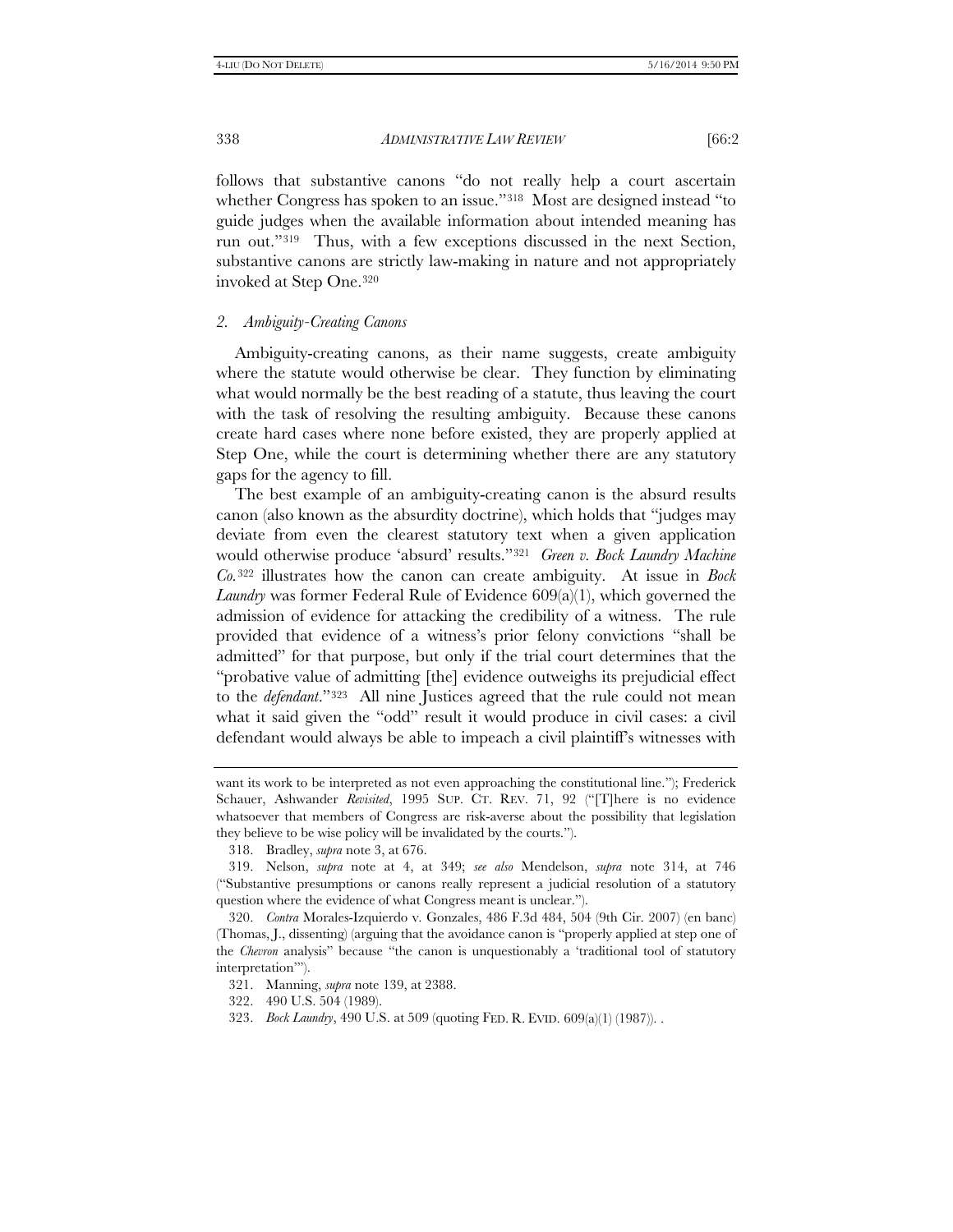evidence of their prior felony convictions, because such evidence could never be shown to prejudice the defendant.[324](#page-54-0) Having eliminated the most straightforward reading of the rule as absurd, the Justices were left with a hard case: If "defendant" could not mean literally *any* defendant, including

a defendant in a civil case, then what did it mean?[325](#page-54-1) The Justices disagreed about how this canon-created ambiguity should be resolved. While a majority decided to interpret "defendant" to mean "criminal defendant," such that "only the accused in a criminal case should be protected from unfair prejudice by the balance set out in Rule  $609(a)(1)$ ,["326](#page-54-2) a minority would have interpreted "defendant" to require "the trial court to consider the risk of prejudice faced by any *party*."[327](#page-54-3) Of course, the Court lacked the benefit of an agency construction in *Bock Laundry*, but if such a construction had been available and permissible, the Court could have simply deferred to it. Given the possibility of deference that applying the absurd results canon can create, it makes sense for courts to apply the canon at Step One before concluding that the "intent of Congress" is dispositive.<sup>[328](#page-54-4)</sup>

Ambiguity-creating canons also include a subset of substantive canons known as clear statement rules. Clear statement rules provide that a statute shall not be construed to have a particular meaning unless that meaning is unequivocally expressed in the text of the statute itself. An example is the federalism canon, which holds that "if Congress intends to alter the usual constitutional balance between the States and the Federal Government, it must make its intention to do so unmistakably clear in the language of the statute."[329](#page-54-5) From a positivist perspective, clear statement rules can be viewed as operating in two steps. The first is the creation of ambiguity. A clear statement rule raises the standard for proving that a statute has a

<span id="page-54-5"></span>329. Gregory v. Ashcroft, 501 U.S. 452, 460 (1991) (internal quotation marks omitted).

<span id="page-54-0"></span><sup>324.</sup> *Bock Laundry*, 490 U.S. at 509–10; *see id.* at 527 (Scalia, J., concurring in the judgment); *id.* at 530 (Blackmun, J., dissenting).

<span id="page-54-1"></span><sup>325.</sup> *See id.* at 511 (majority opinion) (discussing the alternative meanings of "defendant"); *id.* at 529 (Scalia, J., concurring in the judgment) (same).

<span id="page-54-3"></span><span id="page-54-2"></span><sup>326.</sup> *Id.* at 523–24 (majority opinion); *see id.* at 529 (Scalia, J., concurring in the judgment).

<sup>327.</sup> *Id.* at 530 (Blackmun, J., dissenting) (emphasis added).

<span id="page-54-4"></span><sup>328.</sup> *See* Scalia, *supra* note 3, at 515. In addition to employing the absurd results canon to create an ambiguity, courts could invoke the canon to rule that an otherwise permissible agency construction is absurd. The latter use of the canon, however, would make little sense. That a construction has been adopted by an agency should be conclusive evidence that it is *not* absurd. *See* Sunstein, *supra* note 3, at 2117 ("[T]he court ought to be especially cautious in attributing irrationality or absurdity to the agency's view. It is the agency that is most likely to be in a good position to know whether the application, taken in context of the statutory scheme as a whole, is in fact irrational or absurd.").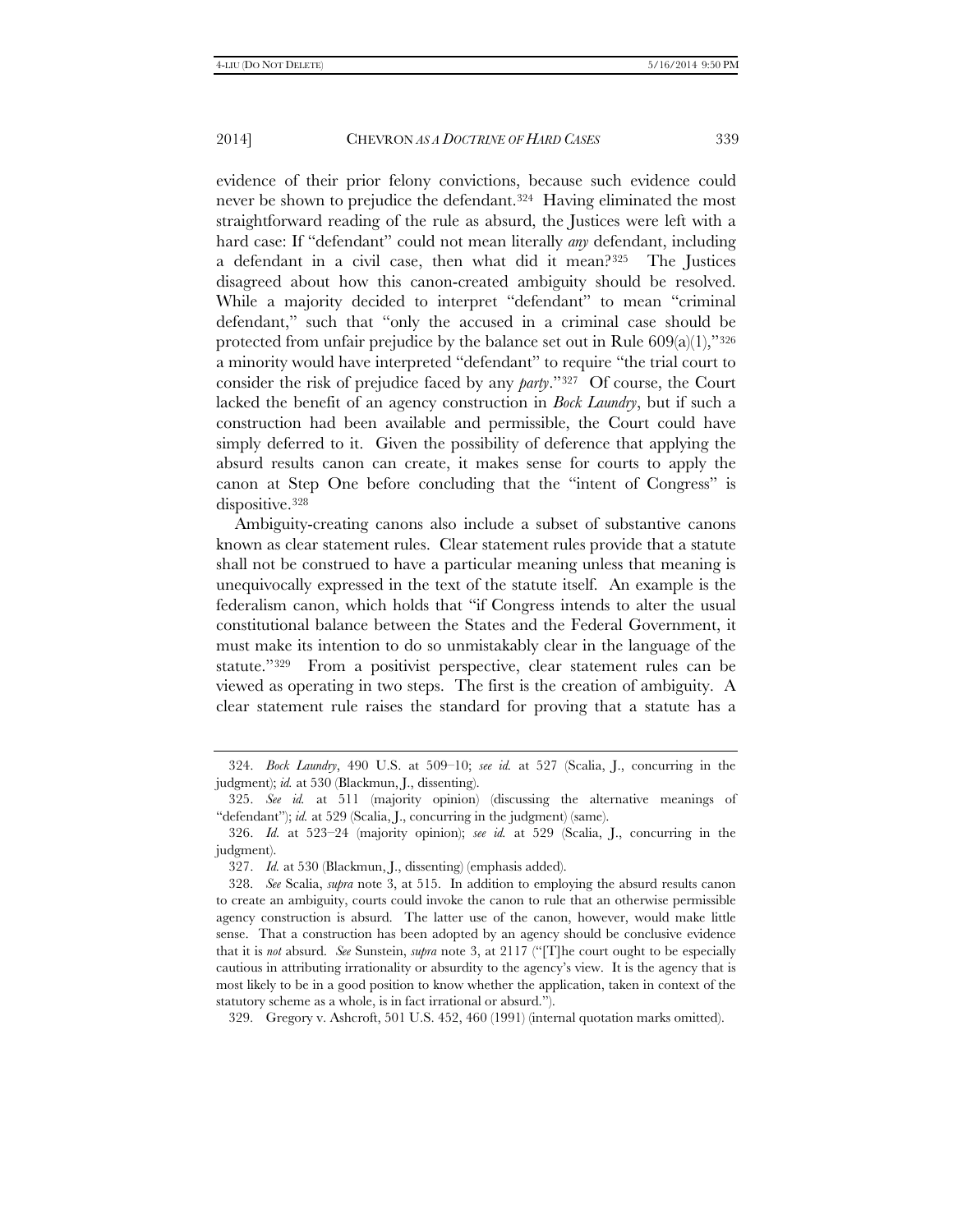particular meaning by demanding the clearest of evidence: an unequivocal expression in the statutory text.<sup>330</sup> A judge, operating under his usual standard of proof, may attribute that meaning to the statute even in the absence of such evidence. But because of the clear statement rule, the judge may no longer do so; his preferred reading of the statute—the one he considers uniquely correct—may not satisfy the rule's heightened standard of proof. What was once a clear statute is thus made ambiguous. The ambiguity is short-lived, however, because a clear statement rule moves inexorably to its second, law-making step, where it resolves the ambiguity by disfavoring a particular interpretation of the statute (e.g., an interpretation that alters the usual federal-state balance). Thus, despite creating ambiguity, clear statement rules rarely, if ever, create opportunities for judicial deference. Indeed, they can also be described as law-making canons, the topic of the next Section.

#### *3. Law-Making Canons*

Law-making canons correspond to the second stage of the positivist's process of decision. Their application presupposes the existence of a hard case in which the statute is silent or ambiguous on a point of law. When such a case arises, law-making canons guide the court's exercise of its limited discretion, allowing the statutory gap to be filled in a predictable, rule-like way.

As a doctrine of hard cases, *Chevron* is itself a law-making canon, aimed at resolving what the law should be when the law runs out.[331](#page-55-1) But *Chevron* is not the only canon of this kind. There are other canons—commonly known as substantive canons—that are likewise rooted in fictions about congressional intent;[332](#page-55-2) likewise triggered by the existence of hard cases; and likewise designed to tell courts what to do about statutory ambiguity[.333](#page-55-3)  What happens, then, when *Chevron* and another law-making canon give conflicting instructions about how to resolve a hard case? What happens, in other words, when deferring to a statutory construction under *Chevron* would violate a different canon disfavoring that very construction? Should *Chevron* trump the other canon, or the other way around?

The relationship between *Chevron* and other law-making canons remains

<span id="page-55-0"></span><sup>330.</sup> For a discussion of standards of proof for legal arguments, see *supra* notes 170–71 and accompanying text.

<span id="page-55-1"></span><sup>331.</sup> *See* Nelson, *supra* note at 4, at 357 ("[T]he basis for *Chevron* deference is itself a normative canon.").

<span id="page-55-3"></span><span id="page-55-2"></span><sup>332.</sup> *See* Bamberger, *supra* note 14, at 75 ("Both the normative canons and *Chevron* . . . are rooted in fictions about Congress's wishes.").

<sup>333.</sup> *See id.* at 72; Bradley, *supra* note 3, at 676; Nelson, *supra* note at 4, at 349.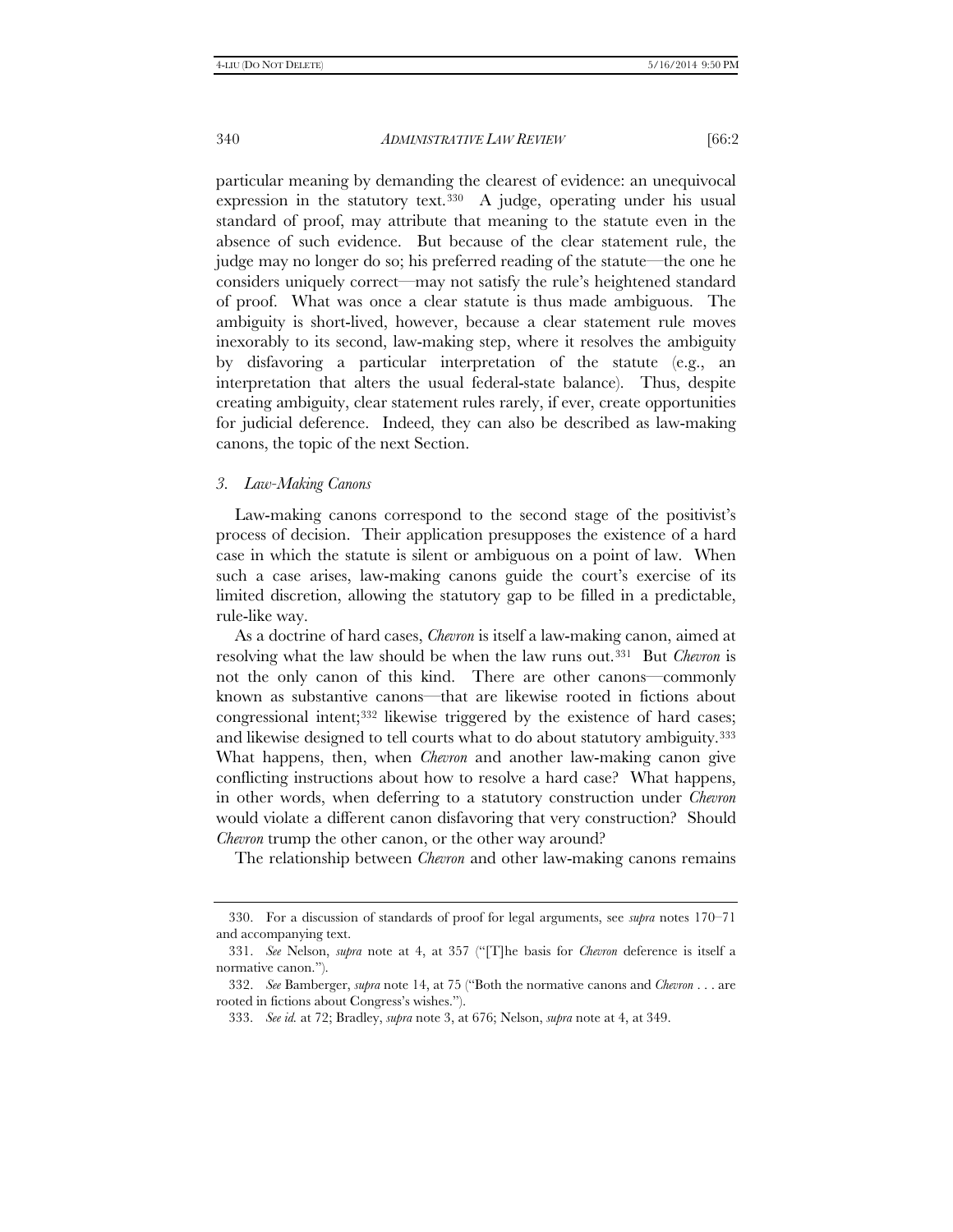"unsettled,"[334](#page-56-0) but conceiving of *Chevron* as a doctrine of hard cases focuses the inquiry on the right question. A hard-cases approach to *Chevron* sees the doctrine's supposed foundation in congressional intent for what it is: a fiction. Going beyond that fiction, it shows that *Chevron* rests instead on a constitutionally inspired judgment about whose law-making is more legitimate in hard cases. Taking the same hard-cases approach to other canons yields a similar insight: behind every fiction about congressional intent lies a normative judgment, derived from values found in the Constitution or elsewhere.[335](#page-56-1) The conflict between *Chevron* and other lawmaking canons thus boils down to a conflict between the values underlying them. When the law runs out, then, the question for the court is whether the values served by the other canon are subsumed in, or outweighed by, the value in deferring to a more legitimate (and occasionally more expert) law-maker in the agency. If they are, then the court should defer to the agency at Step Two, disregarding the other canon. If they are not, then the court at Step Two should apply the other canon, denying the agency deference.[336](#page-56-2)

Consider the implications of this approach for *Chevron*'s relationship with clear statement rules, which function as a kind of law-making canon. Clear statement rules can be defended on the ground that "certain decisions are ordinarily expected to be made by the national legislature, with its various institutional safeguards,"[337](#page-56-3) and not by either the Executive or the Judiciary. On this view, the purpose of requiring a clear statement is "to ensure congressional deliberation on the questions involved."[338](#page-56-4) Suppose, then, that an agency has construed an ambiguous statute to "alter the usual constitutional balance between the States and the Federal Government.["339](#page-56-5)  Should the court apply *Chevron* and defer to the agency construction, or should it apply the federalism canon and insist on a clear statement from Congress? The balance of values suggests the latter. Deference to the agency would allow the ambiguity to be resolved by a more legitimate lawmaker than the court. But the federalism canon is itself concerned about

<span id="page-56-0"></span><sup>334.</sup> Note, Chevron *and the Substantive Canons*, 124 HARV. L. REV. 594, 594 (2010) [hereinafter Note, *Substantive Canons*].

<sup>335.</sup> *See* Nelson, *supra* note at 4, at 349.

<span id="page-56-2"></span><span id="page-56-1"></span><sup>336.</sup> Rejecting a categorical approach to reconciling *Chevron* with the substantive canons, Professor Kenneth Bamberger has argued that courts should take into account whether the agency construction "sufficiently reflects" the values animating the relevant substantive canon in reviewing the reasonableness of the construction at Step Two. Bamberger, *supra* note 14, at 72. Bamberger's approach, however, is inconsistent with the understanding of Step Two discussed in Subsection II.B.2, *supra*.

<span id="page-56-4"></span><span id="page-56-3"></span><sup>337.</sup> Cass R. Sunstein, *Nondelegation Canons*, 67 U. CHI. L. REV. 315, 343 (2000).

<sup>338.</sup> Sunstein, *supra* note 3, at 2105.

<span id="page-56-5"></span><sup>339.</sup> Gregory v. Ashcroft, 501 U.S. 452, 460 (1991) (internal quotation marks omitted).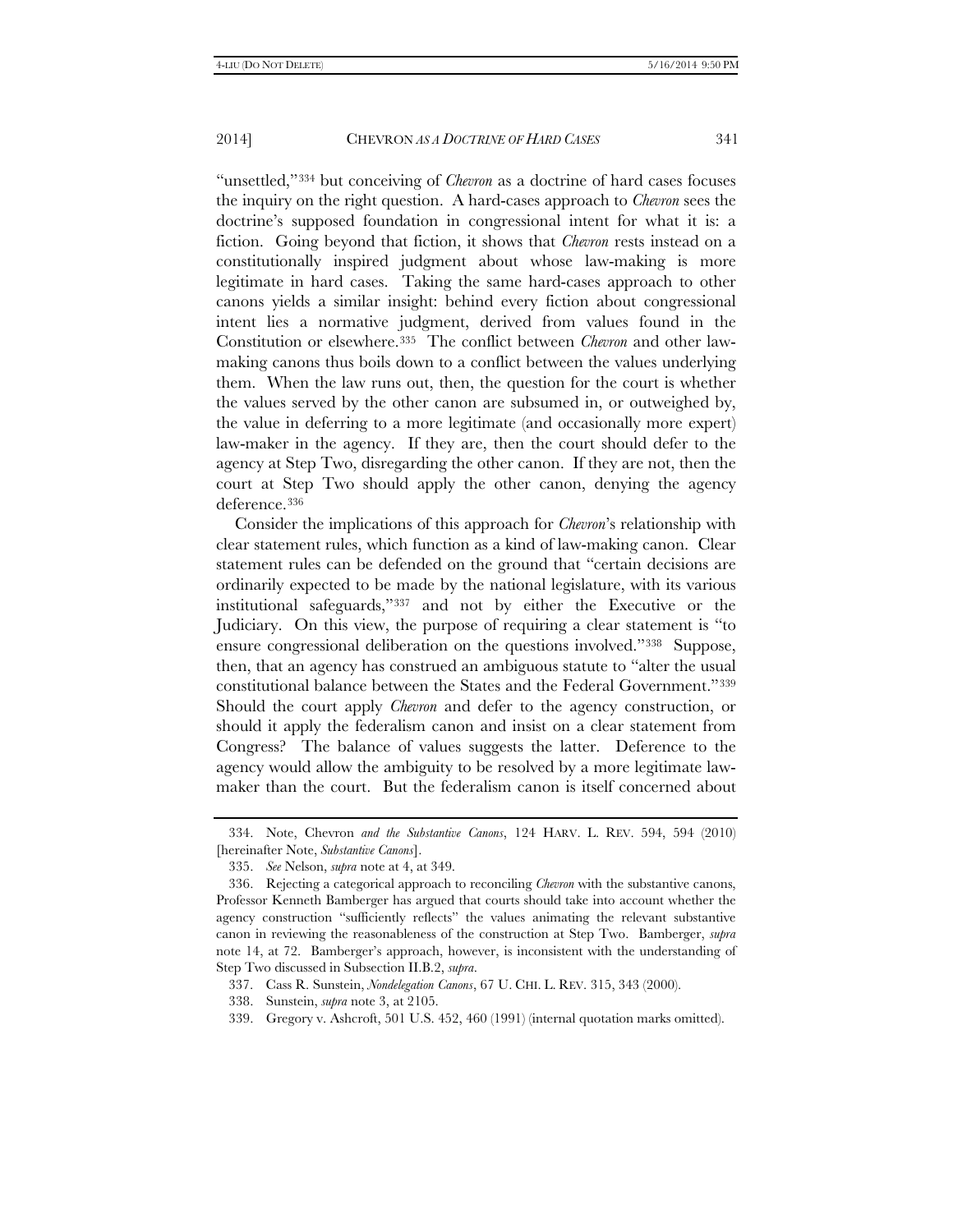legitimacy, and it reflects the judgment that only Congress may legitimately decide to alter the usual federal-state balance. Because the federalism canon accounts for the sort of legitimacy-based considerations at the heart of *Chevron*, it should trump judicial deference—as should other clear statement rules, for the same reason.<sup>[340](#page-57-0)</sup>

The balance of values in the case of other law-making canons, however, may tip the other way. Take the relationship between *Chevron* and the canon of constitutional avoidance, which holds that "where an otherwise acceptable construction of a statute would raise serious constitutional problems, the Court will construe the statute to avoid such problems unless such construction is plainly contrary to the intent of Congress."<sup>[341](#page-57-1)</sup> If an otherwise reasonable agency construction of an ambiguous statute raises serious constitutional questions, should the court confront those questions and defer to the agency if the construction turns out to be constitutional or should the court apply the avoidance canon and impose its own construction on the statute? The avoidance canon has been said to rest on a "presumption that Congress did not intend [a statutory meaning] which raises serious constitutional doubts."[342](#page-57-2) Looking beyond that obvious fiction,[343](#page-57-3) one is left with two rationales for the canon. The first is that "a decision to declare an Act of Congress unconstitutional is the gravest and most delicate duty that [a] Court is called on to perform" and should therefore be avoided.[344](#page-57-4) Even if one assumes that a decision to declare an act of the *Executive* unconstitutional raises the same concern, however, the rationale cannot support allowing the canon to trump *Chevron* given that the practical effect of applying the canon would be the same: invalidation of the agency construction. That leaves only the second rationale, described as the "prudential concern that constitutional issues not be needlessly confronted.["345](#page-57-5) Deciding a constitutional question, however, is simply part

<sup>340.</sup> *See* Sunstein, *supra* note 3, at 2111; Note, *Substantive Canons*, *supra* note 334, at 610.

<span id="page-57-1"></span><span id="page-57-0"></span><sup>341.</sup> Edward J. DeBartolo Corp. v. Fla. Gulf Coast Bldg. & Constr. Trades Council, 485 U.S. 568, 575 (1988). Some scholars have characterized the avoidance canon as a clear statement rule. *See* Manning, *supra* note 317, at 405; Sunstein, *supra* note 3, at 2111. The Court, however, has treated the canon as a doctrine that "enters in only where a statute is susceptible of two constructions." Pa. Dep't of Corr. v. Yeskey, 524 U.S. 206, 212 (1998) (internal quotation marks omitted); *see also* Clark v. Martinez, 543 U.S. 371, 402 (2005) (Thomas, J., dissenting) ("Just as we exhaust the aid of the 'traditional tools of statutory construction' before deferring to an agency's interpretation of a statute, so too should we exhaust those tools before deciding that a statute is ambiguous and that an alternative plausible construction of the statute should be adopted.") (citation omitted).

<span id="page-57-3"></span><span id="page-57-2"></span><sup>342.</sup> *Clark*, 543 U.S. at 381 (majority opinion).

<sup>343.</sup> *See supra* note 317 and accompanying text.

<span id="page-57-4"></span><sup>344.</sup> Rust v. Sullivan, 500 U.S. 173, 191 (1991) (internal quotation marks omitted).

<span id="page-57-5"></span><sup>345.</sup> *DeBartolo*, 485 U.S. at 575.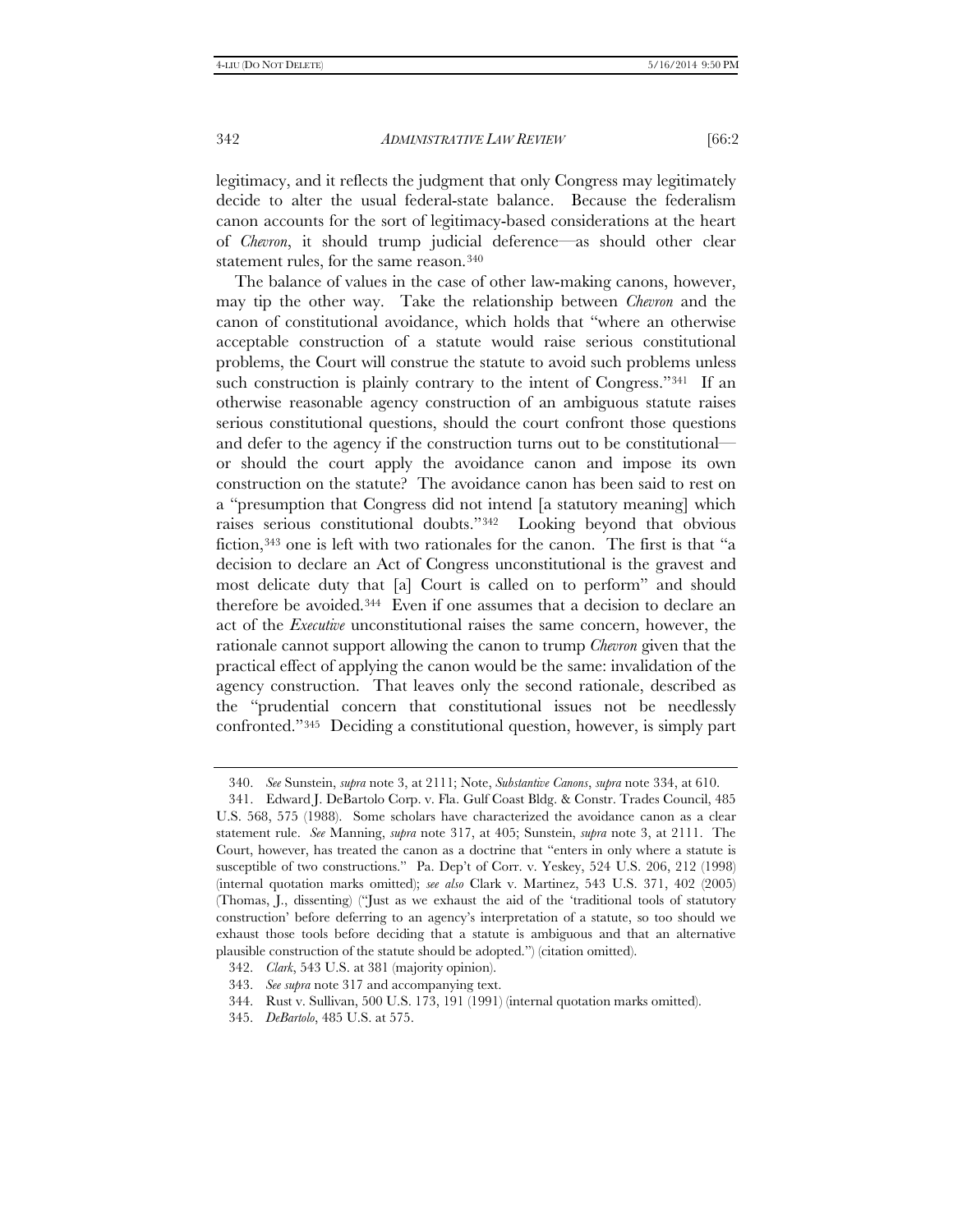of the Judiciary's traditional Article III duty to "say what the law is.["346](#page-58-0)  Resolving a statutory ambiguity, by contrast, entails an exercise of lawmaking power. From a perspective that views judicial law-making as relatively illegitimate, then, it is better for the court to avoid imposing its own construction on the statute than to avoid deciding a constitutional question. *Chevron* should trump the avoidance canon.<sup>[347](#page-58-1)</sup>

As the foregoing demonstrates, the relationship between *Chevron* and the other canons of construction is complex. But positivism suggests a framework for making sense of it. Some canons help courts say what the law is, and these law-applying canons should be employed at Step One, along with the other tools courts traditionally use in the first stage of the judicial process. Other canons create ambiguity in existing law, and these ambiguity-creating canons should also be invoked at Step One, as the court looks for statutory gaps that need filling. Still other canons help courts say what the law should be, and these law-making canons should be considered at Step Two, when the court must decide whether judicial deference is appropriate after all. Thus, while ambiguity-creating canons may cause *Chevron*'s domain to expand, some law-making canons may cause it to contract.

#### **CONCLUSION**

Addressing an American audience in 1977, H.L.A. Hart portrayed the nation's jurisprudence as "beset by two extremes," which he called the Nightmare and the Noble Dream.[348](#page-58-2) The Nightmare sees the judge as no different from the legislator.<sup>[349](#page-58-3)</sup> It holds that "in spite of pretensions to the contrary, judges make the law which they apply to litigants and are not impartial, objective declarers of existing law."[350](#page-58-4) That is because, in the Nightmare, existing law is too indeterminate to contain any answers.

<sup>346.</sup> Marbury v. Madison, 5 U.S. (1 Cranch) 137, 177 (1803).

<span id="page-58-1"></span><span id="page-58-0"></span><sup>347.</sup> *See* Morales-Izquierdo v. Gonzales, 486 F.3d 484, 493 (9th Cir. 2007) (en banc) (holding that the canon of constitutional avoidance "plays no role in the second *Chevron* inquiry"); Kelley, *supra* note 317, at 835. *Contra* Solid Waste Agency of N. Cook Cnty. v. U.S. Army Corps of Eng'rs, 531 U.S. 159, 172–73 (2001) ("Where an administrative interpretation of a statute invokes the outer limits of Congress' power, we expect a clear indication that Congress intended that result. This requirement stems from our prudential desire not to needlessly reach constitutional issues and our assumption that Congress does not casually authorize administrative agencies to interpret a statute to push the limit of congressional authority.") (citation omitted); *DeBartolo*, 485 U.S. at 568; Sunstein, *supra* note 3, at 2113.

<span id="page-58-3"></span><span id="page-58-2"></span><sup>348.</sup> Hart, *supra* note 117, at 989.

<sup>349.</sup> *See id.* at 972.

<span id="page-58-4"></span><sup>350.</sup> *Id.* at 973.